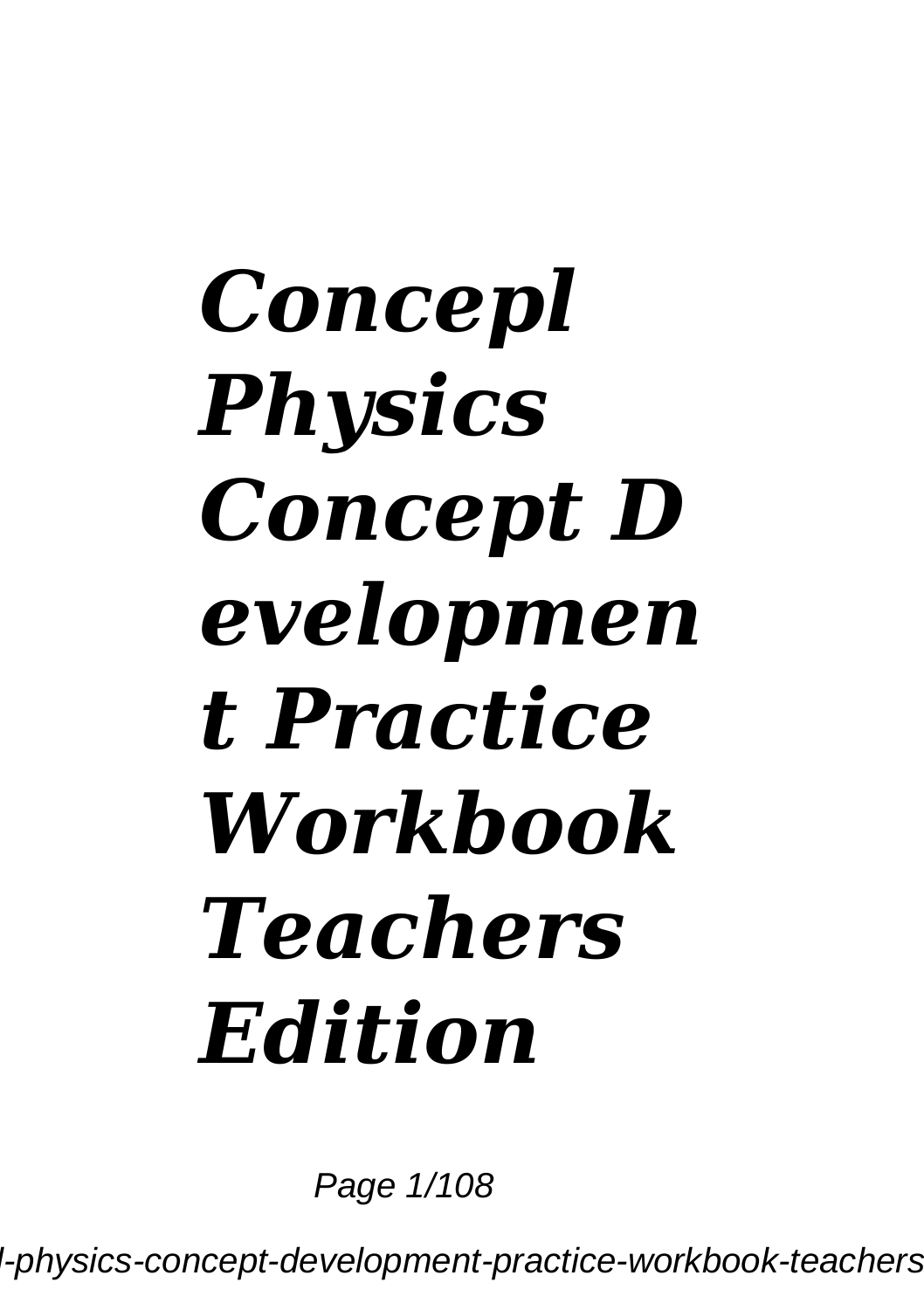A sociologist traces the transformation of Scientology from a cult to a sect, illuminating its membership, organization, beliefs, and practices The Home **Networking** Conference 2007 provided an international technical forum for experts from Page 2/108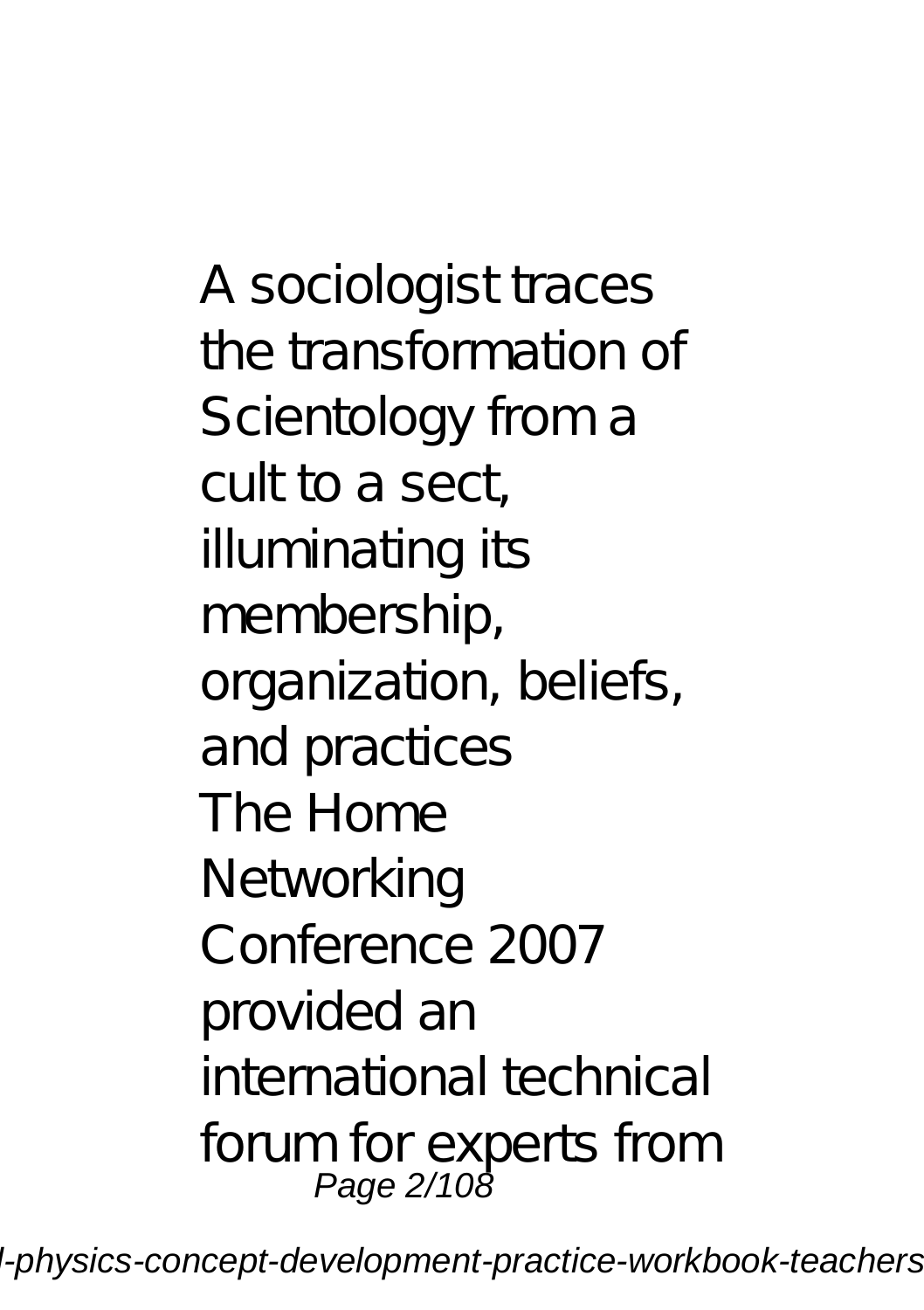industry and academia everywhere in the world to exchange ideas and present results of ongoing researches in home networking. The IFIP series publishes state-of-the-art results in the sciences and technologies of information and communication. Proceedings and post-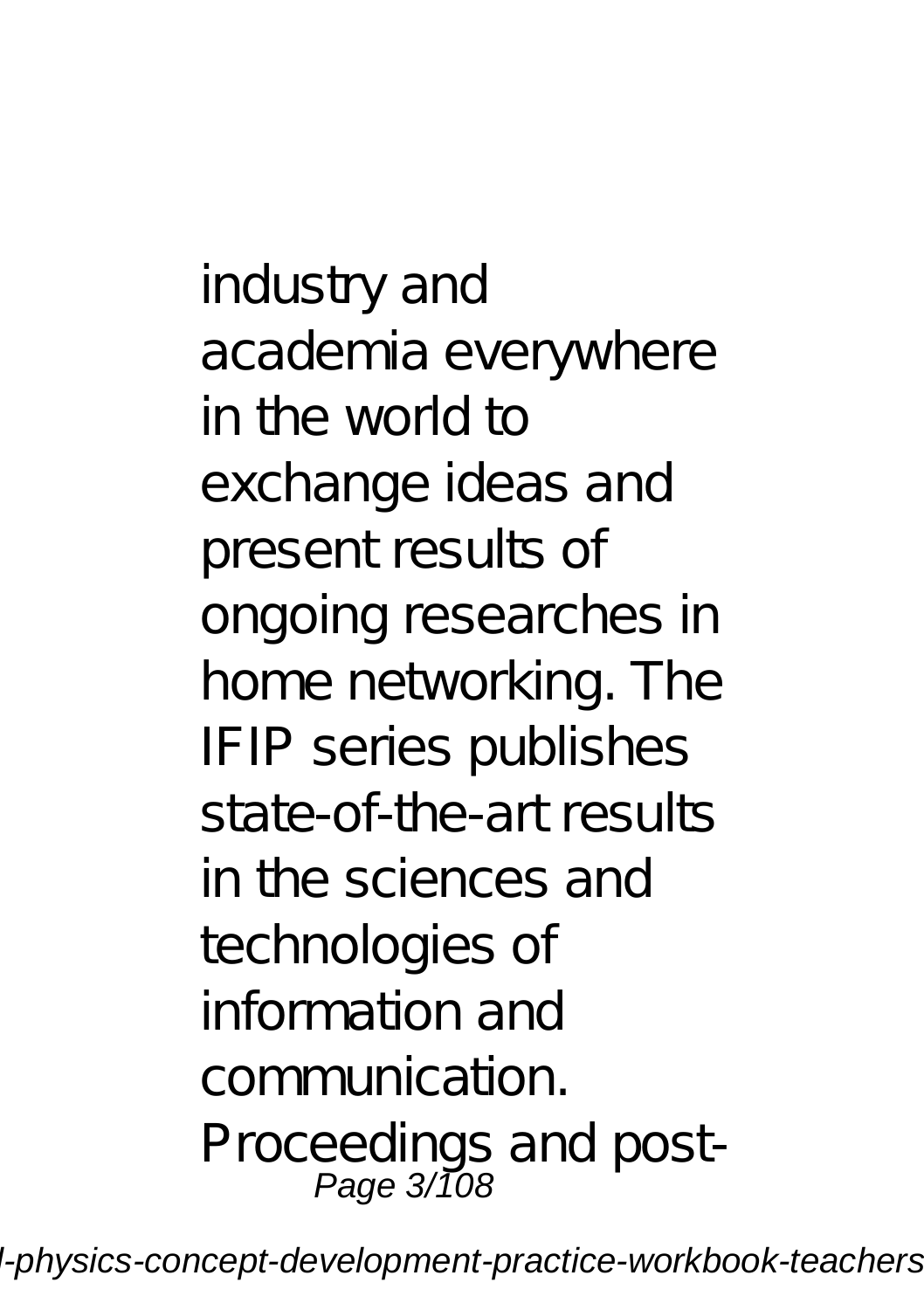proceedings of referred international conferences in computer science and interdisciplinary fields are featured. by Conference Chairman n1 It is my pleasure to introduce this volume of Proceedings for the 33 MATADOR Conference. The Proceedings include Page 4/108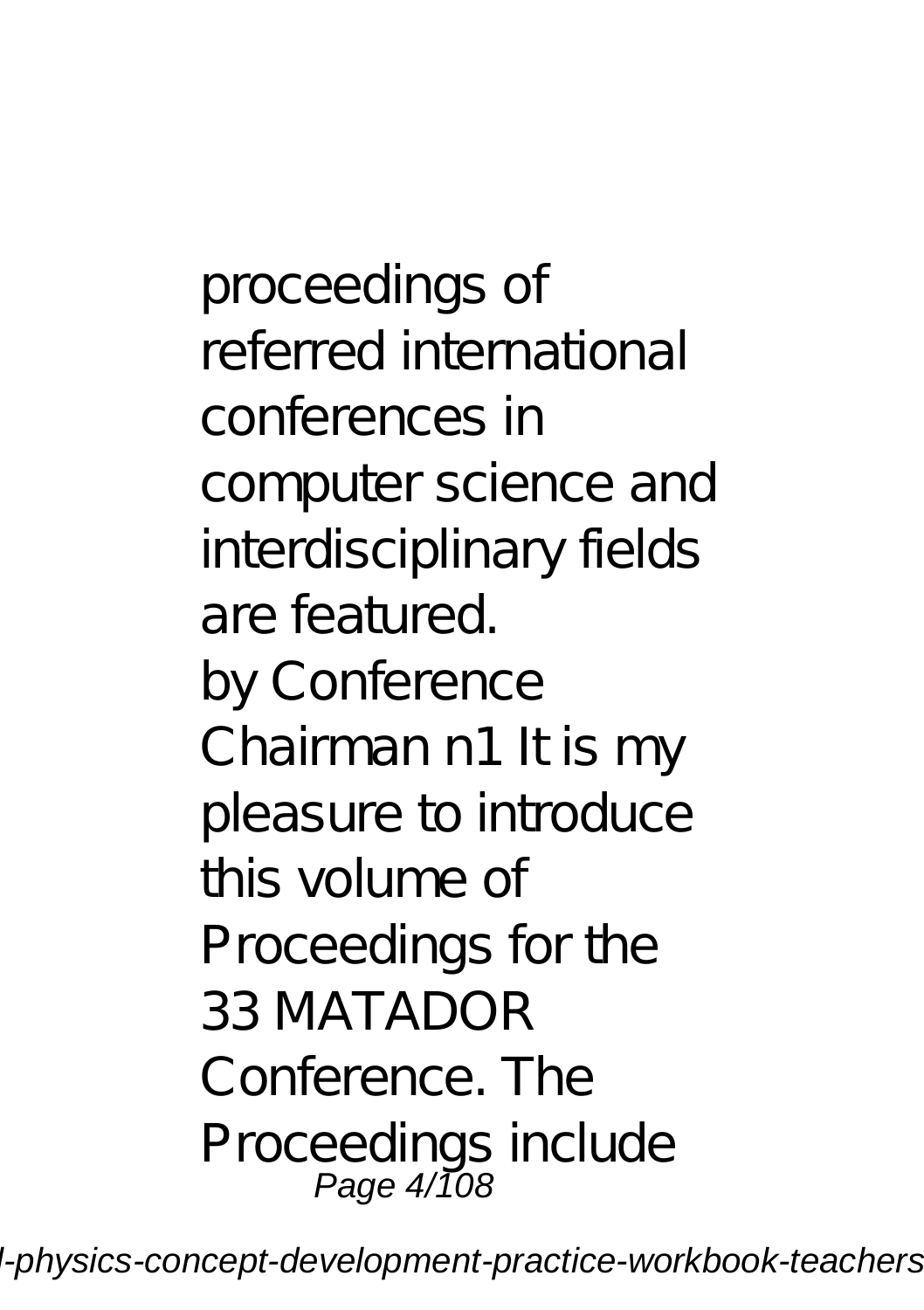83 refereed papers submitted from 19 countries on 4 continents. 00 The spread of papers in this volume reflects four developments since the 32 MATADOR Conference in 1997: (i) the power of information technology to integrate the Page 5/108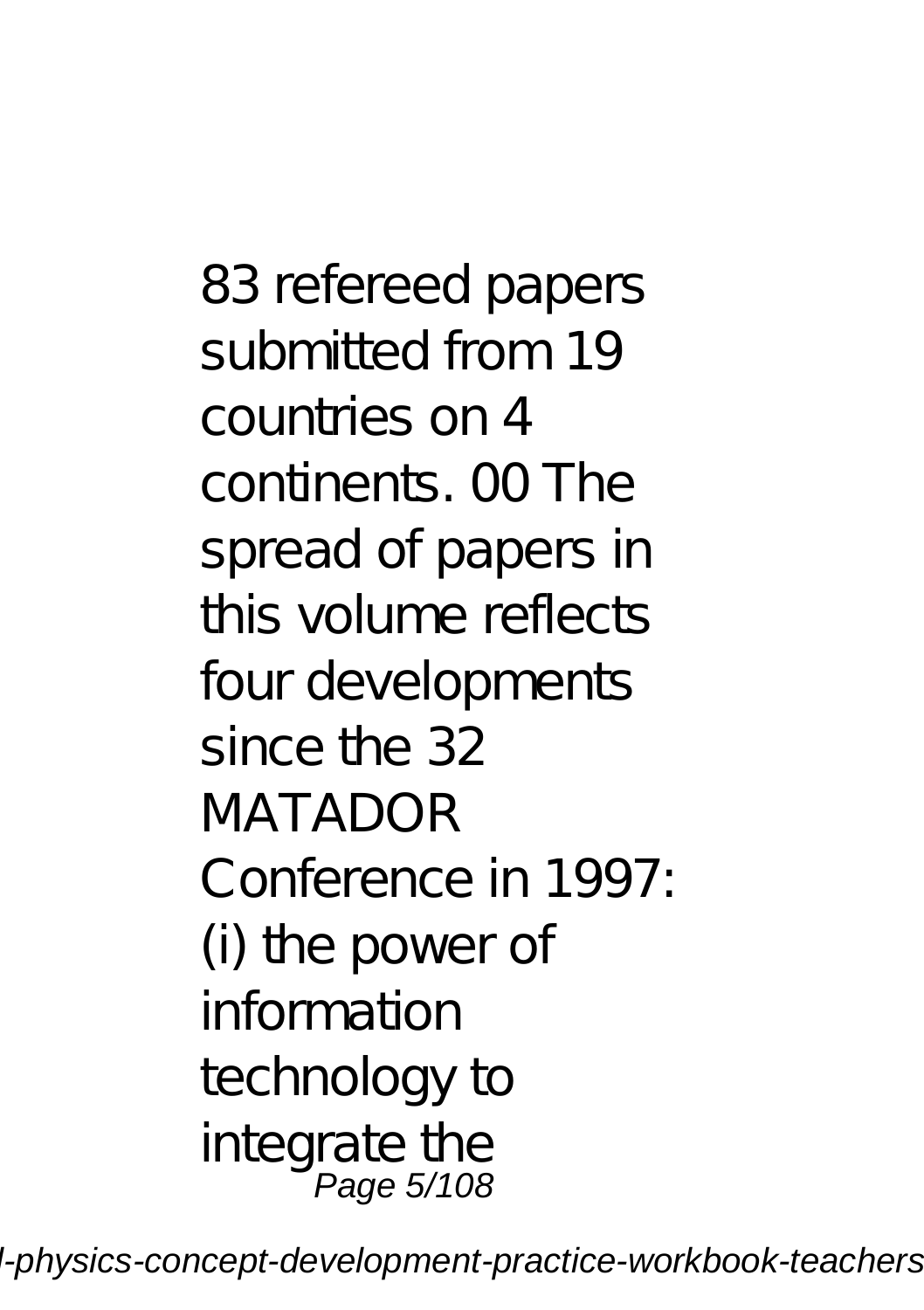management and control of manufacturing systems; (ii) international manufacturing enterprises; (iii) the use of computers to integrate different aspects of manufacturing technology; and, (iv) new manufacturing technologies. New Page 6/108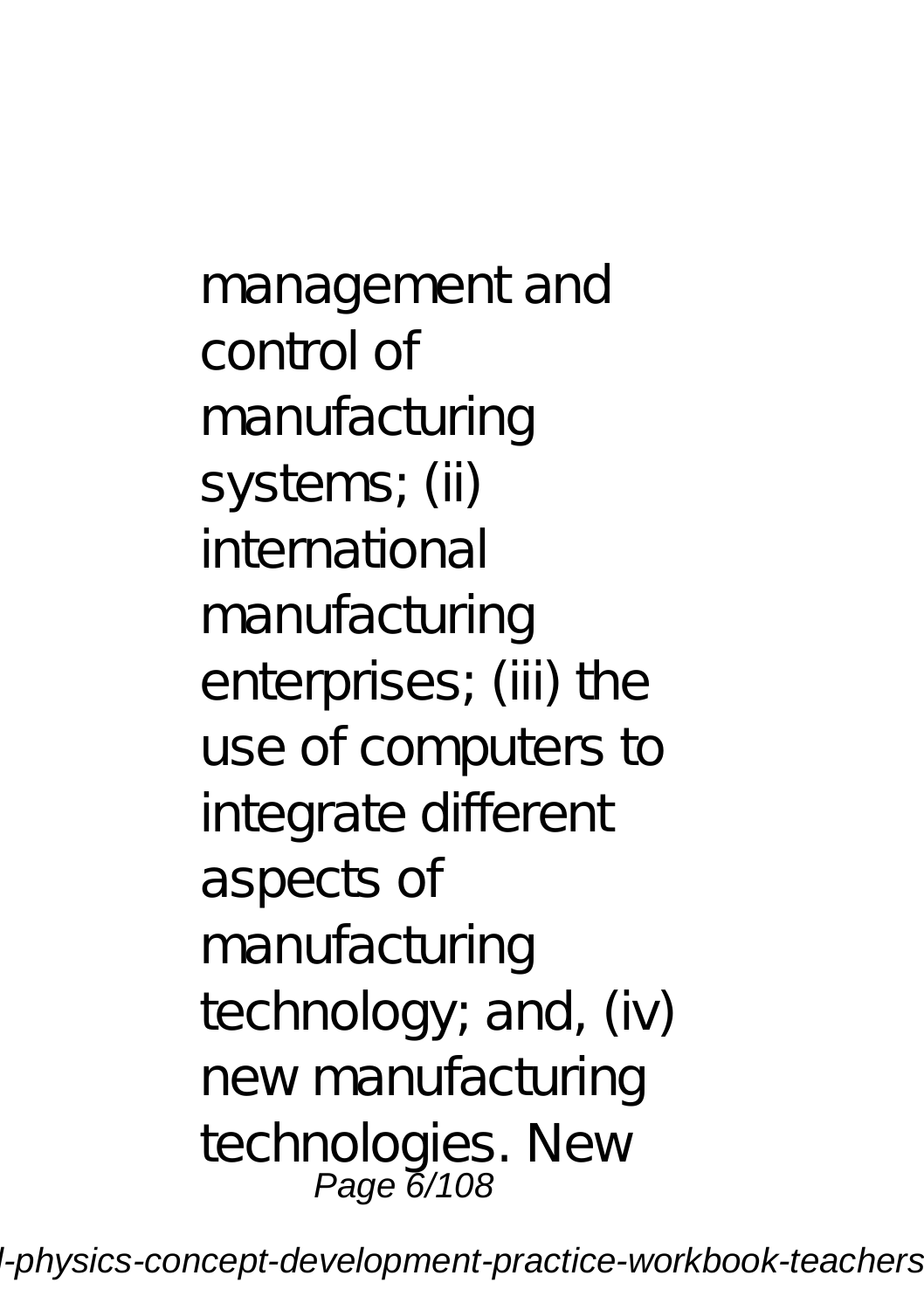developments in the manufacturing systems area are globalisation and the use of the Web to achieve virtual enterprises. In manufacturing technology the potential of the following processes is being realised: rapid proto typing, laser processing, high-<br>Page 7/108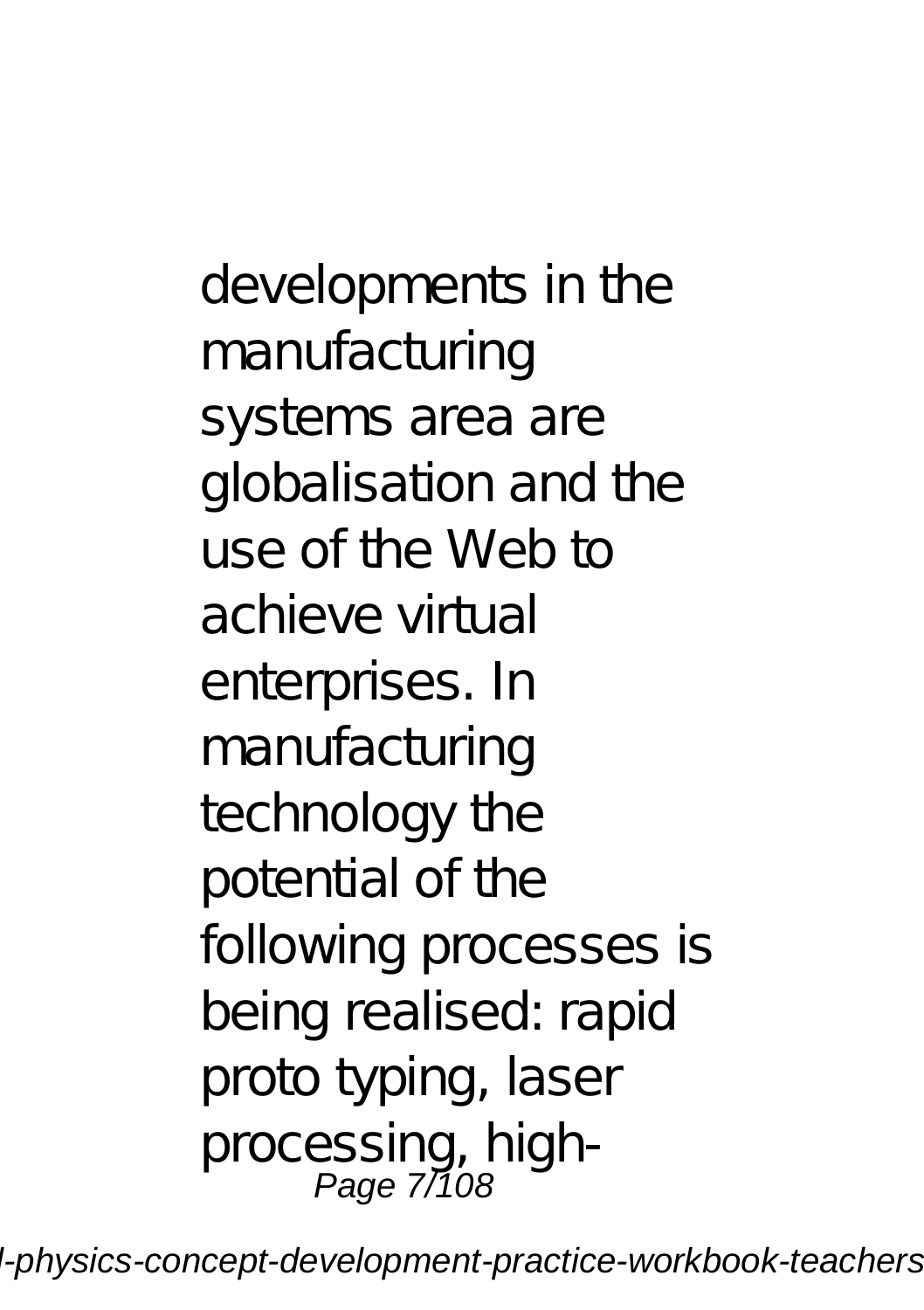speed machining, and high-speed machine tool design. And, at the same time in the area of controls and automation, the flexibility and integration ability of open architecture computer controllers are creating a wide range of opportunities for novel solutions. Upto-date research Page 8/108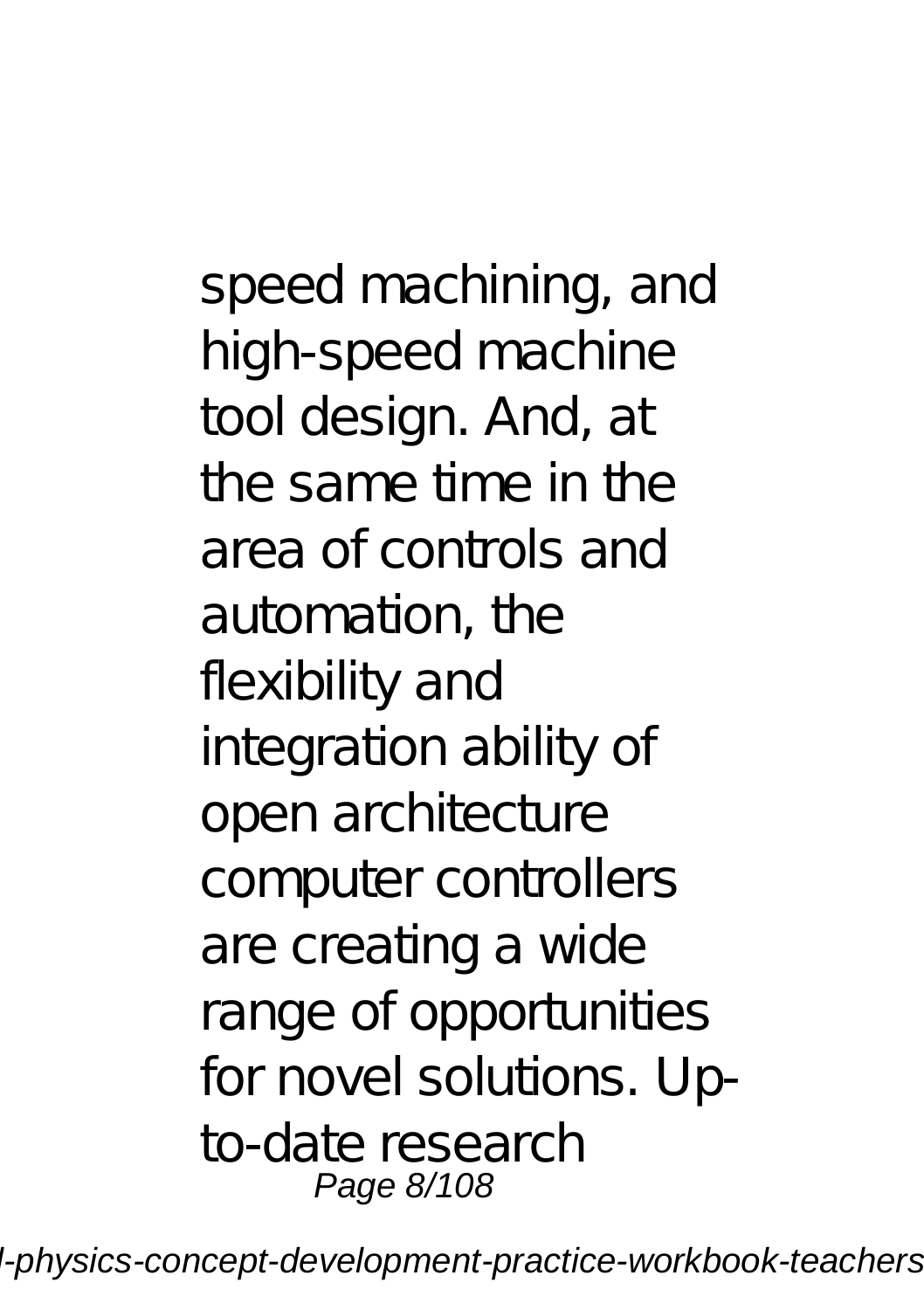results in these and other areas are presented in this volume. The Proceedings reflect the truly international nature of this Conference and the way in which original research results are both collected and disseminated. The volume does not, however, record the Page 9/108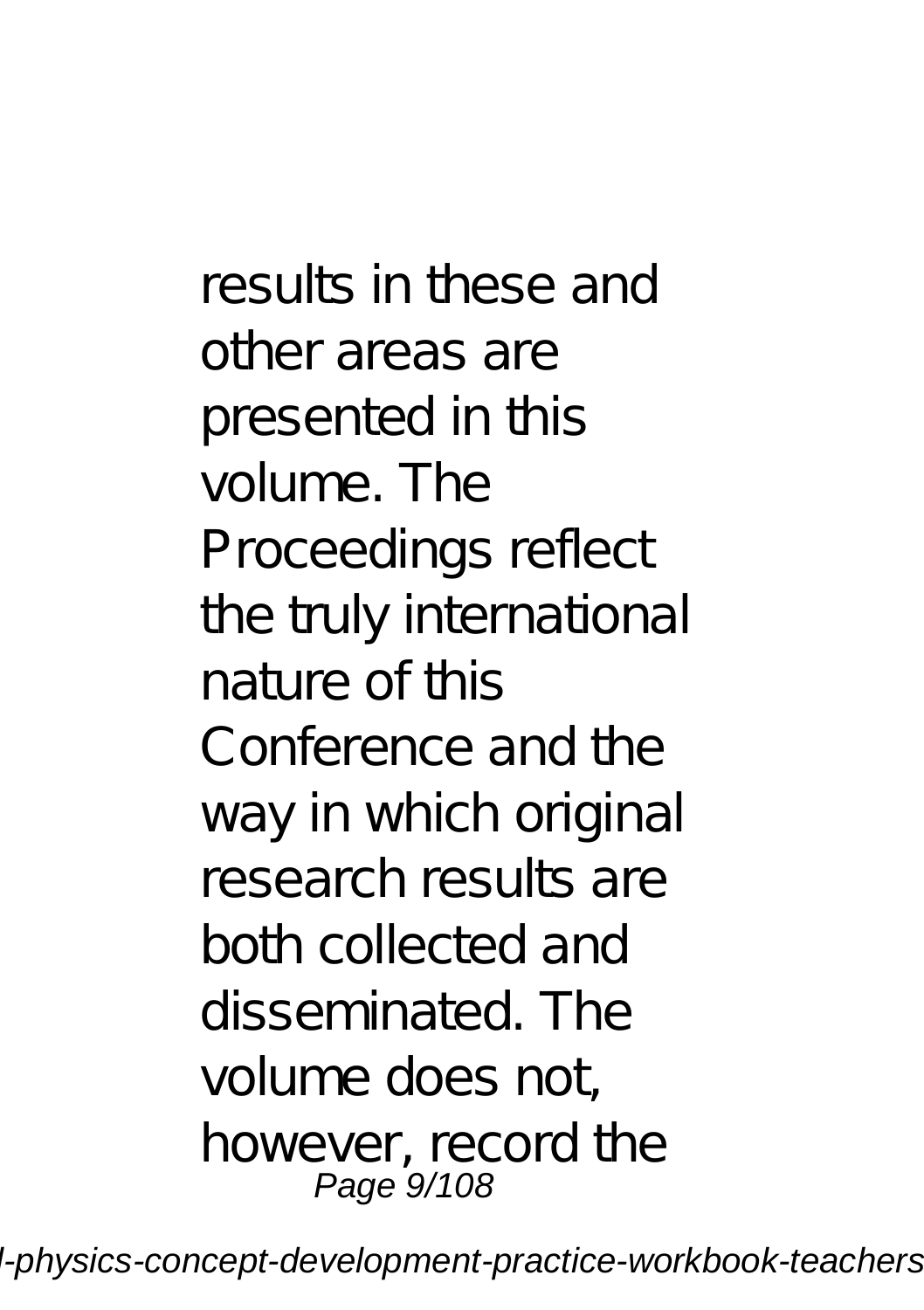rich debate and extensive scientific discussion which took place during the Conference. I trust that you will find this volume to be a permanent record of some of the research carried out in the last two years; and. Development Ethics CIJE Launch Vehicle Page 10/108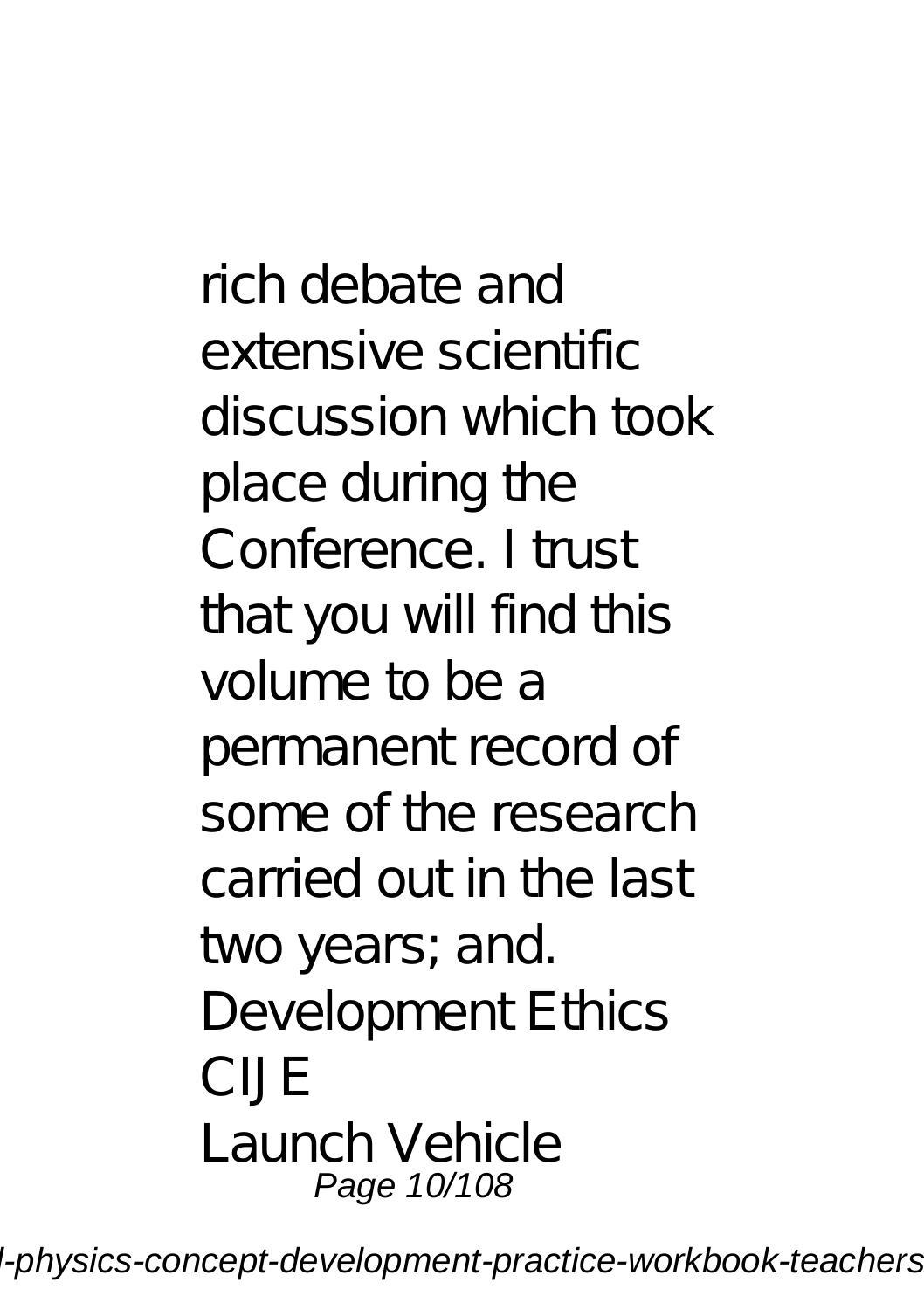Design Process: Characterization, Technical Integration, and Lessons Learned Passive Nondestructive Assay of Nuclear Materials Applications in Education and Epistemology A Diagrammatic Analysis **Following a foreword (Ross** Page 11/108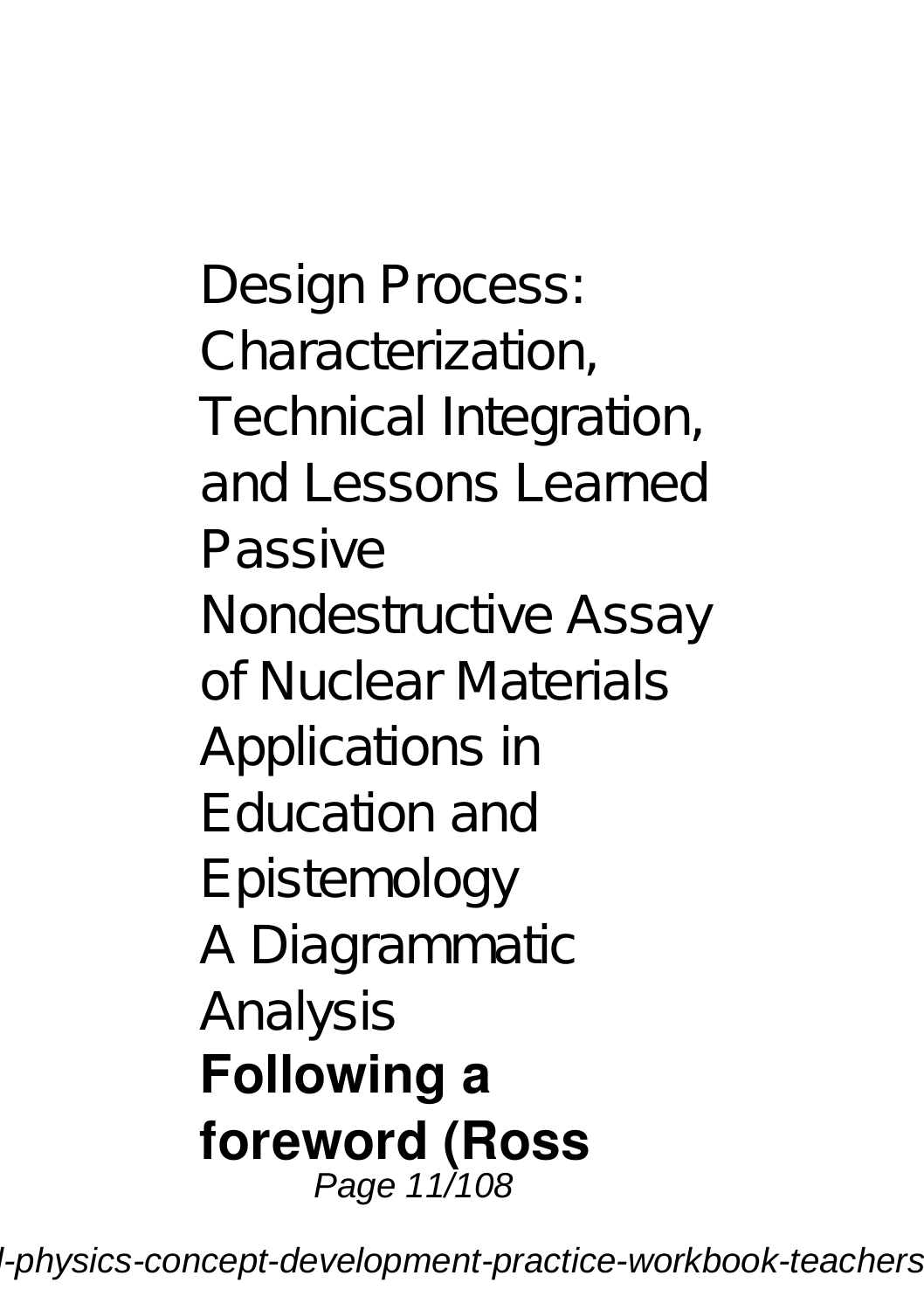**Paul) and an introduction (Robert Sweet), three sections on instituting postsecondary distance learning systems across Canada are presented: access and student support, educational technology, and institutional** Page 12/108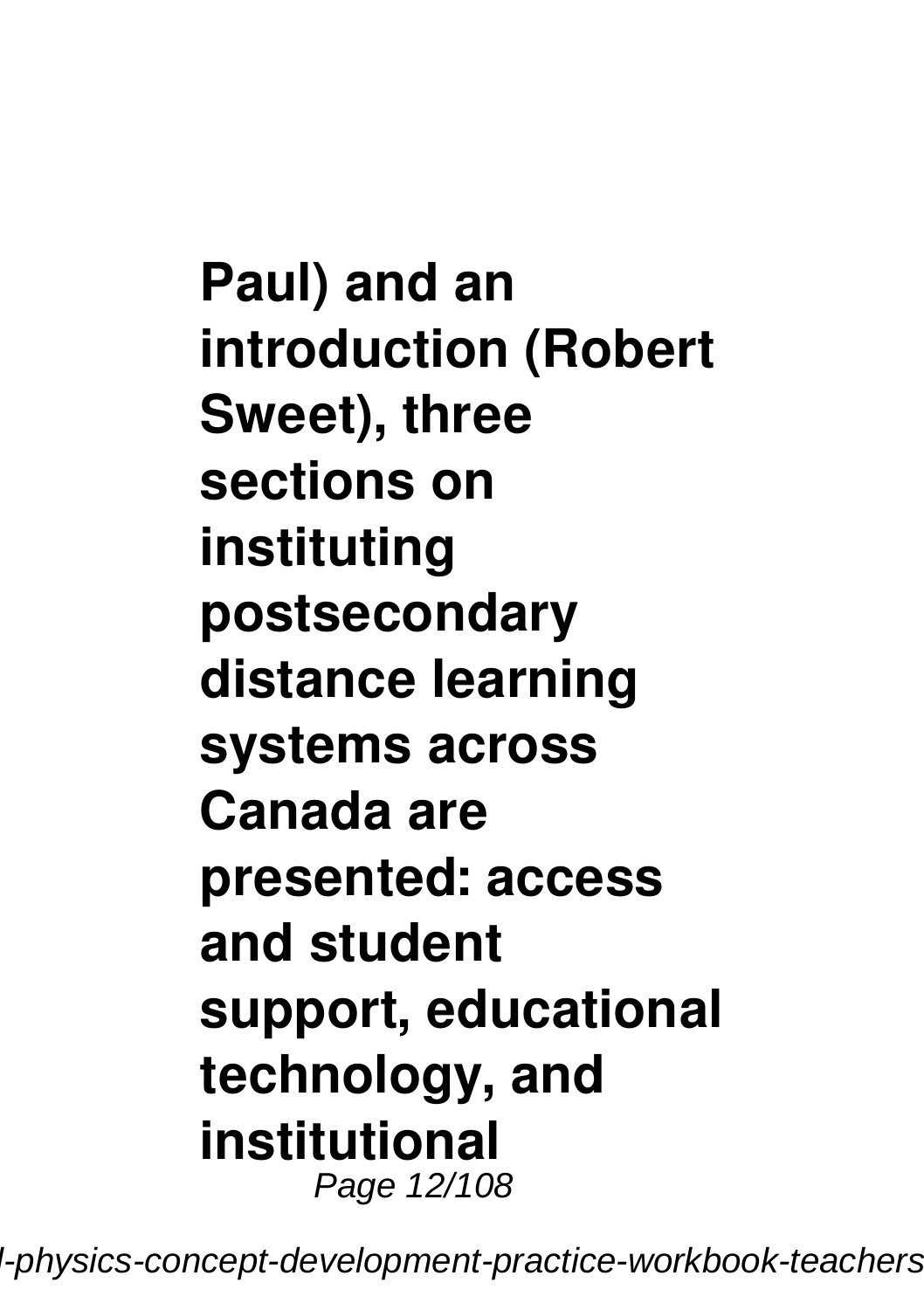**response. The first section contains the following: "Women in Distance Education: Towards a Feminist Perspective" (Rebecca Coulter); "Building Bridges: Northern Native Teacher Training" (Robert Paulet); "Le Tuteur et le Support a l'Etudiant en** Page 13/108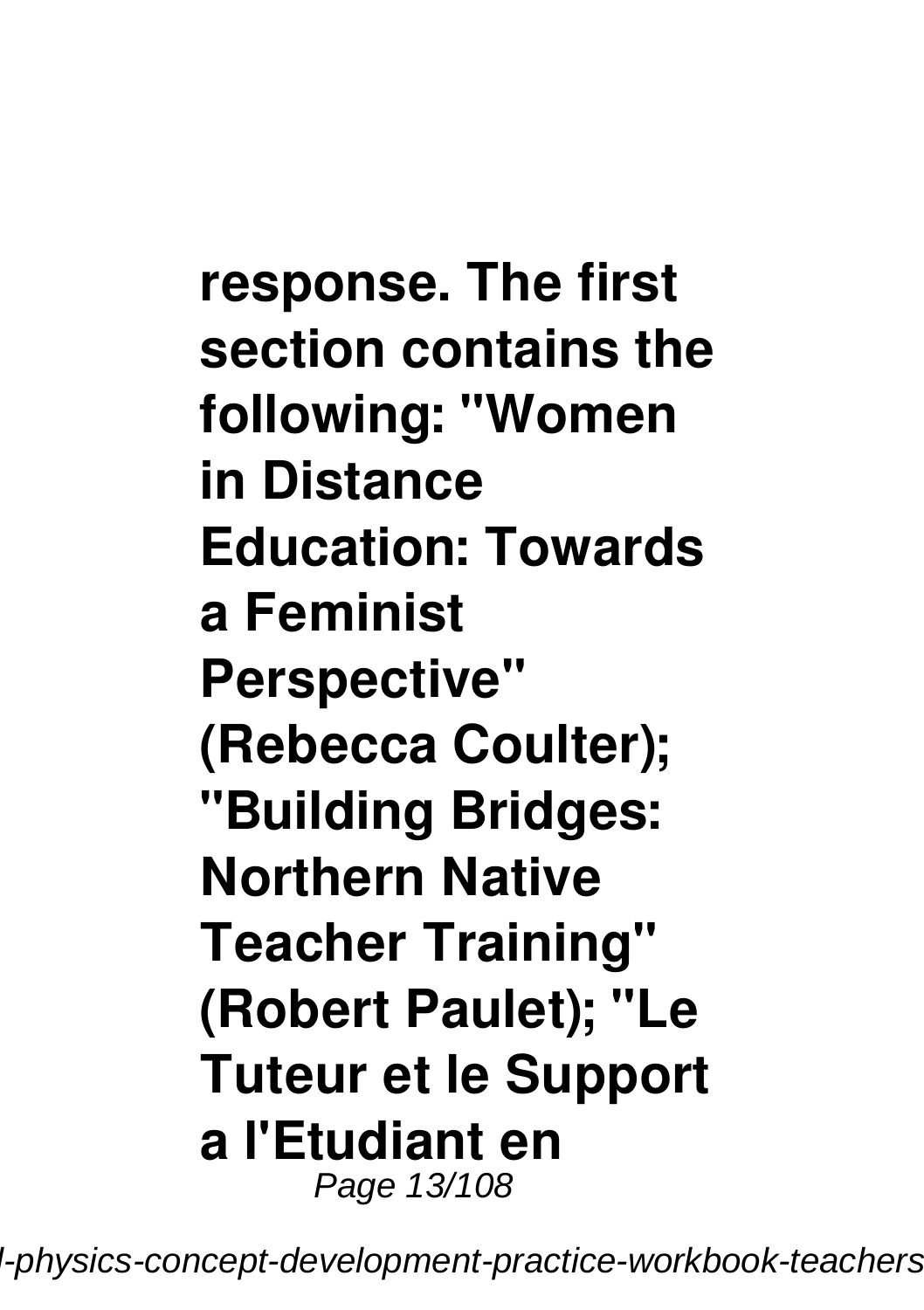**Enseignement a Distance" (Celine Lebel, Bernard Michaud); and "Provision of Student Support Services in Distance Education: Do We Know What They Need?" (Gordon Thompson). Papers in the second section are as follows: "La** Page 14/108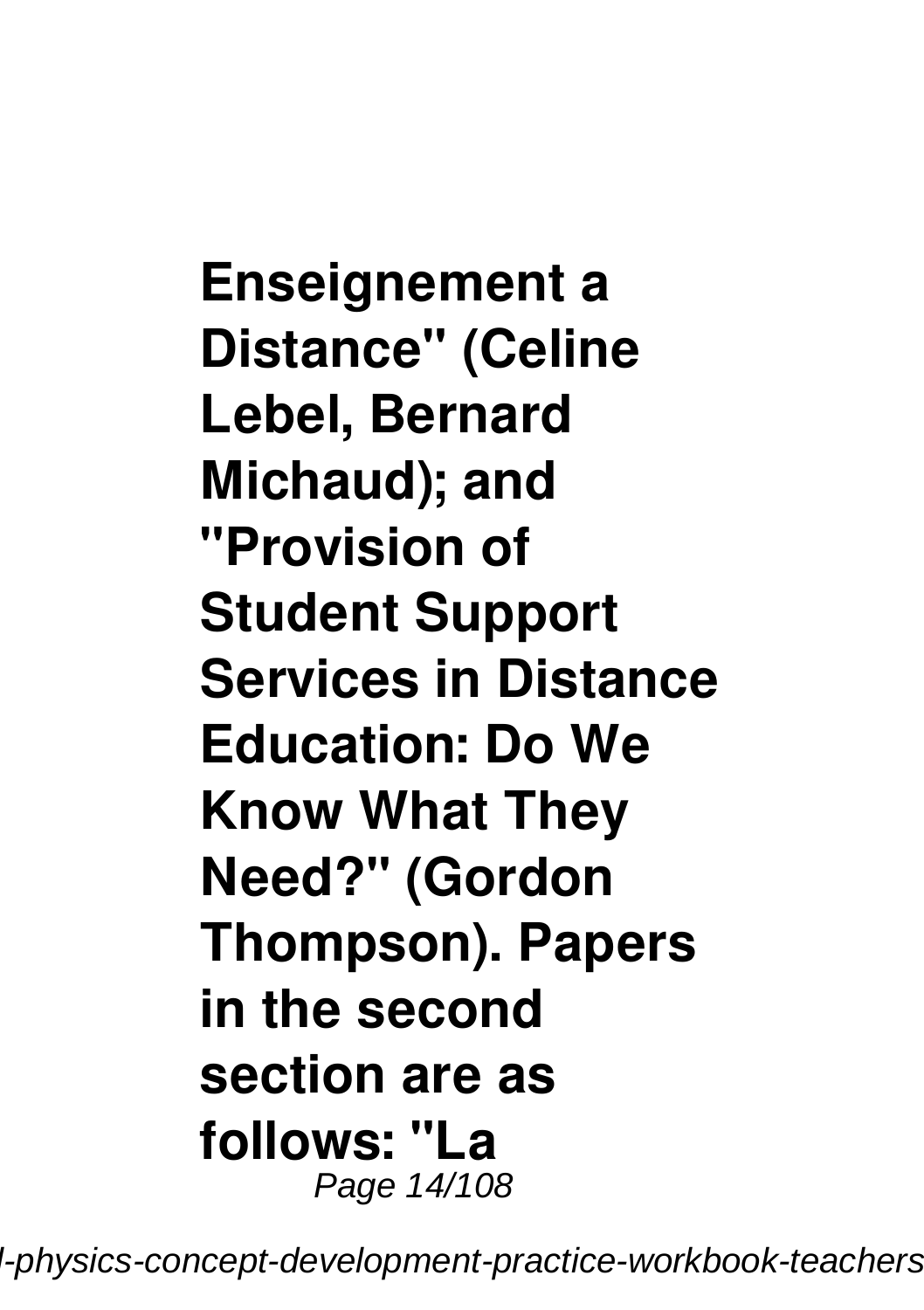**Formation a Distance: Des Choix Technologiques et des Valeurs" (France Henri, Therese Lamy); "Third Generation Course Design in Distance Education" (David Kaufman); "Contradictory Directions for Distance: Cultural Miscegenation, or** Page 15/108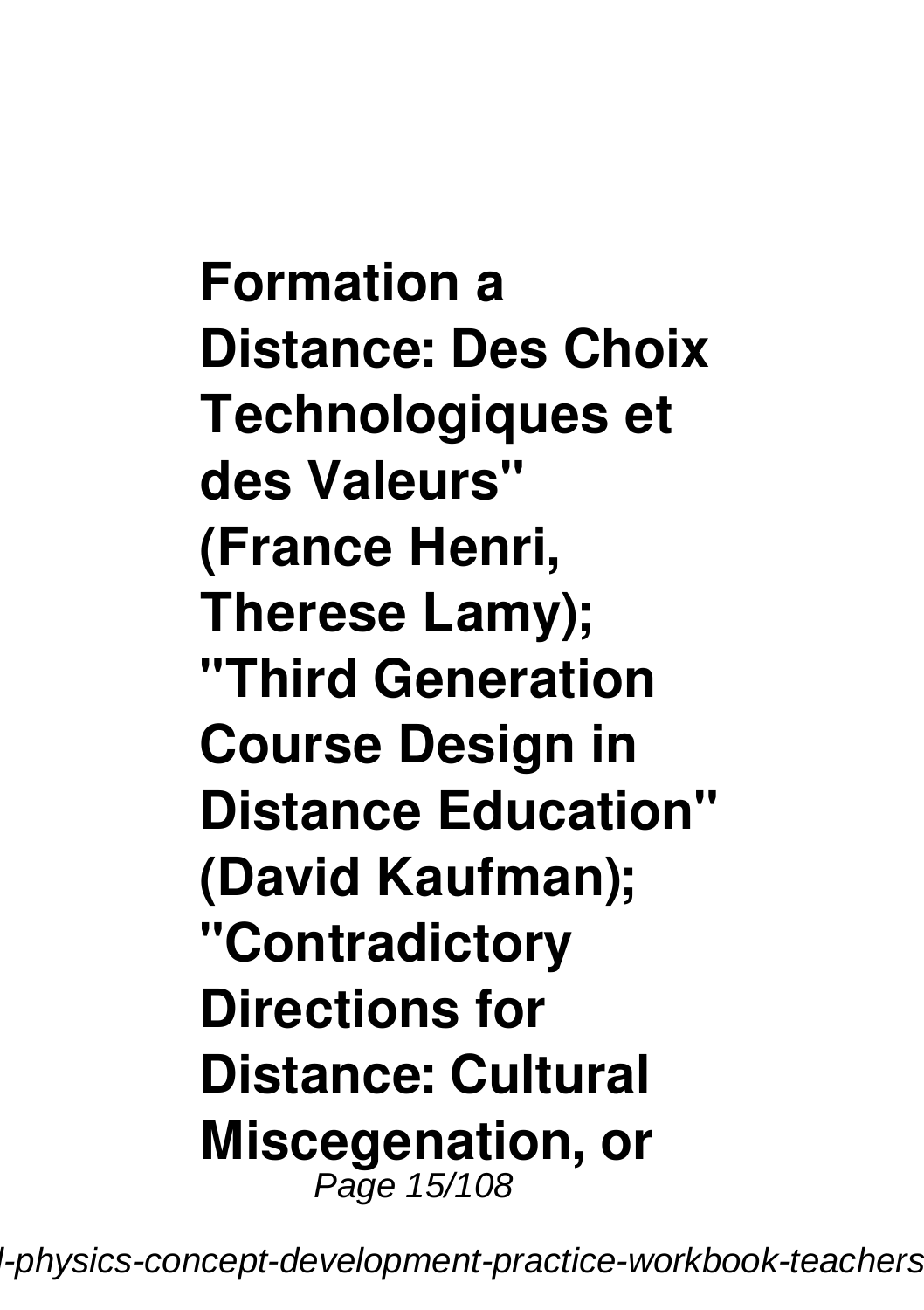**Cultural Symbiosis?" (Gary Boyd); "A Philosophy of Distance Education: Perceptivism" (Charles Brauner); "La Technologie Educative dans l'Enseignement a Distance, Son Role et Sa Place" (Louise Sauve et al.); and "Distance Learning** Page 16/108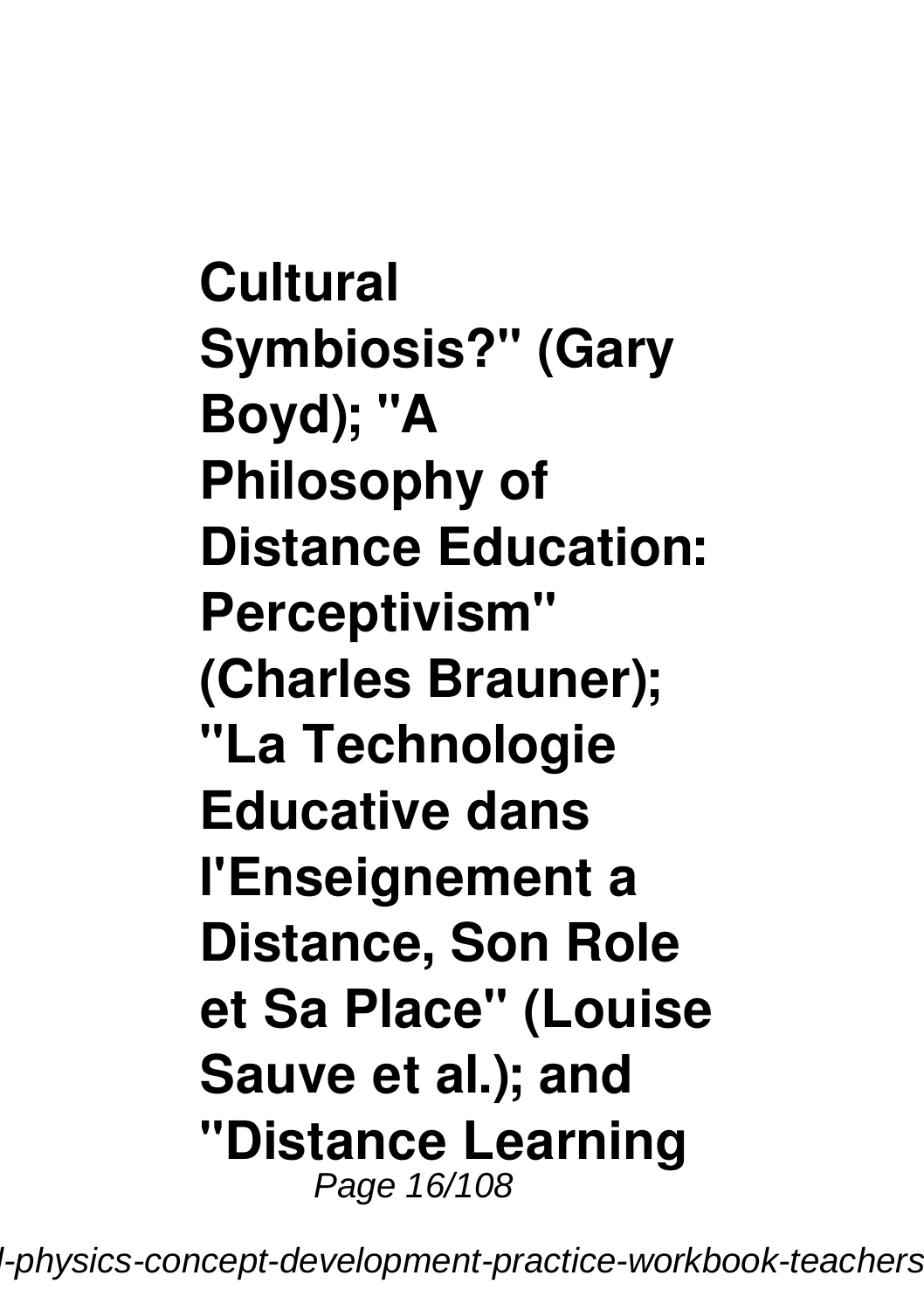**using Communications Technologies in Canada" (Barbara Helm). The third section contains the following: "Diversity or Chaos in Canadian Distance Education? A View from Overseas" (Anthony Bates); "Canada's Open Universities: Issues** Page 17/108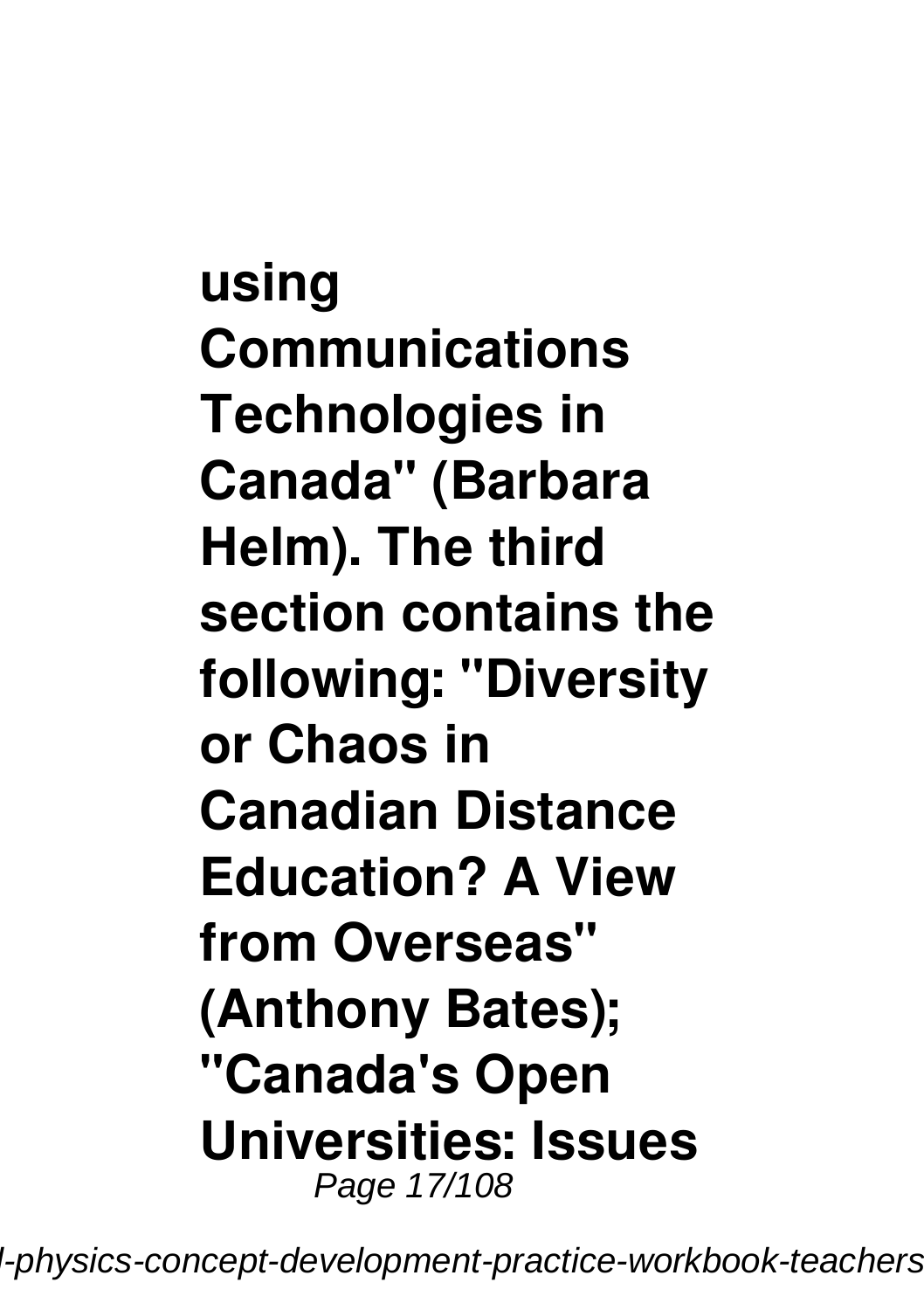**and Prospectives" (Ross Paul); "Involvement with Distance Education: Issues for the University" (Margaret Haughey); "Distance Education and Accessibility to Canada's Community Colleges" (John Dennison); "Being Responsible to the** Page 18/108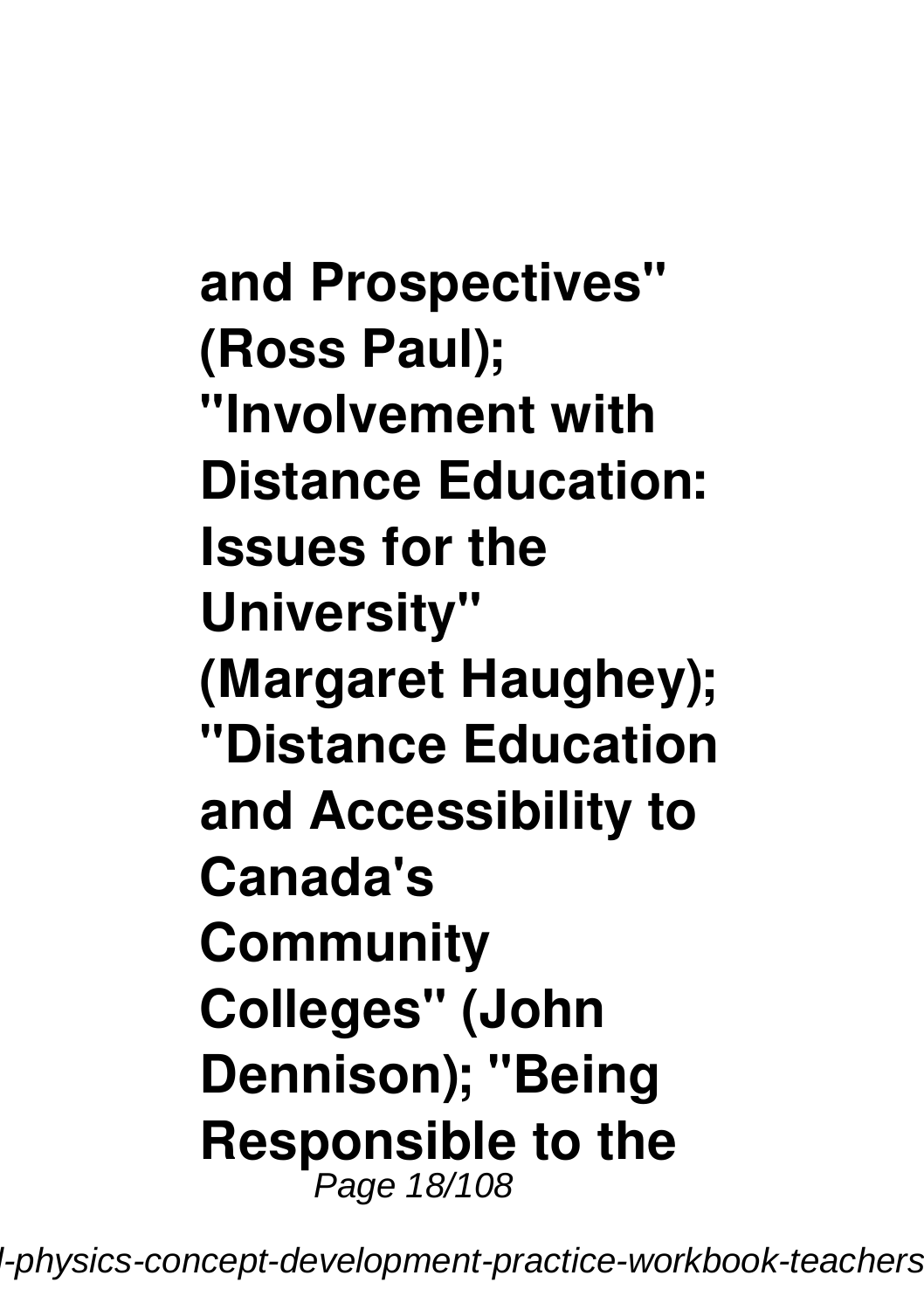**Adult Distance Learner: A Secondary School Example" (Norman McKinnon); "Canadian Private Sector Distance Education: A Preliminary Analysis of Organizational Structure and Governance Issues" (Kenneth Slade, Robert Sweet);** Page 19/108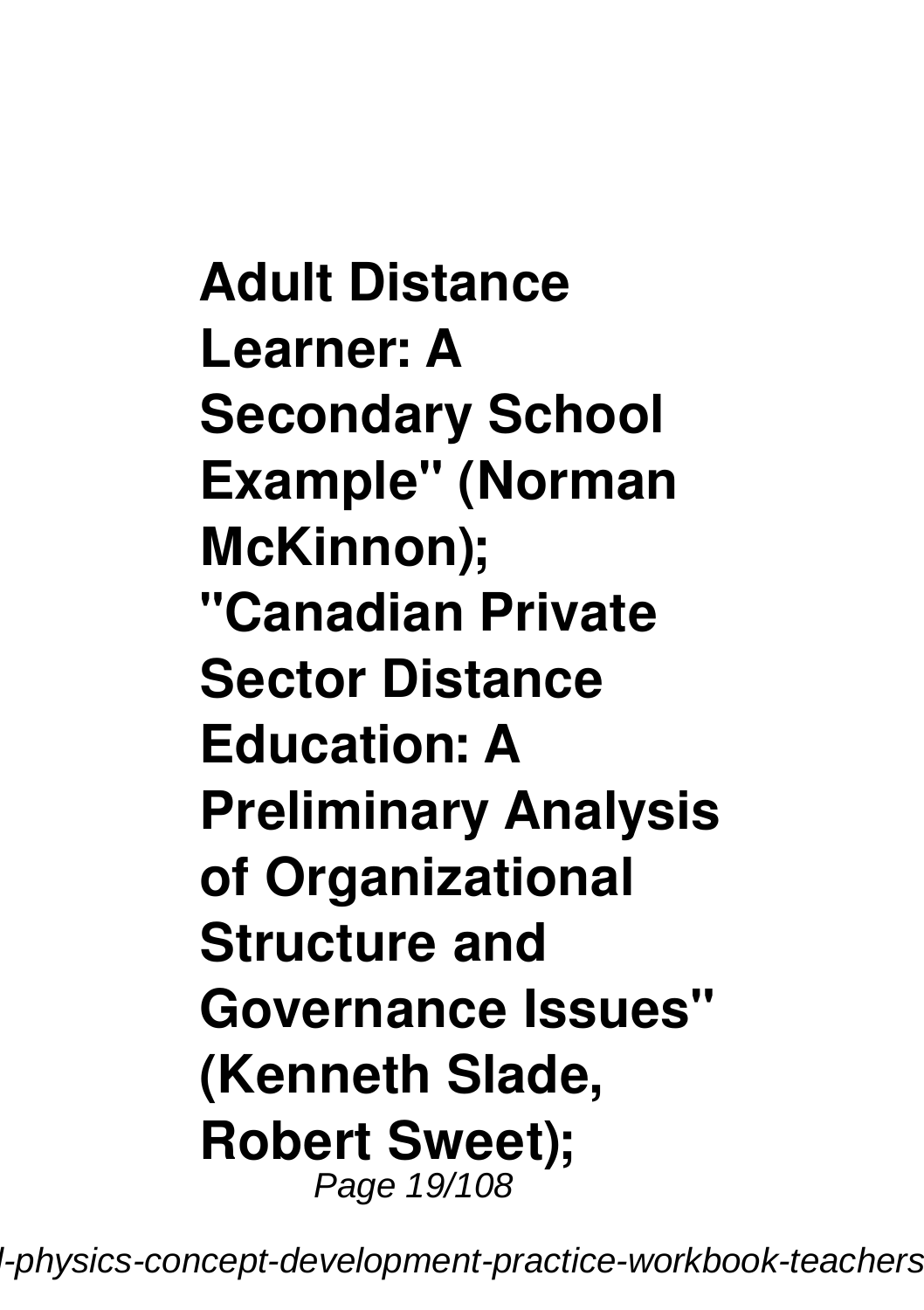**"Collaboration in Distance Education" (Abram Conrad, James Small); "Collaboration in Distance Education: British Columbia's Open Learning Agency" (Ian Mugridge); and "Collaboration in Distance Education: Ontario's Contact North/Contac Nord"** Page 20/108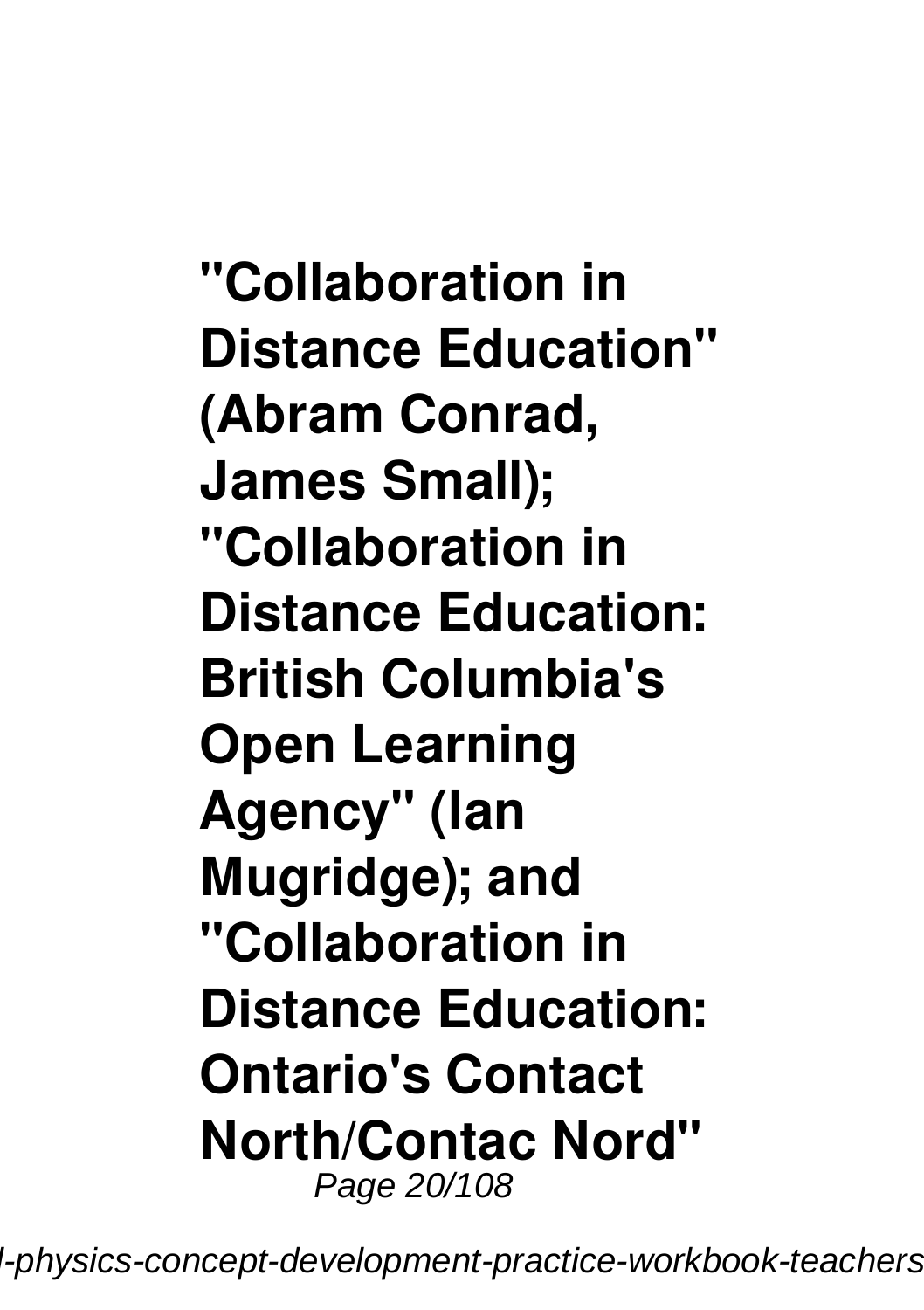**(Terry Anderson, Connie Nelson). (NLA) Crick and Watson's discovery of the structure of DNA fifty years ago marked one of the great turning points in the history of science. Biology, immunology, medicine and genetics have all** Page 21/108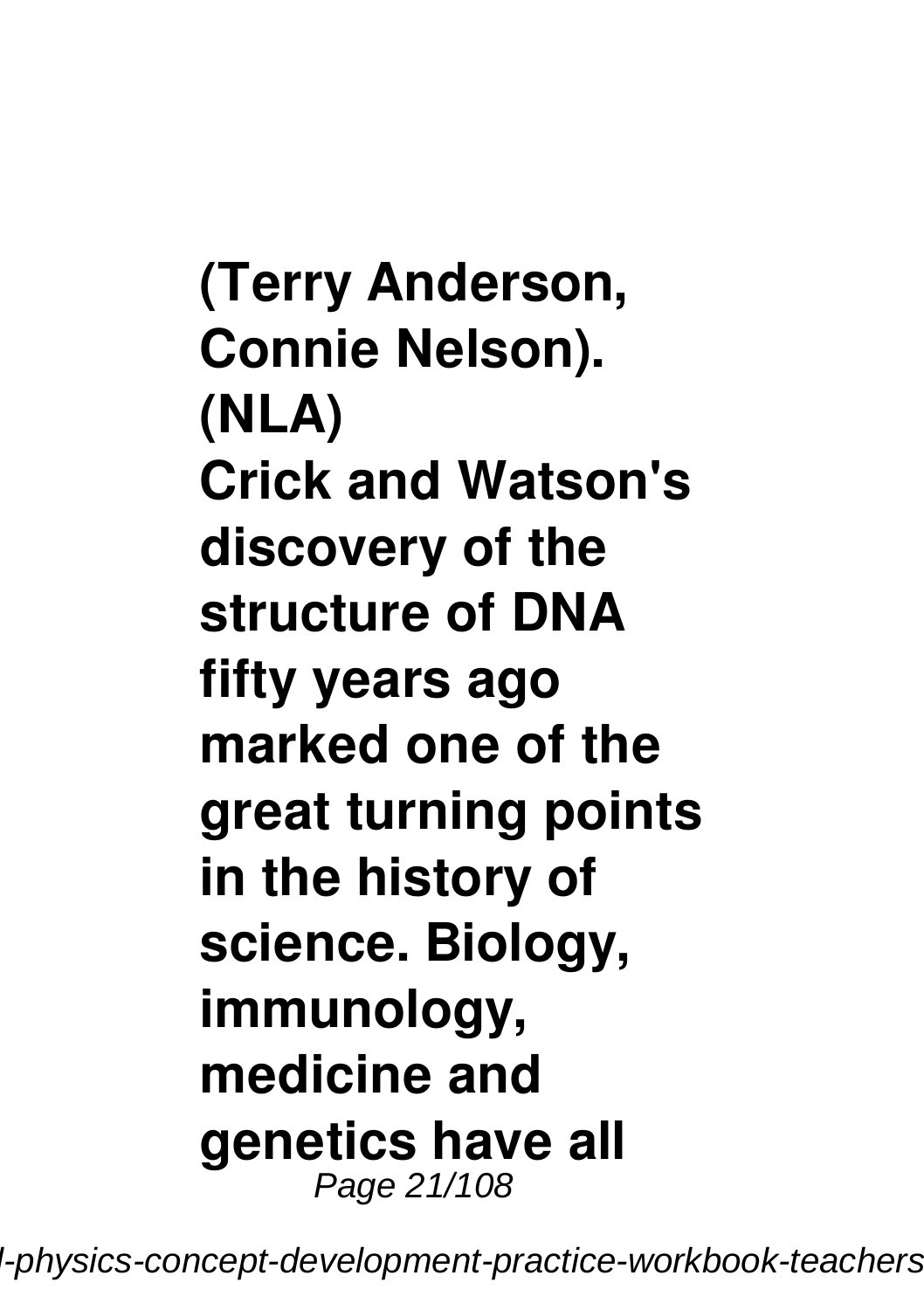**been radically transformed in the succeeding halfcentury, and the double helix has become an icon of our times. This fascinating exploration of a scientific phenomenon provides a lucid and engaging account of the background and** Page 22/108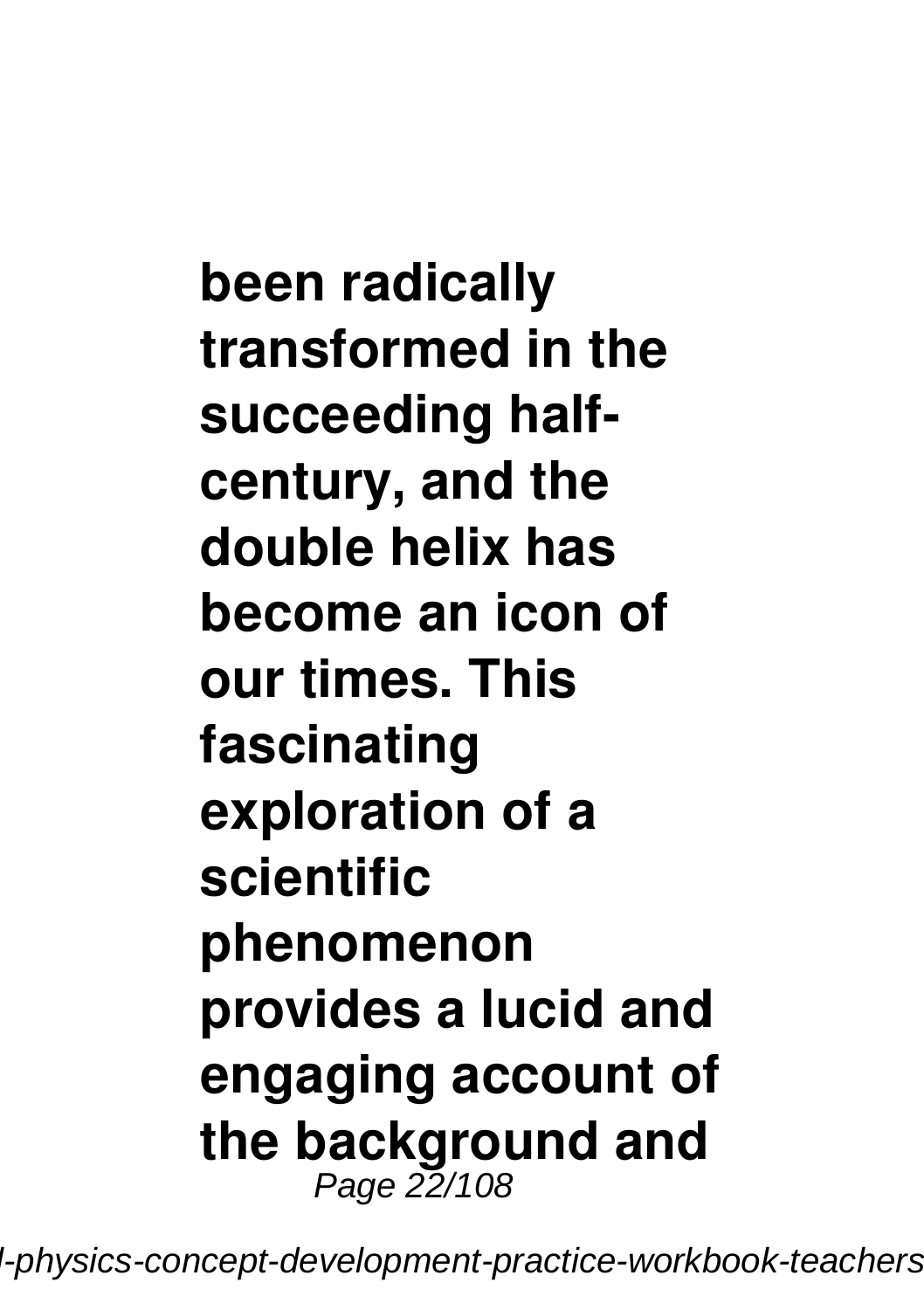**context for the discovery, its significance and afterlife, while a series of essays by leading scientists, historians and commentators offers uniquely individual perspectives on DNA and its impact on modern science and society.** Page 23/108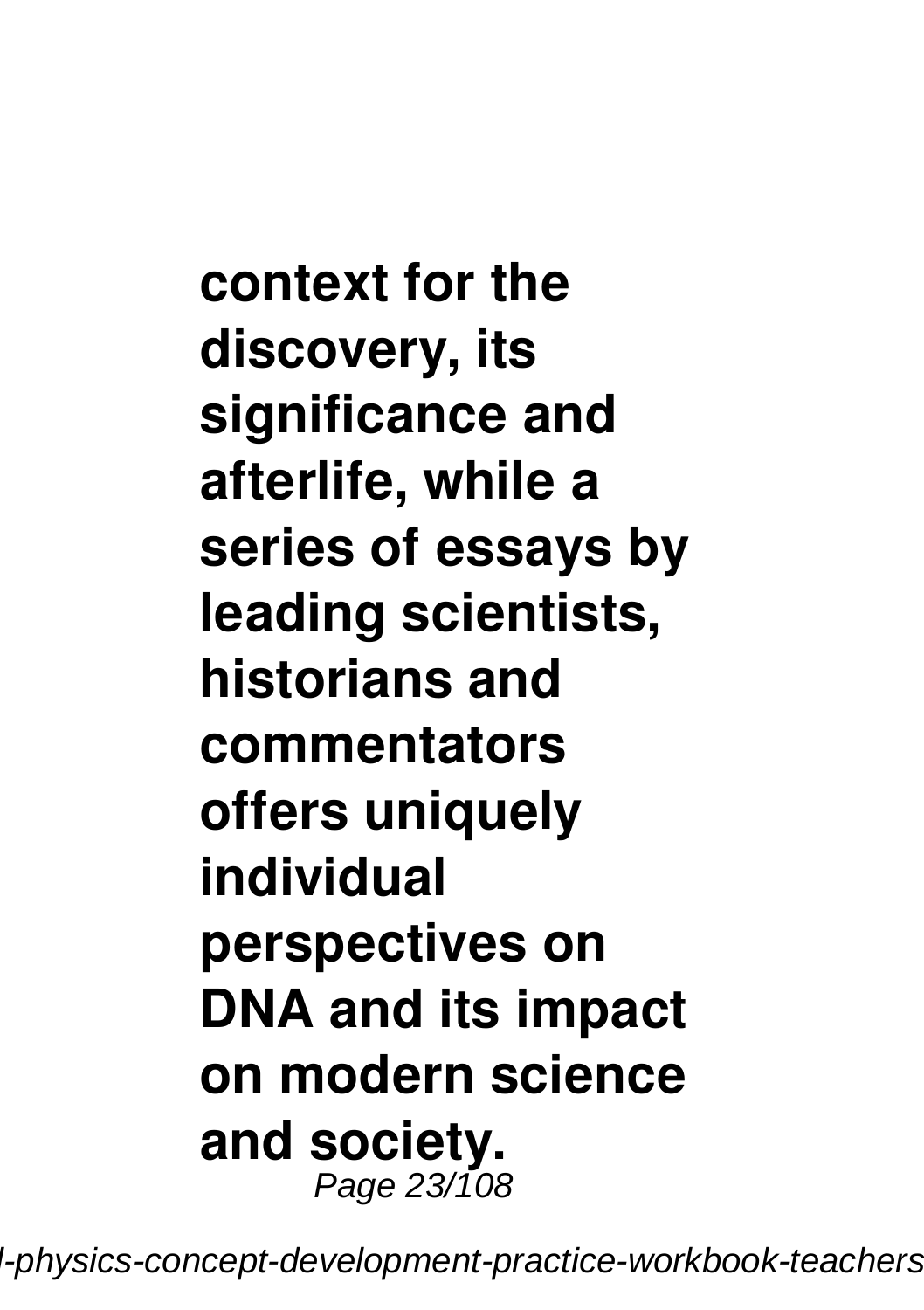**First Published in 2018. Routledge is an imprint of Taylor & Francis, an Informa company. War in the Age of Intelligent Machines Musica Poetica: Musical-Rhetorical Figures in German Baroque Music Systems of Electrical Units The Zona** Page 24/108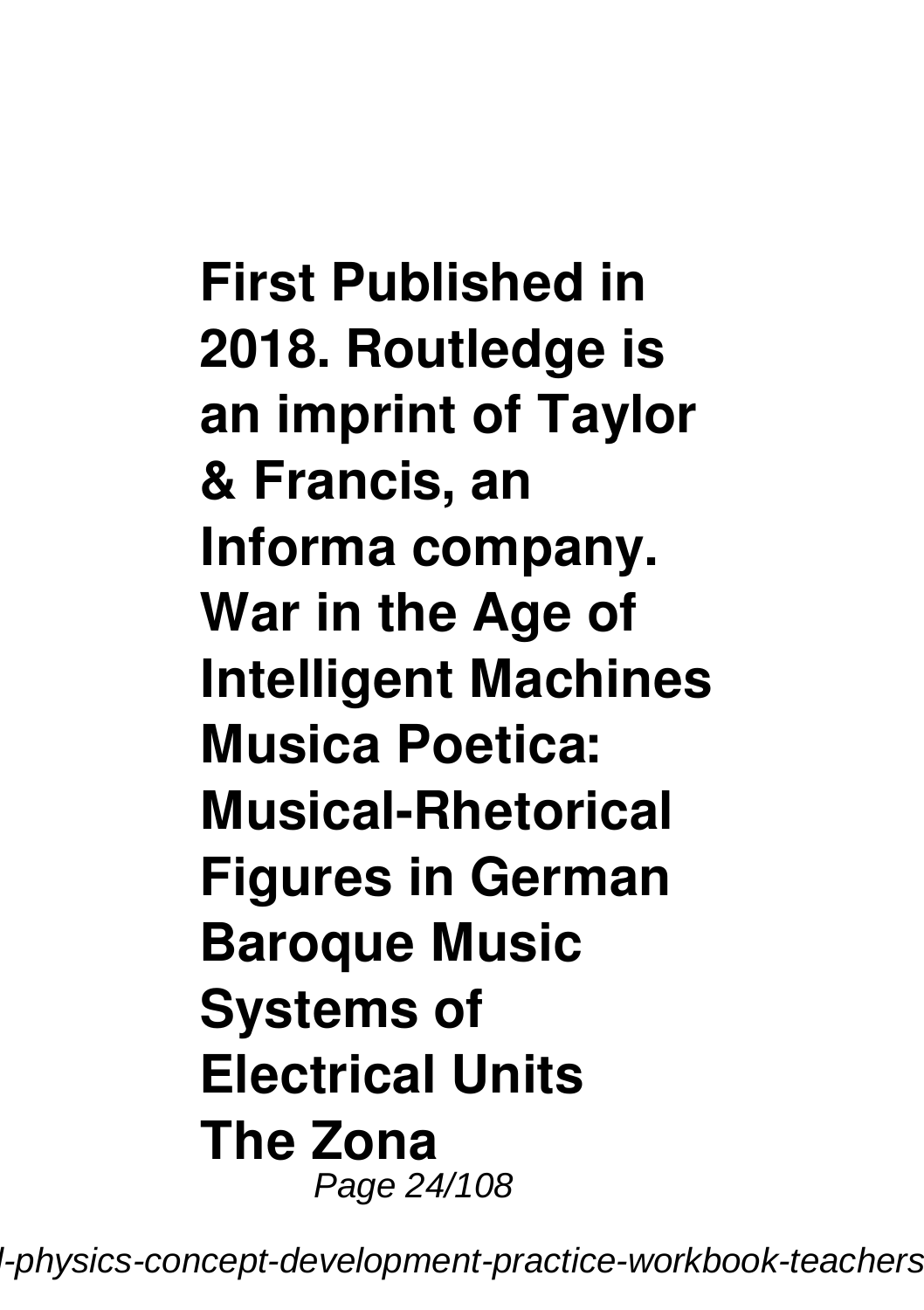## **Home Networking The Reality of the Unobservable**

*> This book presents recent advances in the integration and the optimization* Page 25/108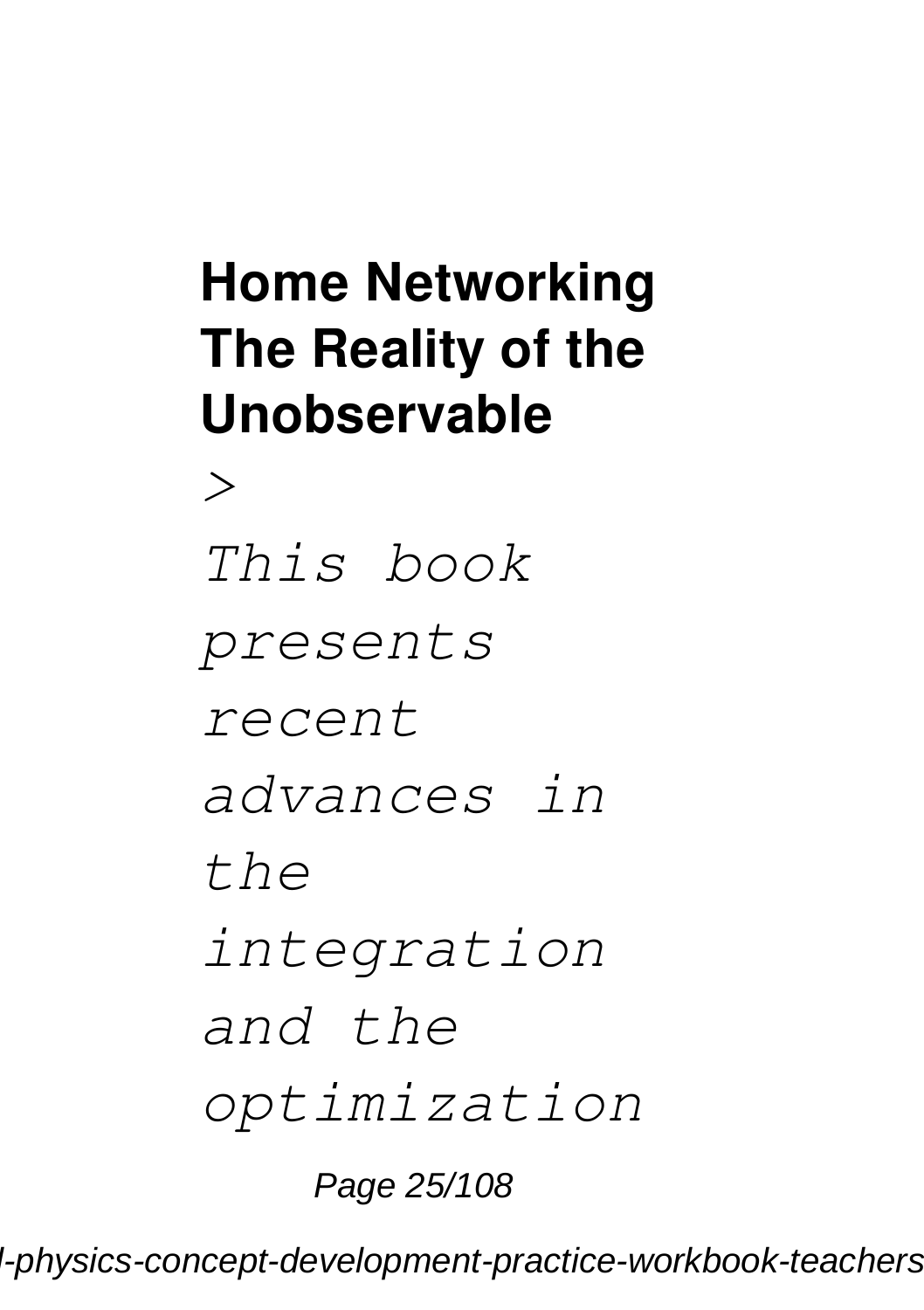*of product design and manufacturing systems. The book is divided into 3 chapters corresponding to the following three main topics : -* Page 26/108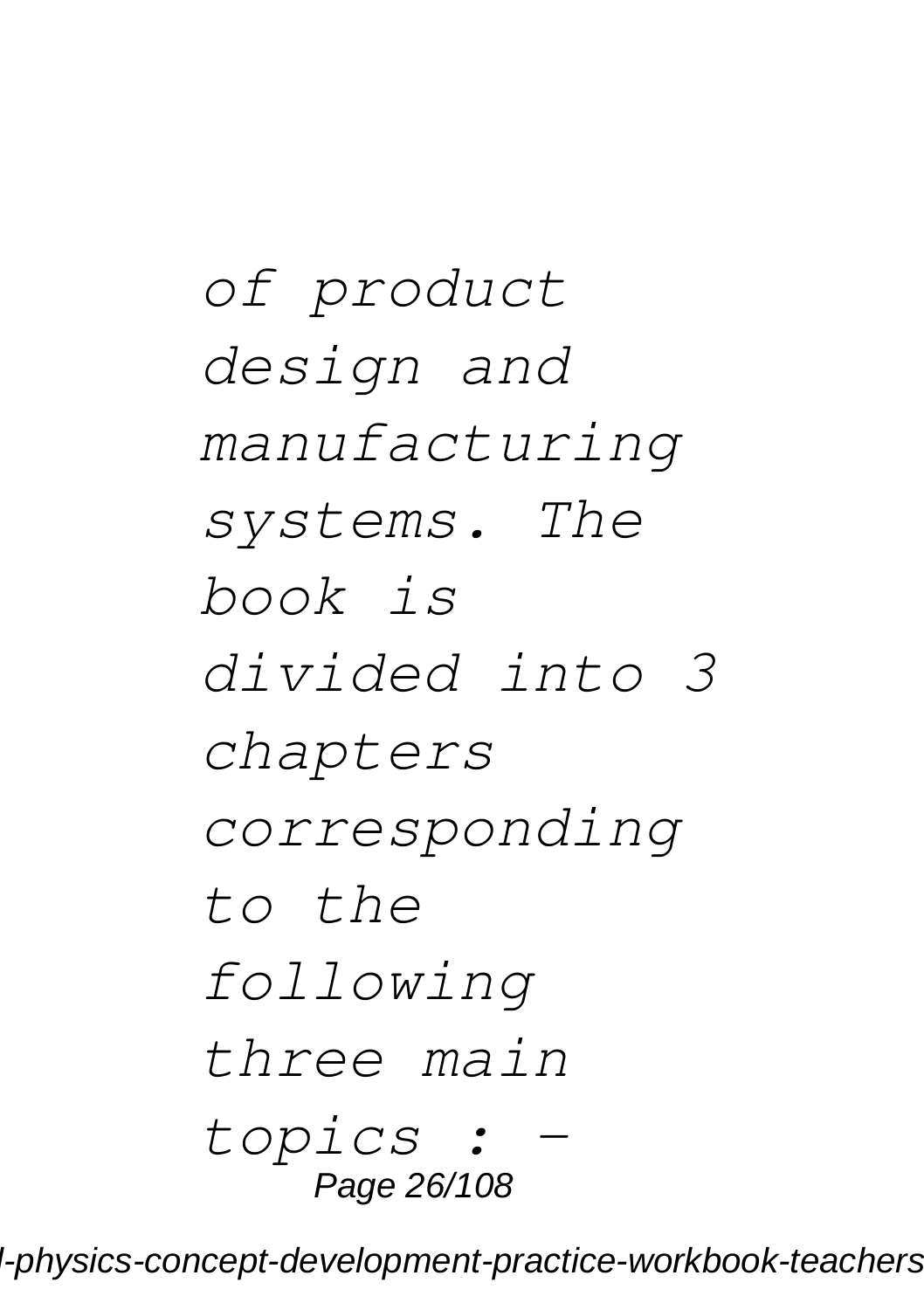*optimization of product design process (mechanical design process, mass customization, modeling the product repres entation, computer support for* Page 27/108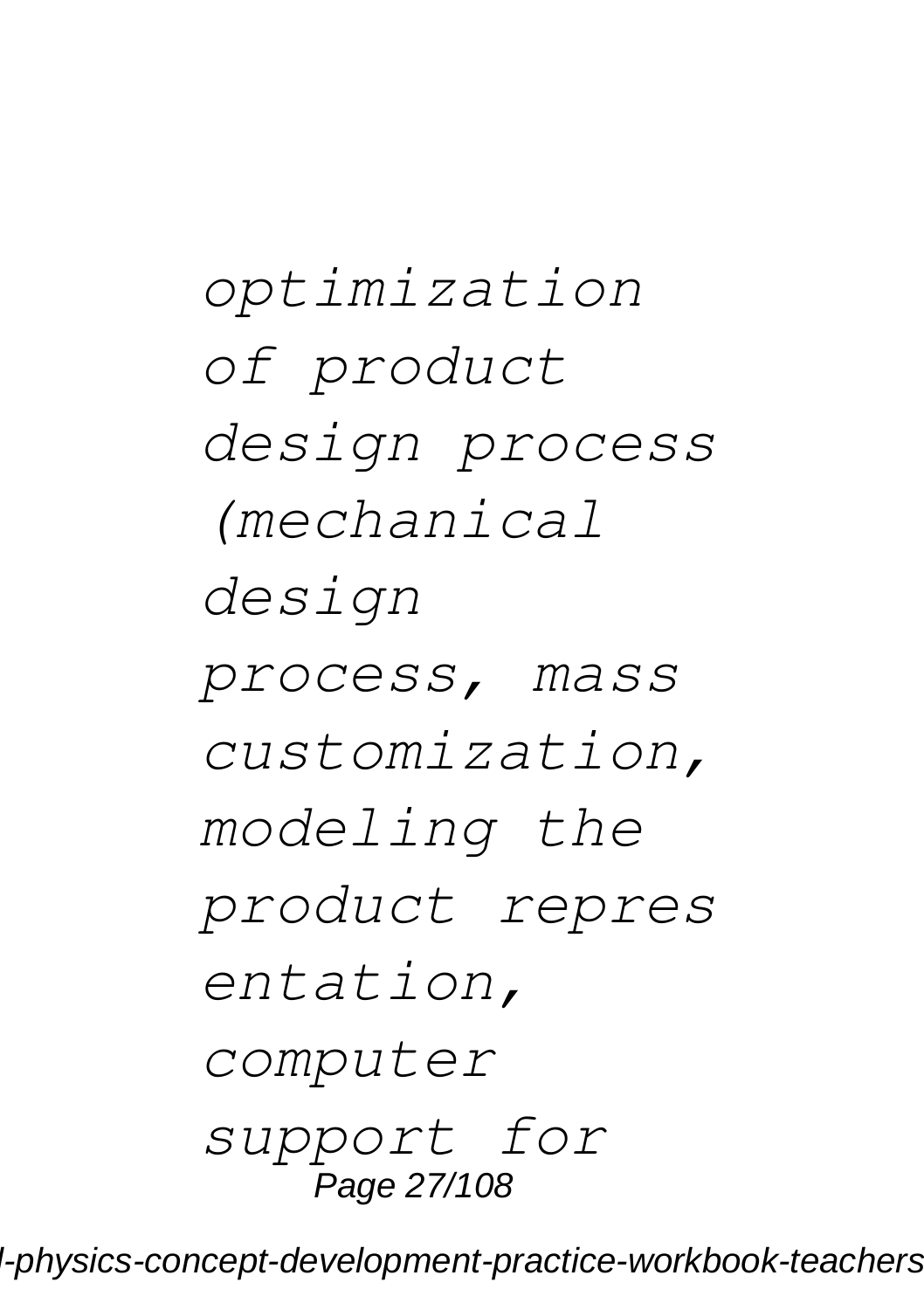*engineering design, support systems for tolerancing, simulation and optimization tools for structures and for mechanisms and robots), -optimization* Page 28/108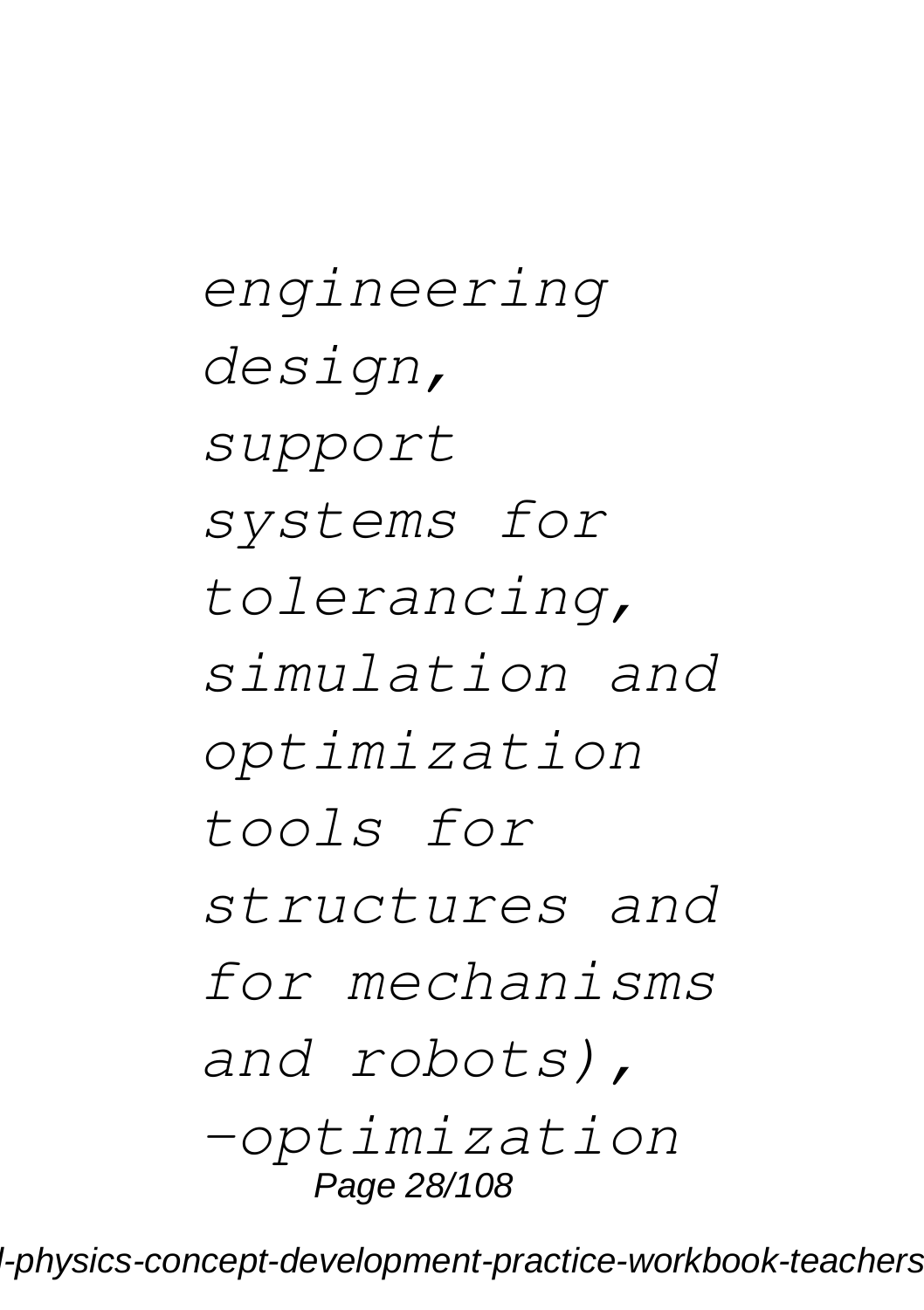*of manufacturing systems (multicriteria optimization and fuzzy volumes, tooth path generation, machine-tools behavior, surface* Page 29/108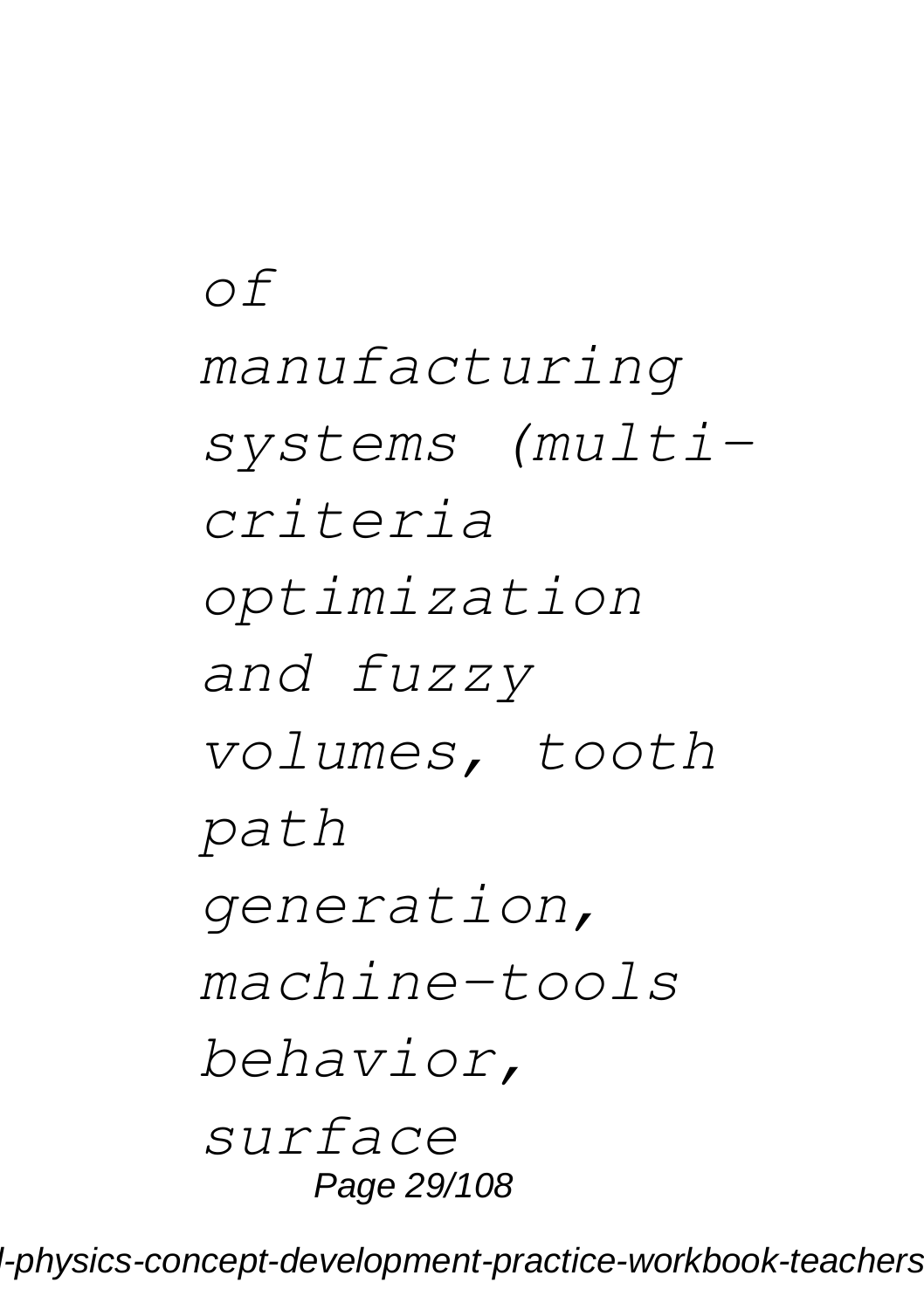*integrity and precision, process simulation), methodological aspects of integrated design and manufacturing (solid modeling, collaborative* Page 30/108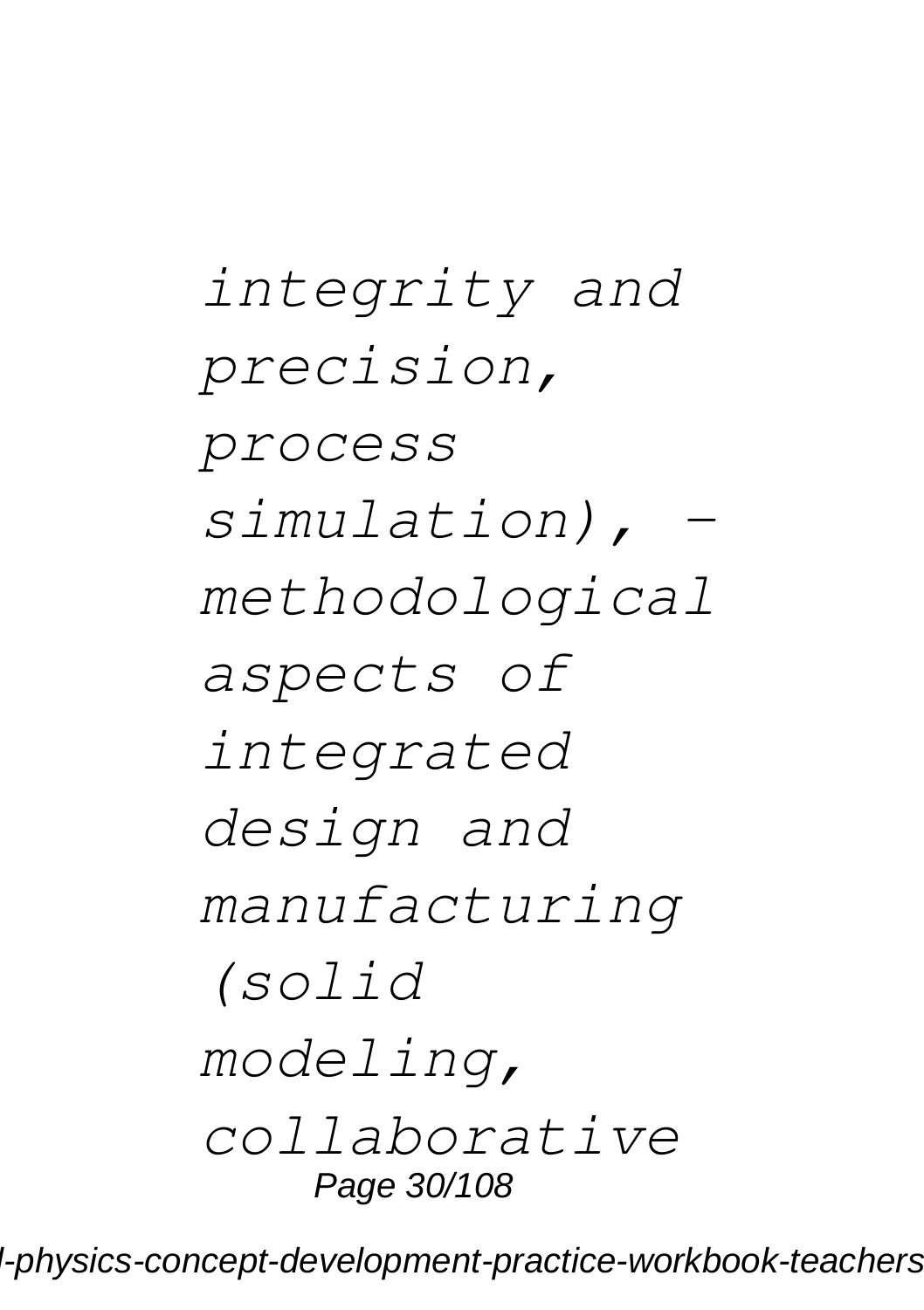*tools and knowledge formalization, integrating product and process design and innovation, robust and reliable design, multiagent approach* Page 31/108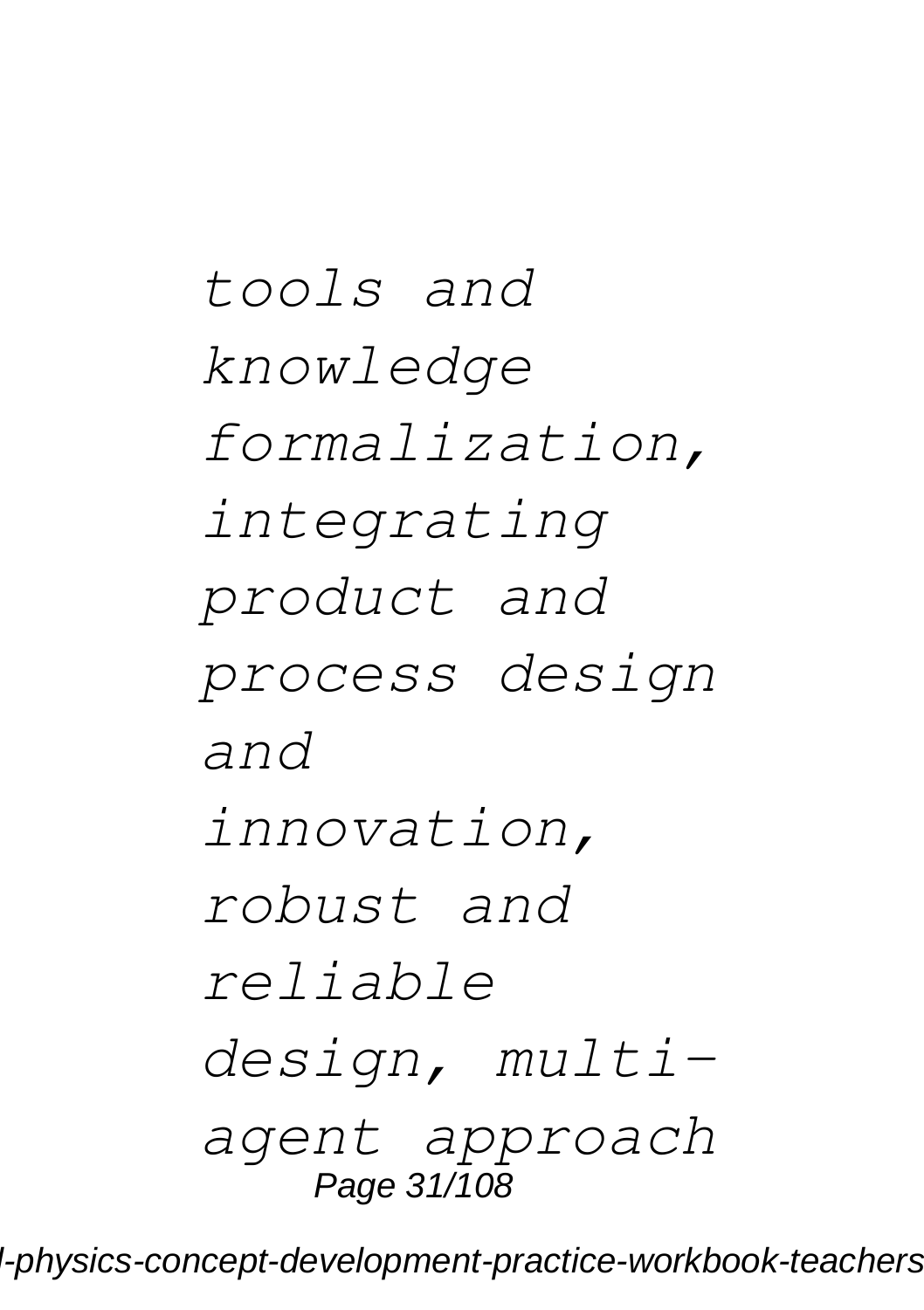*in VR environment). The present book is of interest to engineers, researchers, academic staff, and postgraduate students interested in* Page 32/108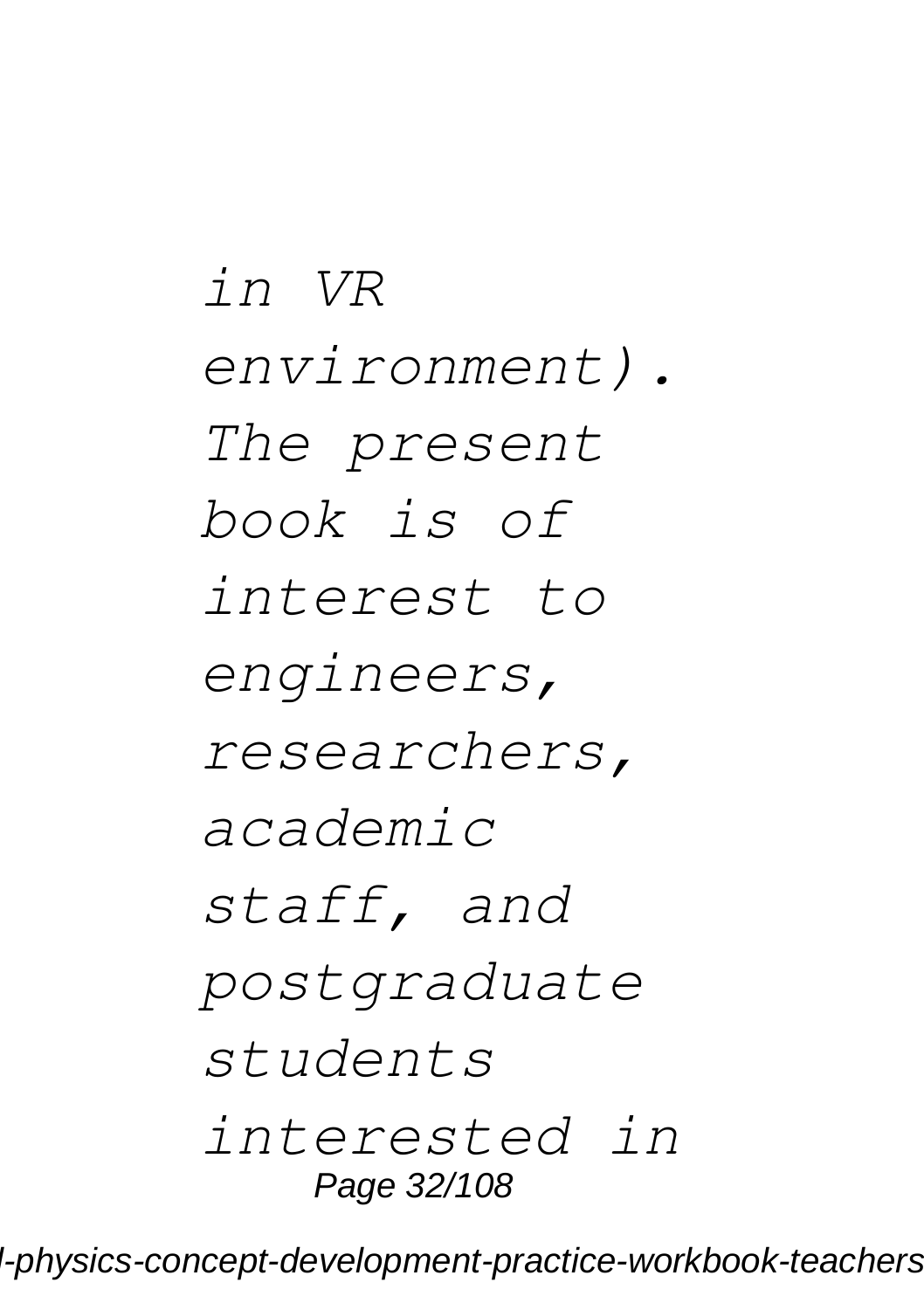*integrated design and manufacturing in mechanical engineering. It started with the Storms.The world got too hot too fast. The weather wrecked Hell* Page 33/108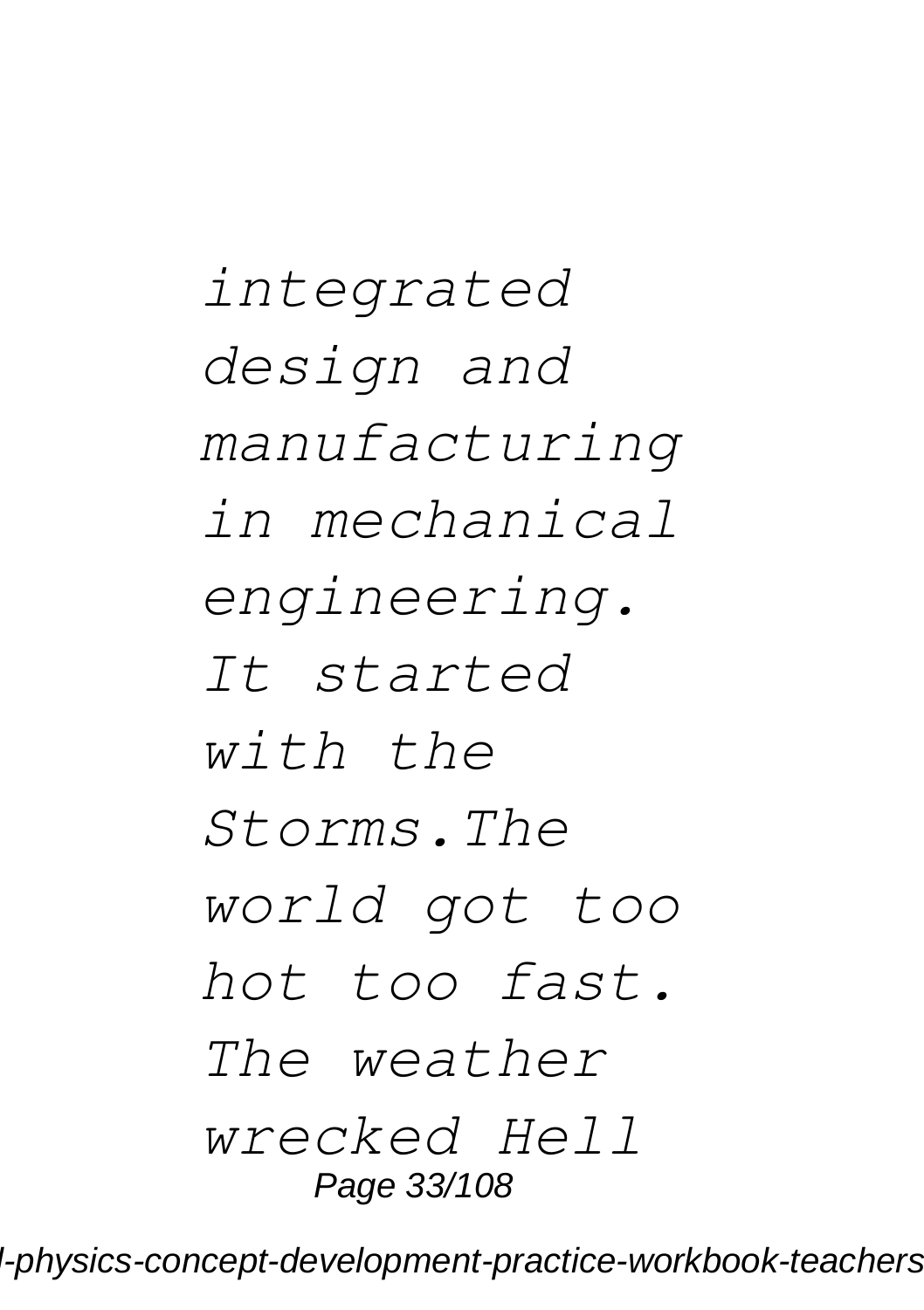*on man's shiny, pretty civilization. With the heat and wet came bugs, with bugs came new diseases, and man's numbers and sanity dwindled.The survivors* Page 34/108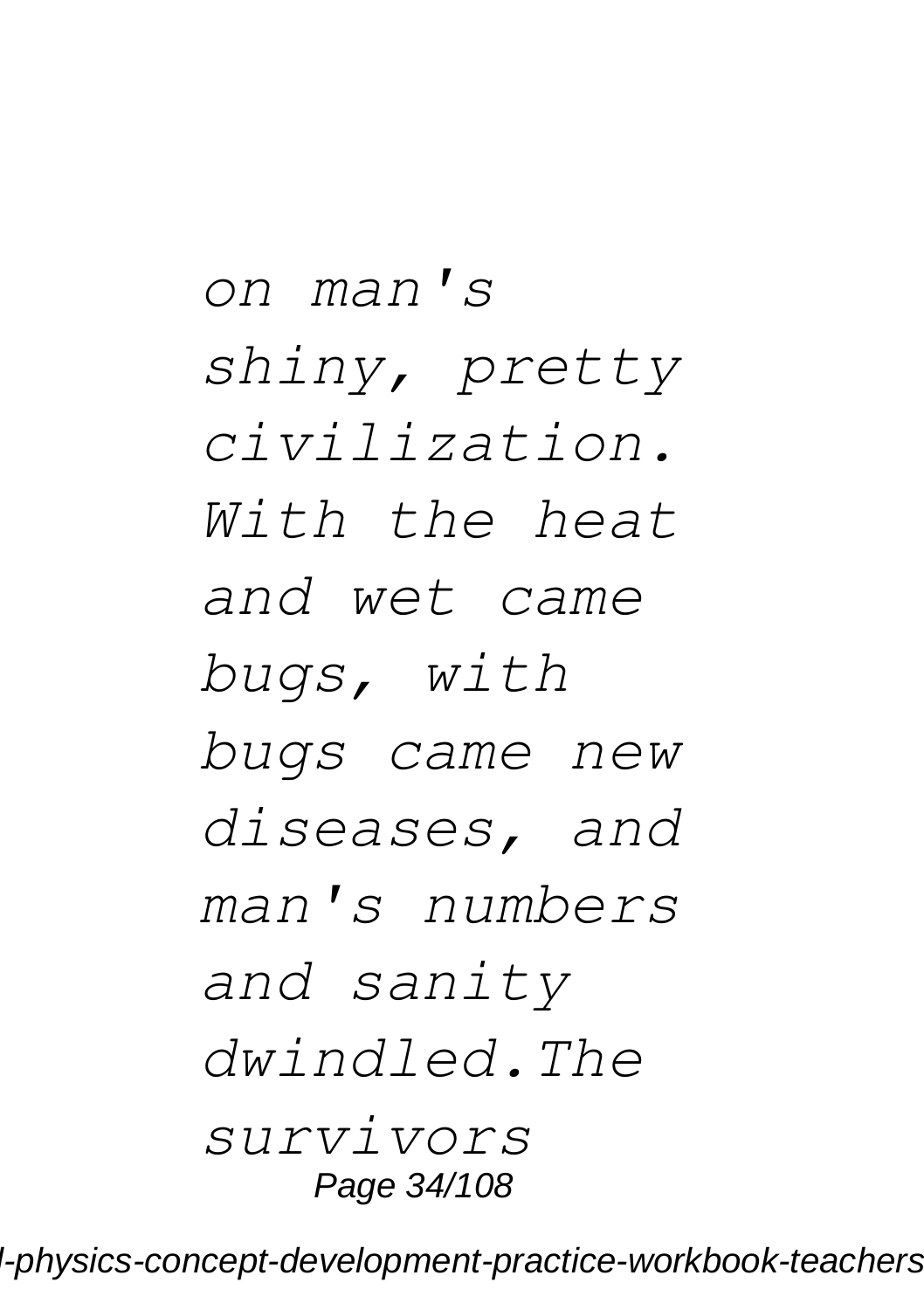*reformed governments like petty shadows of the world's old empires. They sought answers and justificat ions, they sought redemption for what they* Page 35/108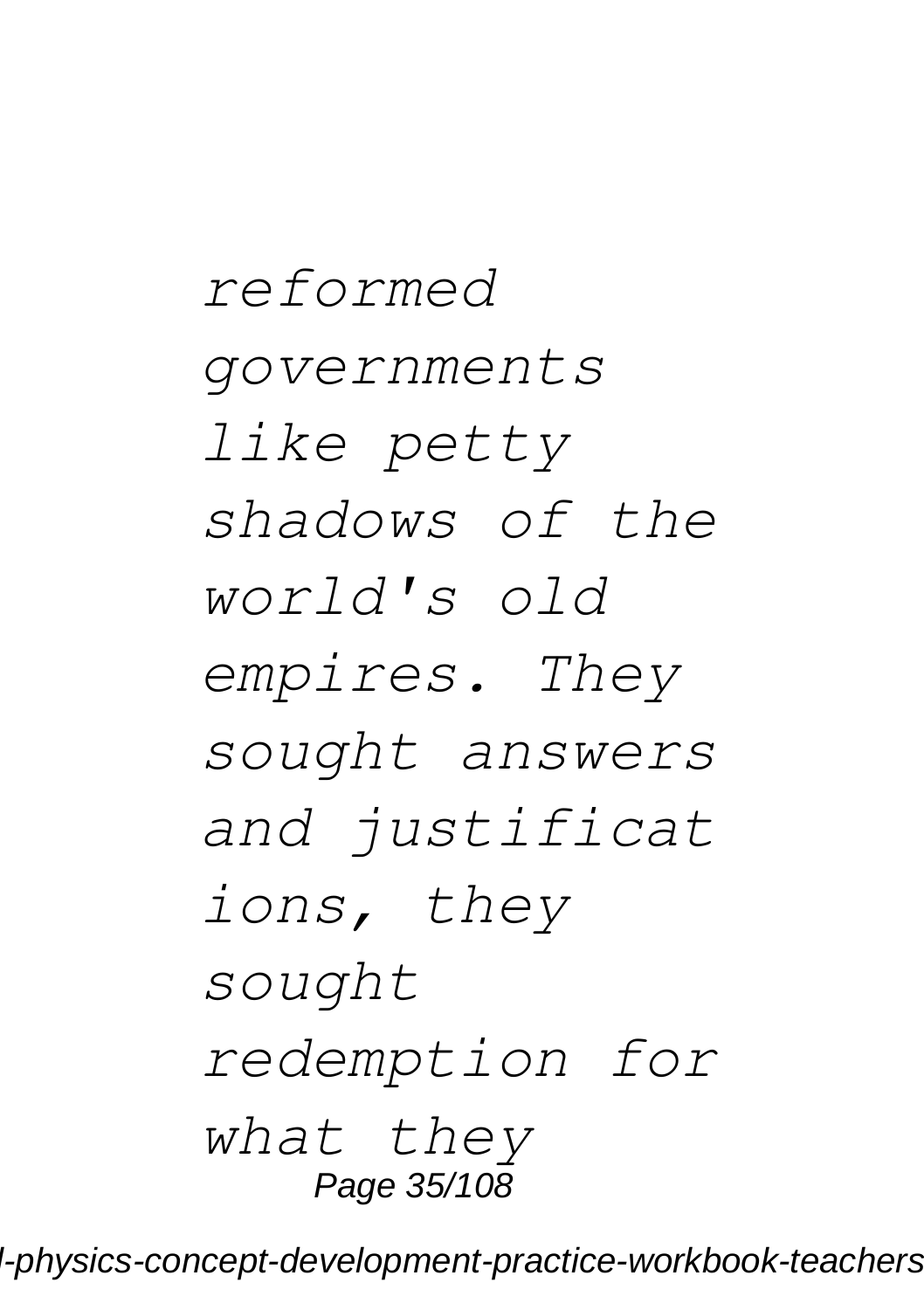*perceived as man's holy smi ting.Welcome to the Arizona Reformed Theocracy, otherwise called The Zona.Here the Church rules with power absolute. The* Page 36/108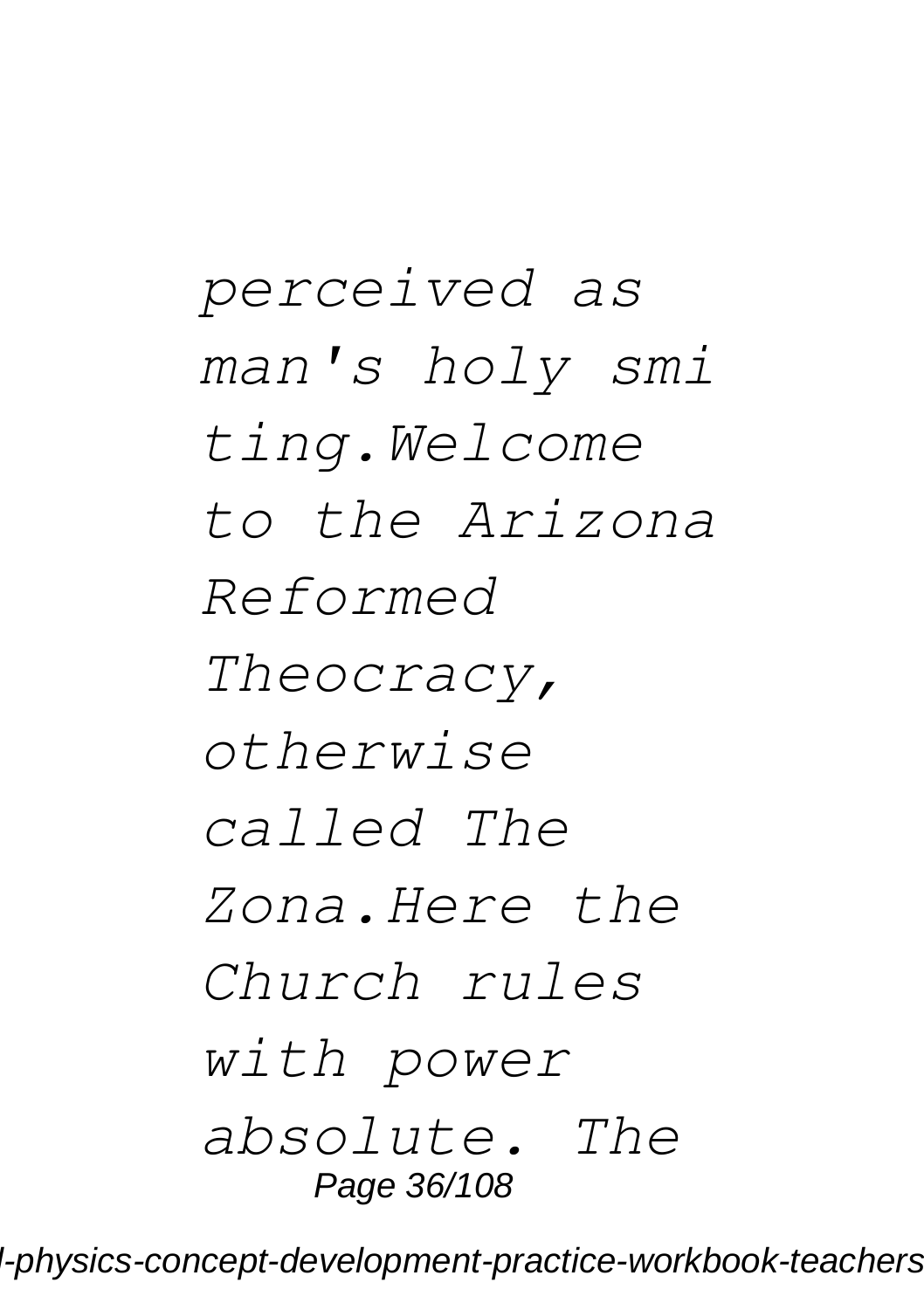*laws are simple, all sin is punished swiftly. Preachers enforce the Church's words like old West lawmen.But what happens when a* Page 37/108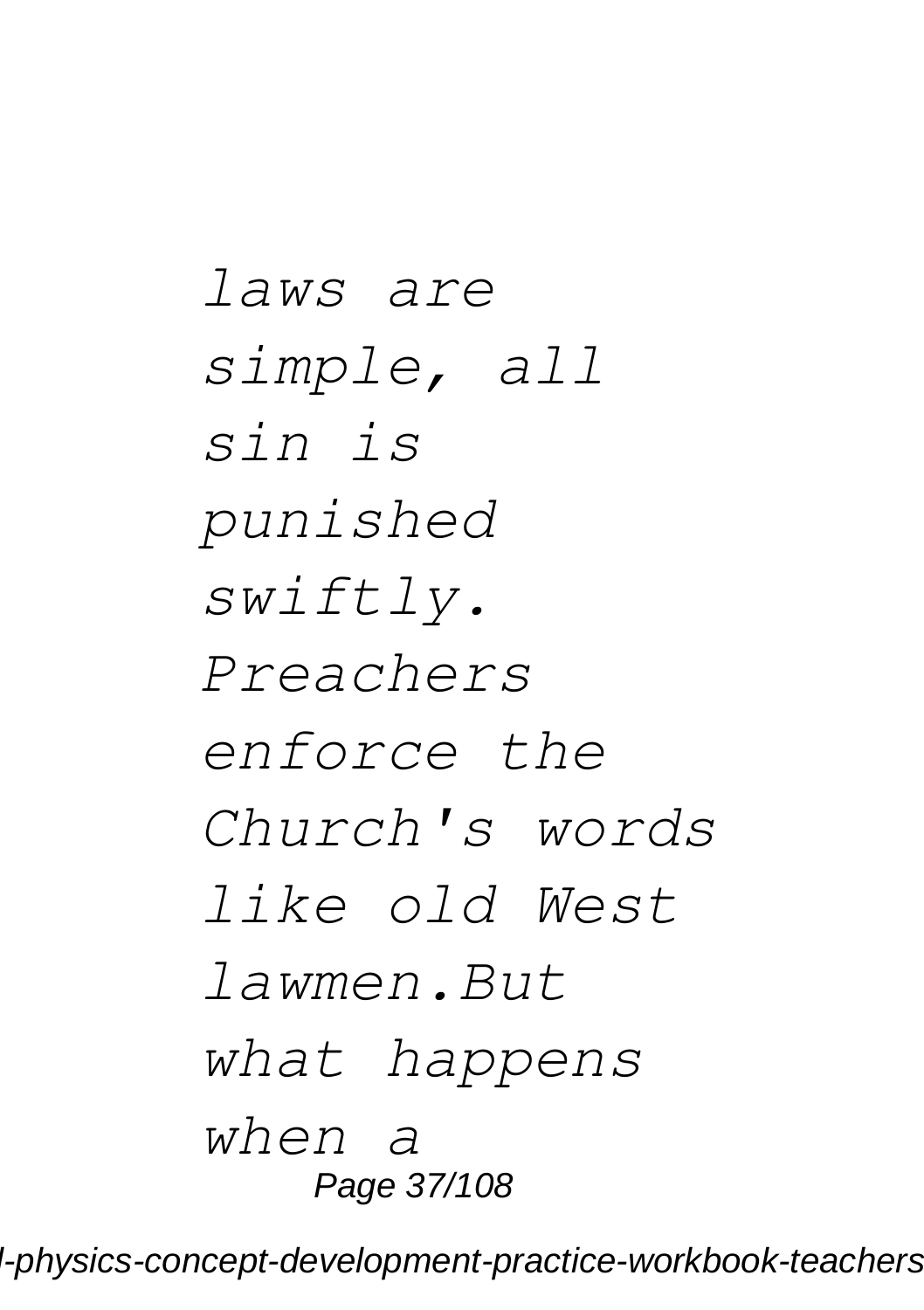*Preacher refuses to kill? What happens when men of honor take a stand against their rulers? Comprehensive Dissertation Index Challenges To* Page 38/108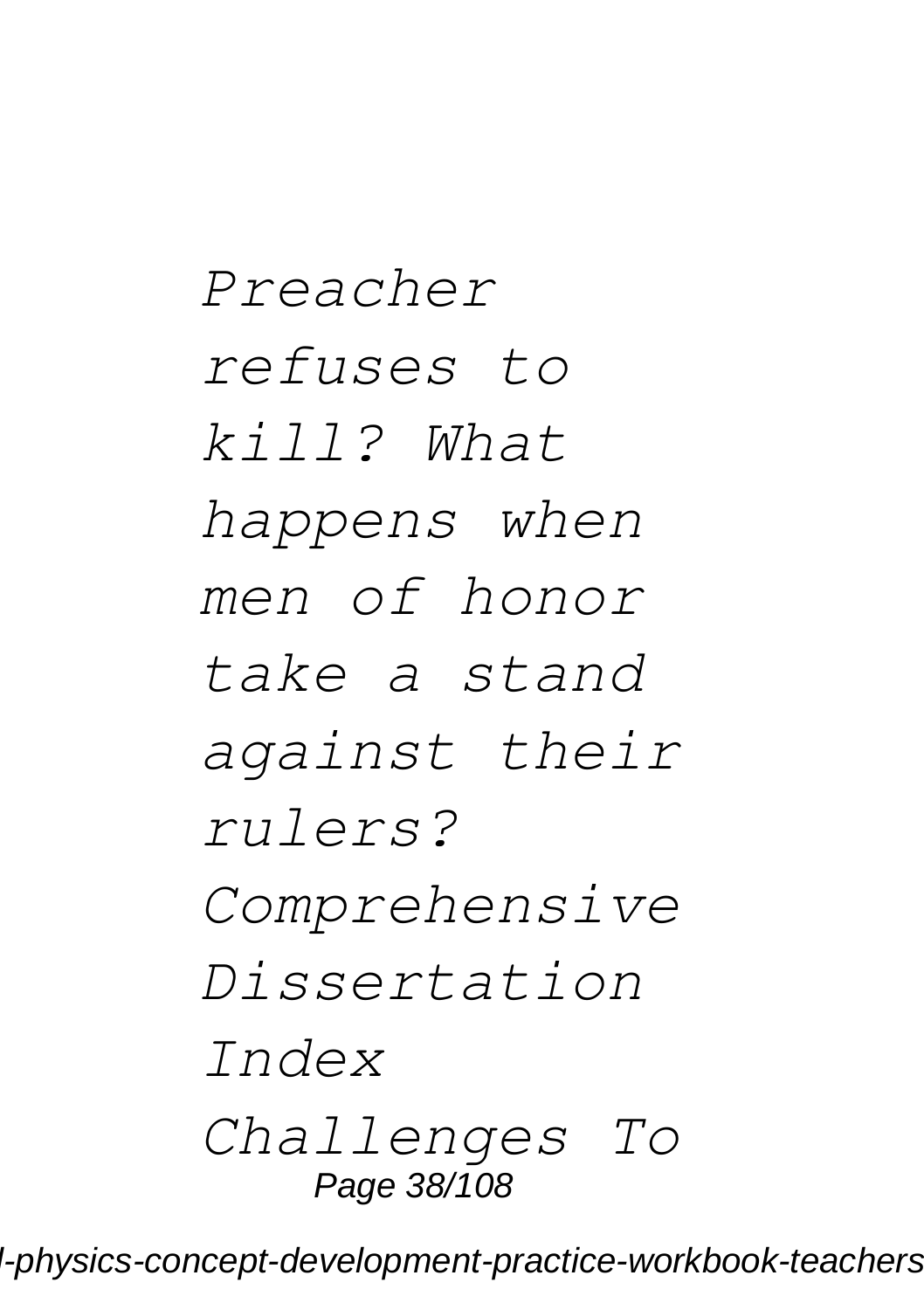*Piaget's Theory The Road to Total Freedom Resources in Education Conversation Theory The Fold* "Technologies of Gender builds a bridge between Page 39/108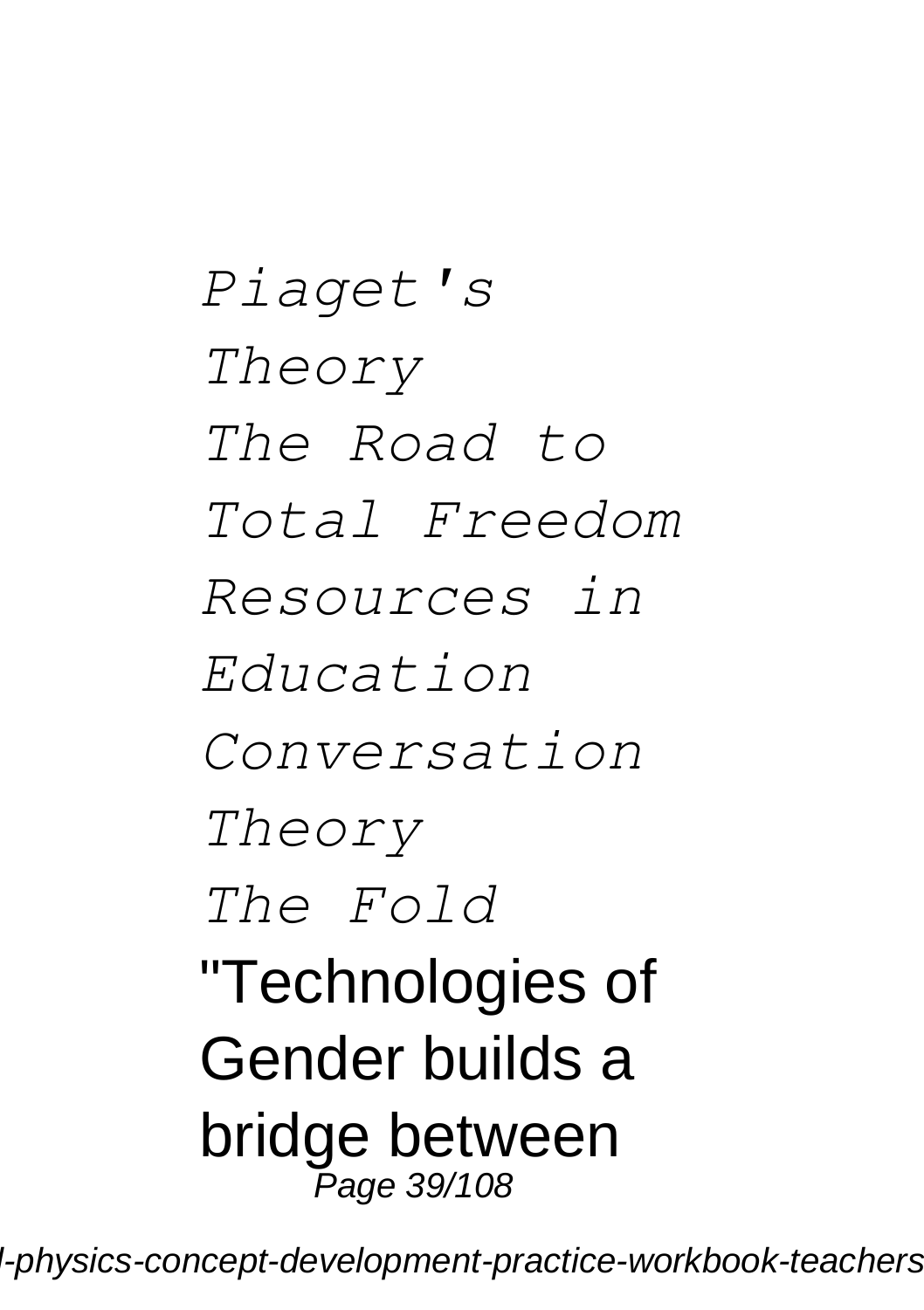the fashionable orthodoxies of academic theory (Lacan, Foucault, Derrida, et al.) and the frequentlymarginalized contributions of feminist theory. . . . In sum, de Lauretis has written a book that Page 40/108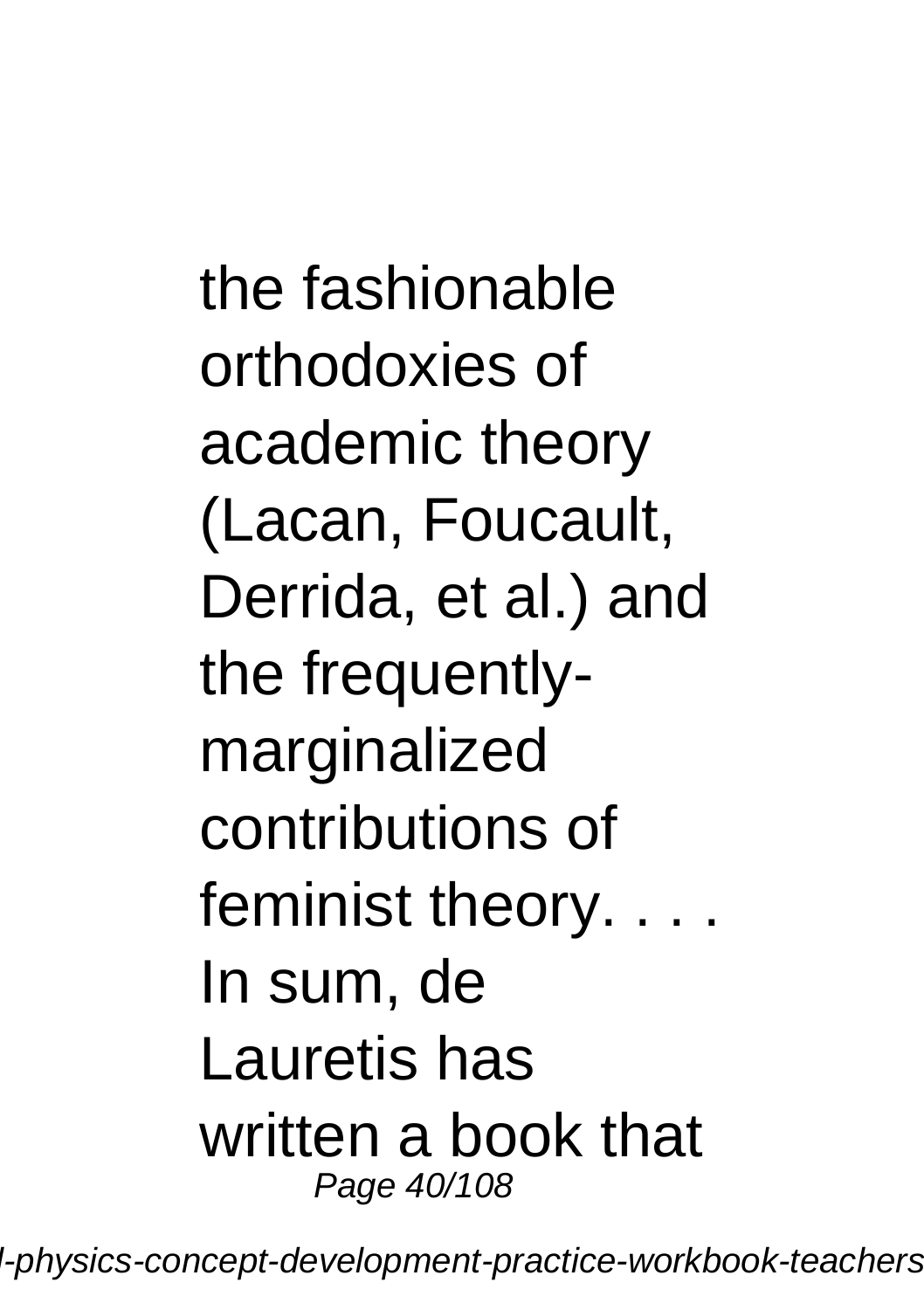should be required reading for every feminist in need of theoretical ammunition—and for every theorist in need of feminist enlightenment." —B. Ruby Rich " . . . sets philosophical ideas humming. . . . she has much to Page 41/108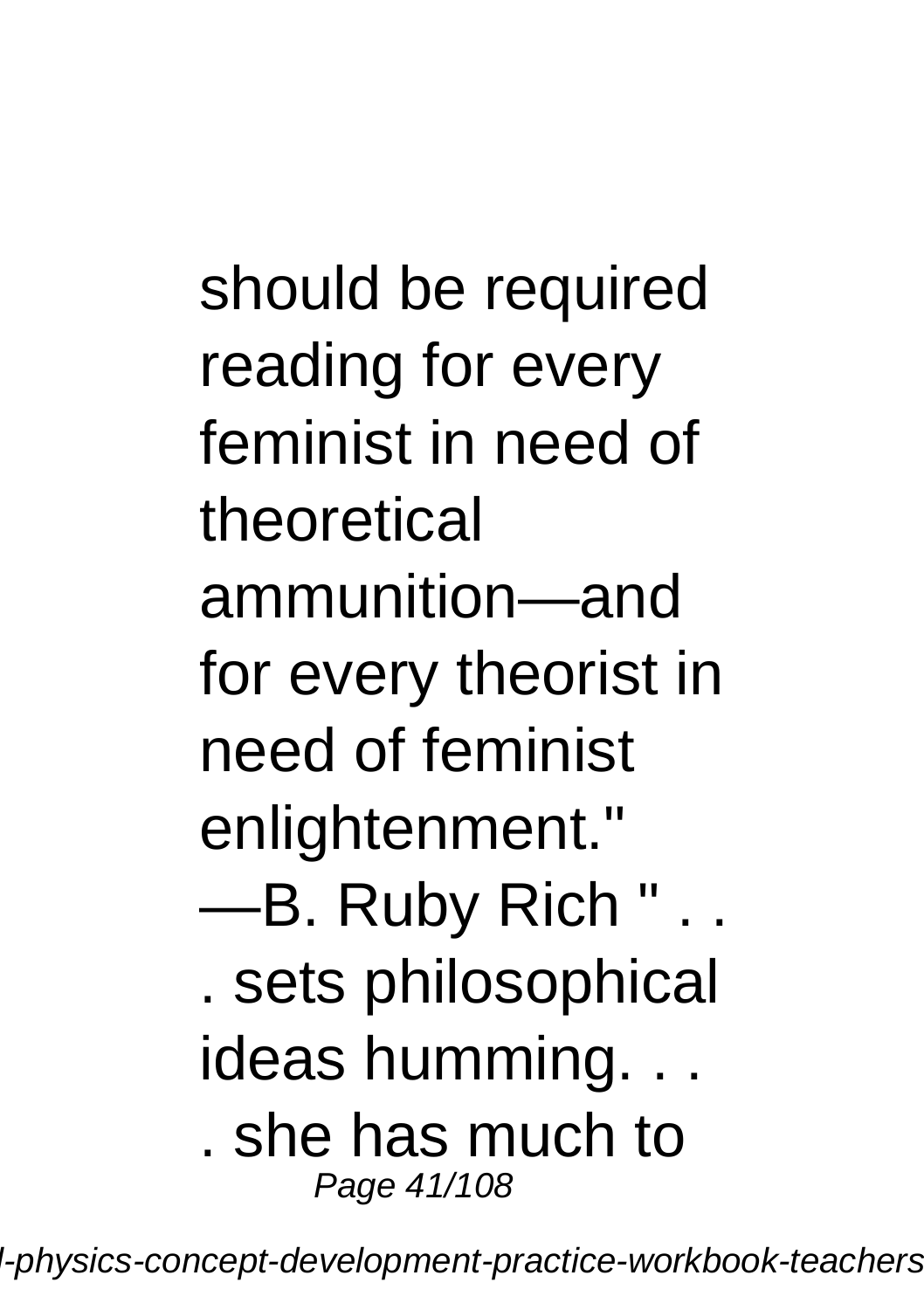say." —Cineaste "I can think of no other work that pushes the debate on the female subject forward with such passion and intellectual rigor." —SubStance This book addresses the question of gender Page 42/108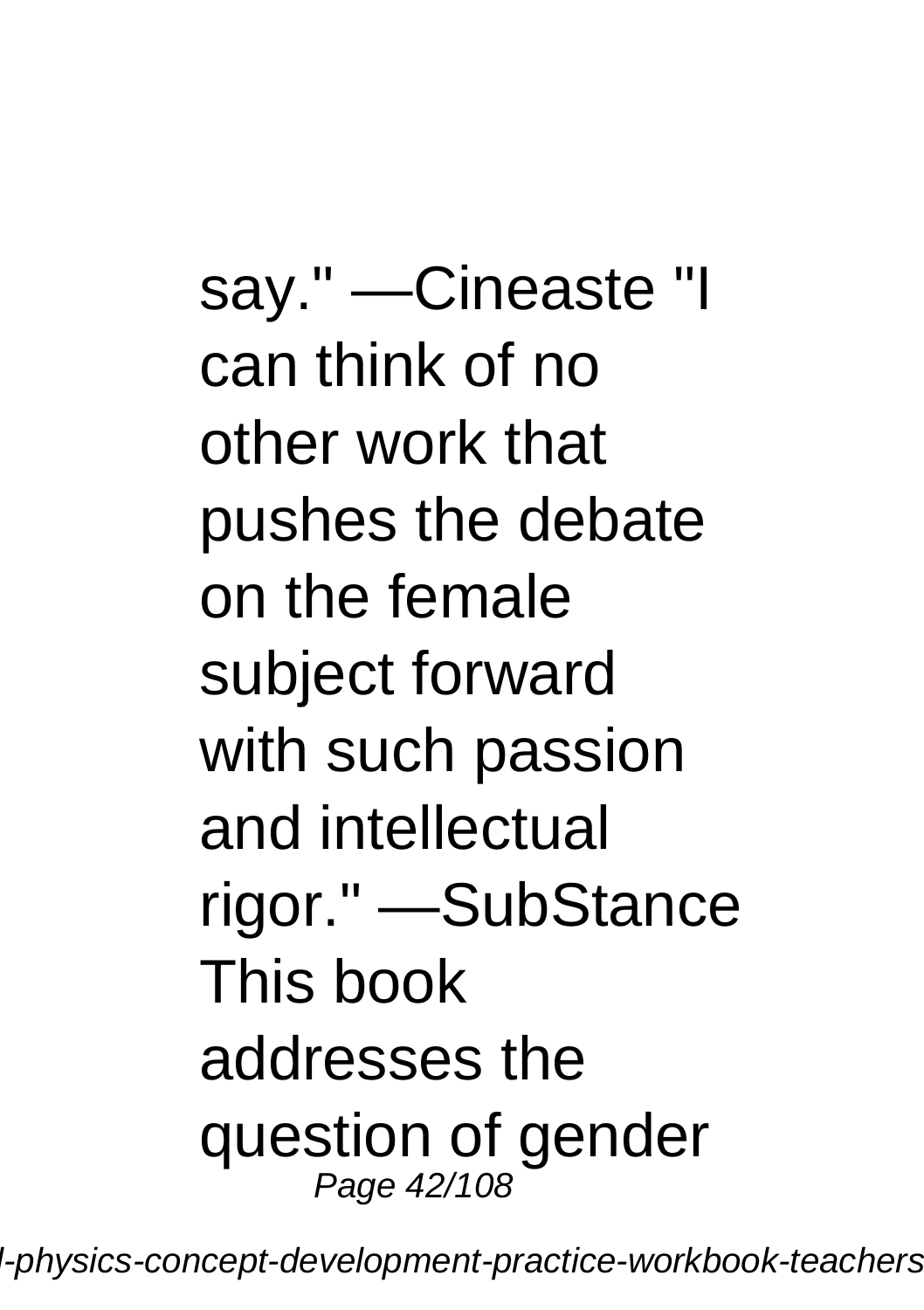in poststructuralist theoretical discourse, postmodern fiction, and women's cinema. It examines the construction of gender both as representation and as selfrepresentation in Page 43/108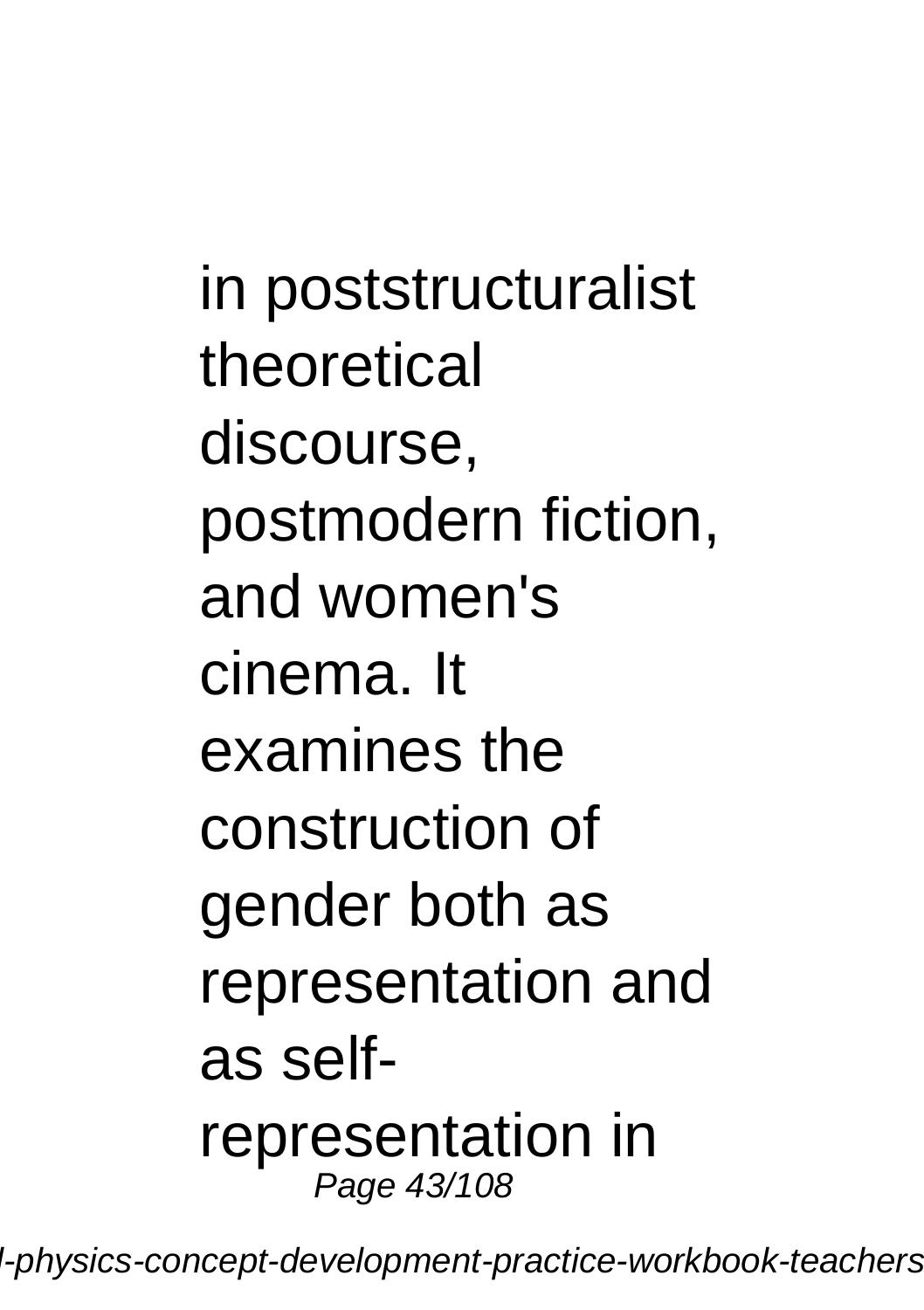relation to several kinds of texts and argues that feminism is producing a radical rewriting, as well as a rereading, of the dominant forms of Western culture. The author aims to show how the Page 44/108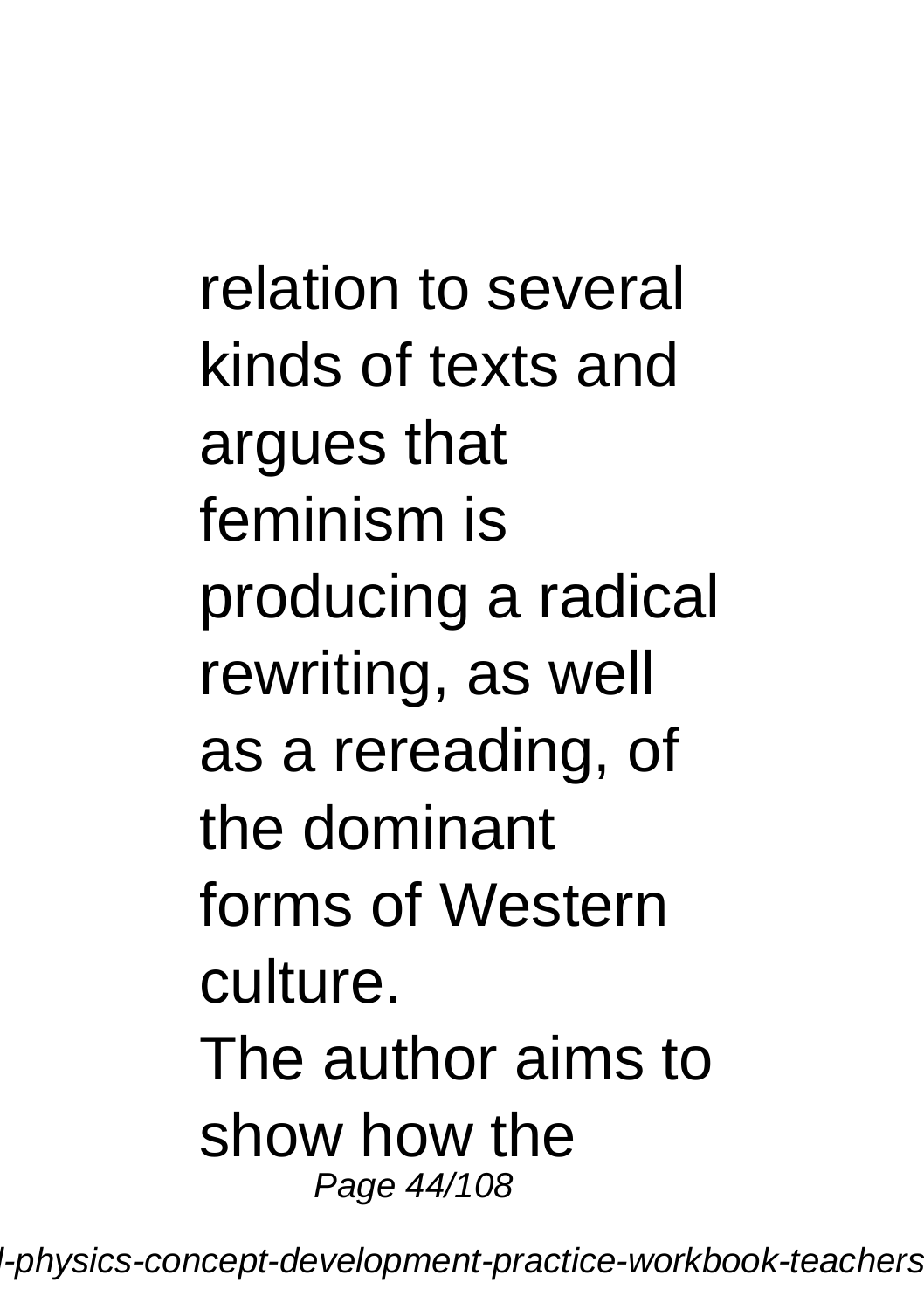emergence of intelligent and autonomous bombs and missiles equipped with artificial perception and decision-making capabilities represents a profound historical shift in the relation Page 45/108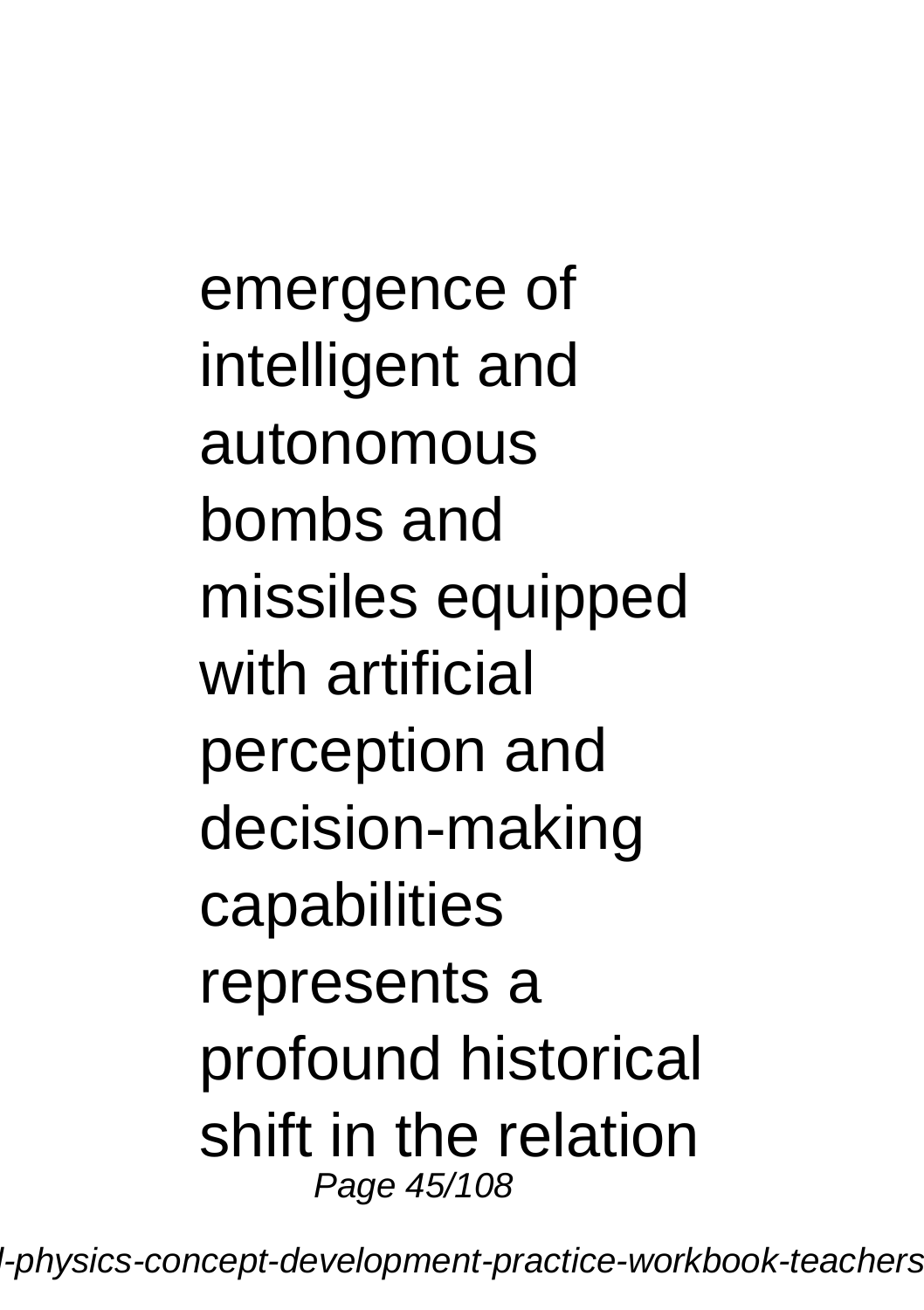of human beings both to machines and to information. Used in top counseling, psychology, and social work programs and now in its tenth edition, CURRENT PSYC HOTHERAPIES helps readers Page 46/108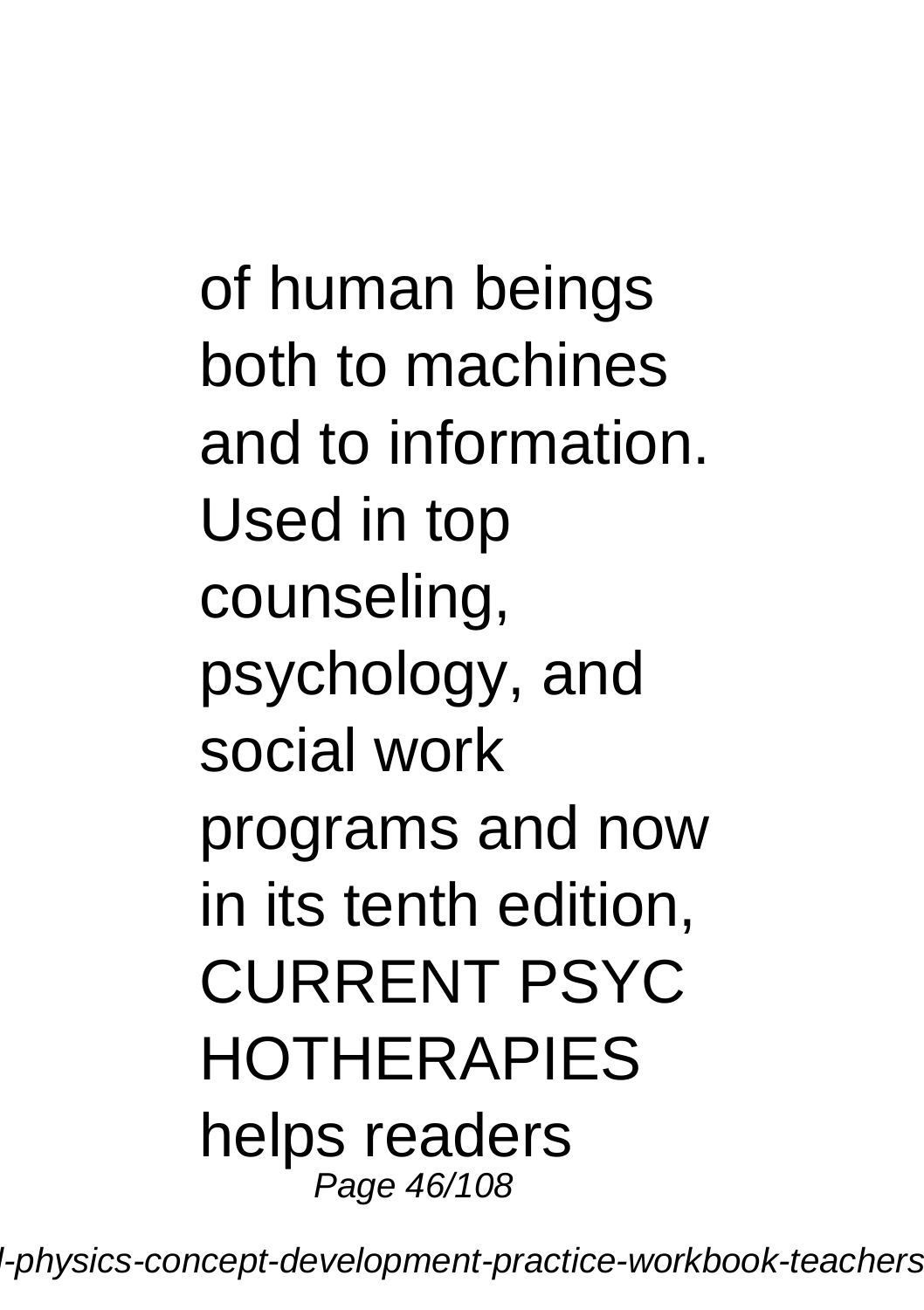learn, compare, and apply the major systems of psychotherapy in a way that will be meaningful in their own practices. Each contributor is either an originator or a leading proponent of one of the systems, Page 47/108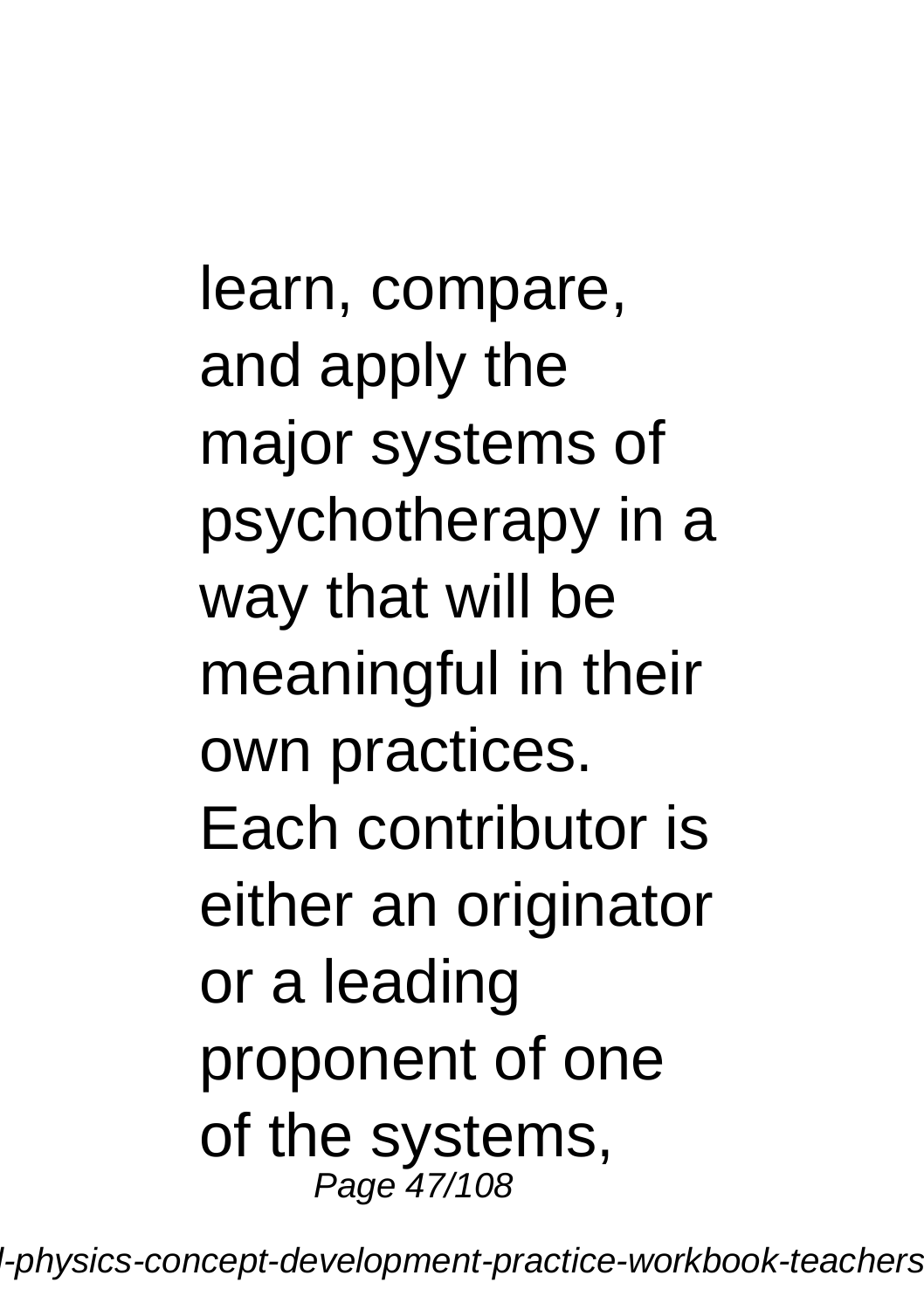and presents the basic principles of the system in a clear and straightforward manner, discussing it in the context of the other systems. Theory chapters include a case example that Page 48/108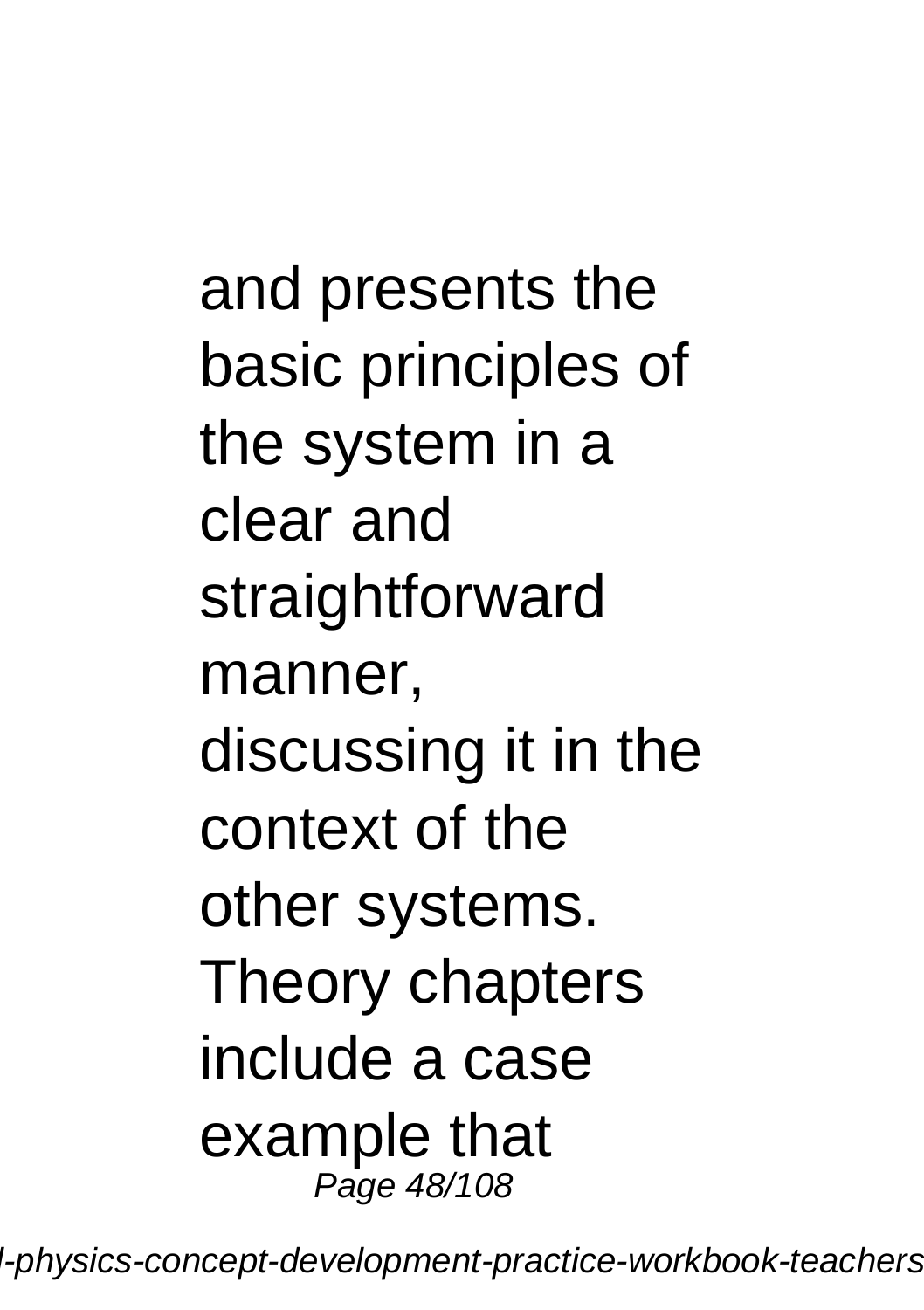guides readers through the problem, evaluation, treatment, and follow-up process. CASE STUDIES IN PSYCHOTHER APY, which accompanies the book, offers corresponding Page 49/108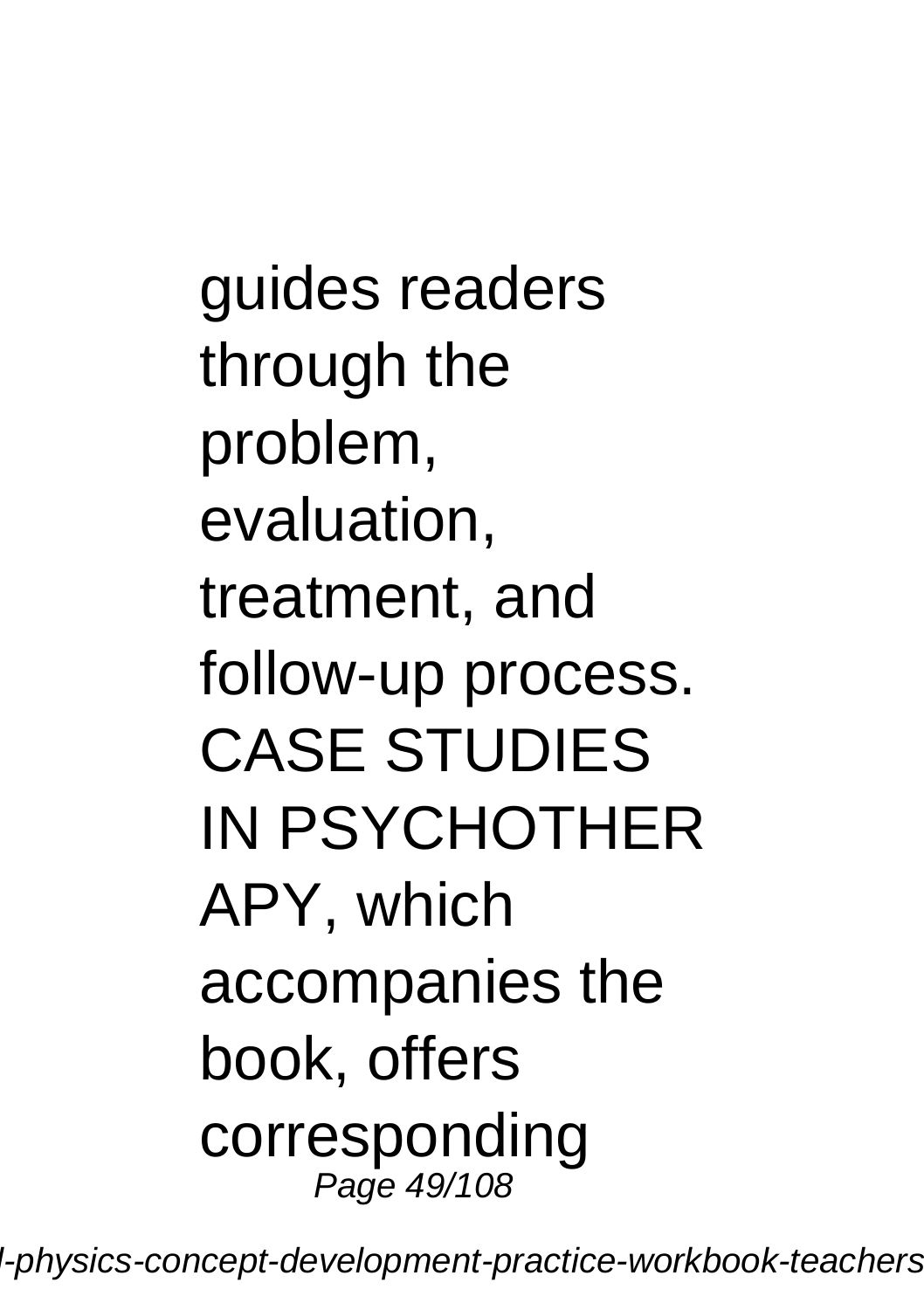cases that demonstrate the basic techniques and methods of the theory being illustrated. Available with InfoTrac Student Collections http://g ocengage.com/info trac. Important Notice: Media Page 50/108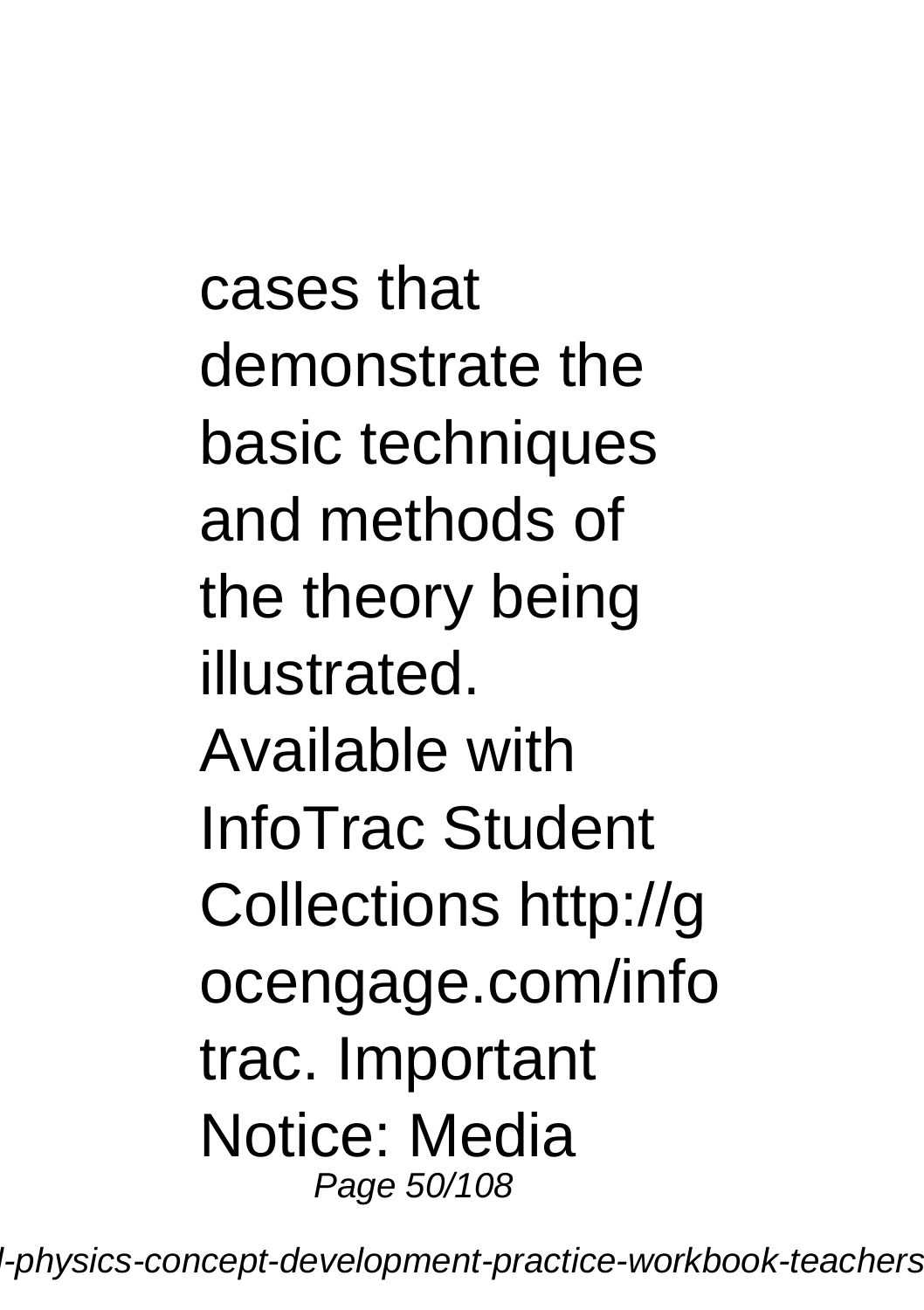content referenced within the product description or the product text may not be available in the ebook version. Explorations in the Semiotics of Texts Its Theory and **Practice** Ten-year Cumulation, Page 51/108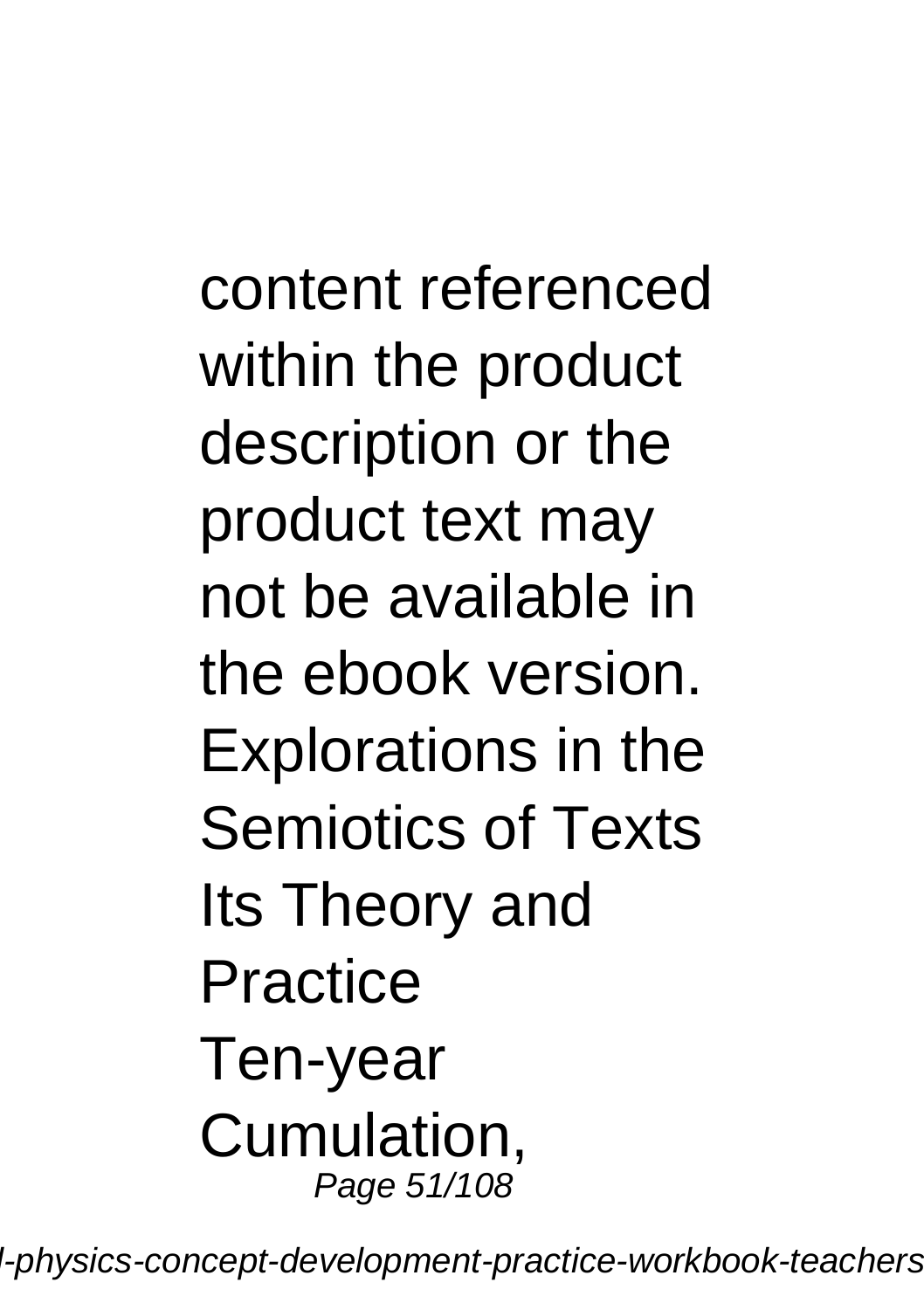1973-1982 Structural Stability And **Morphogenesis** The Learning of **Mathematics** Analysis of the Phenomena of the Human Mind, *Van Rensselaer Potter created and defined the term*

Page 52/108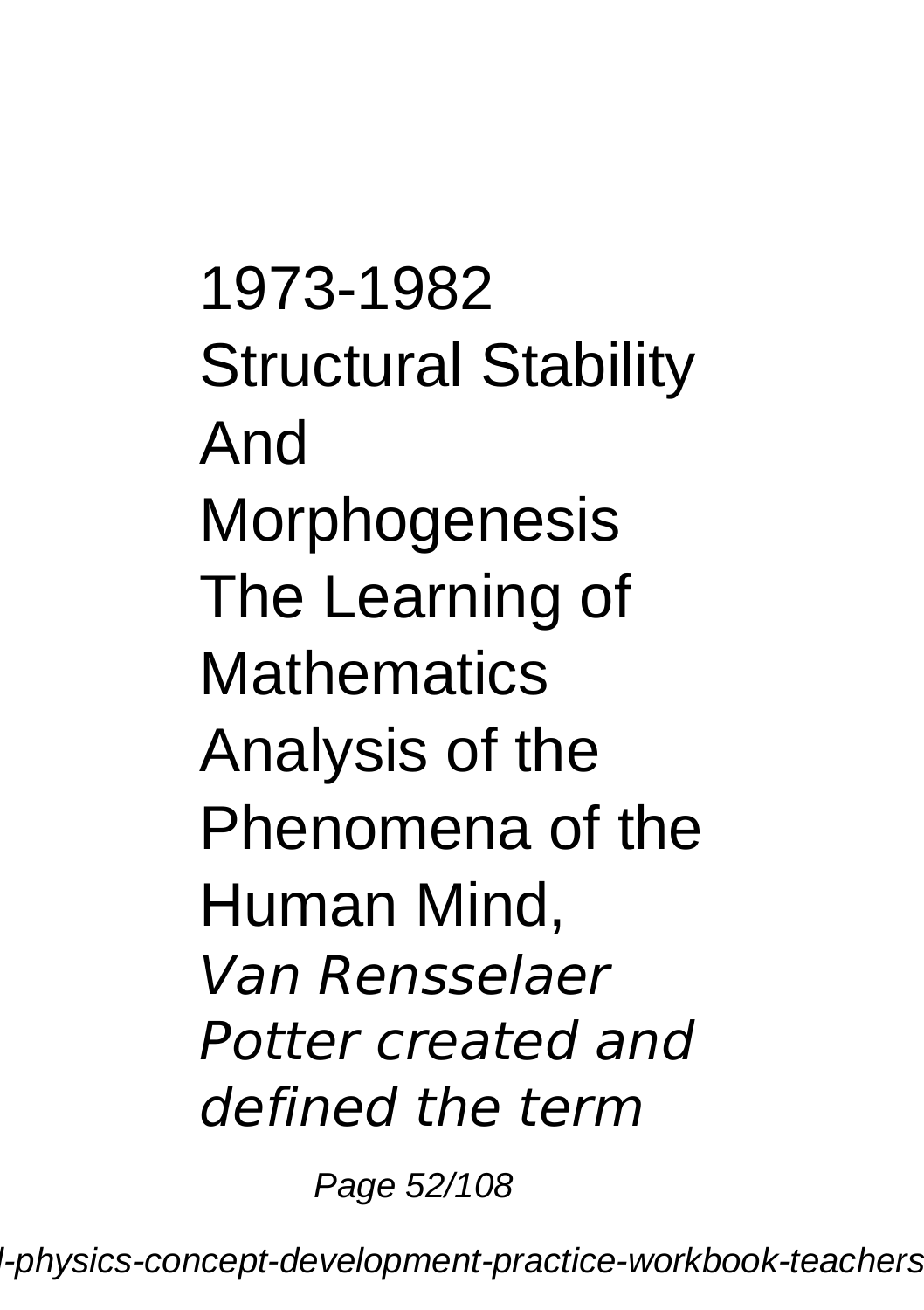*"bioethics" in 1970, to describe a new philosophy that sought to integrate biology, ecology, medicine, and human values. Bioethics is often linked to environmental ethics and stands in sharp contrast to biomedical ethics. Because of this* Page 53/108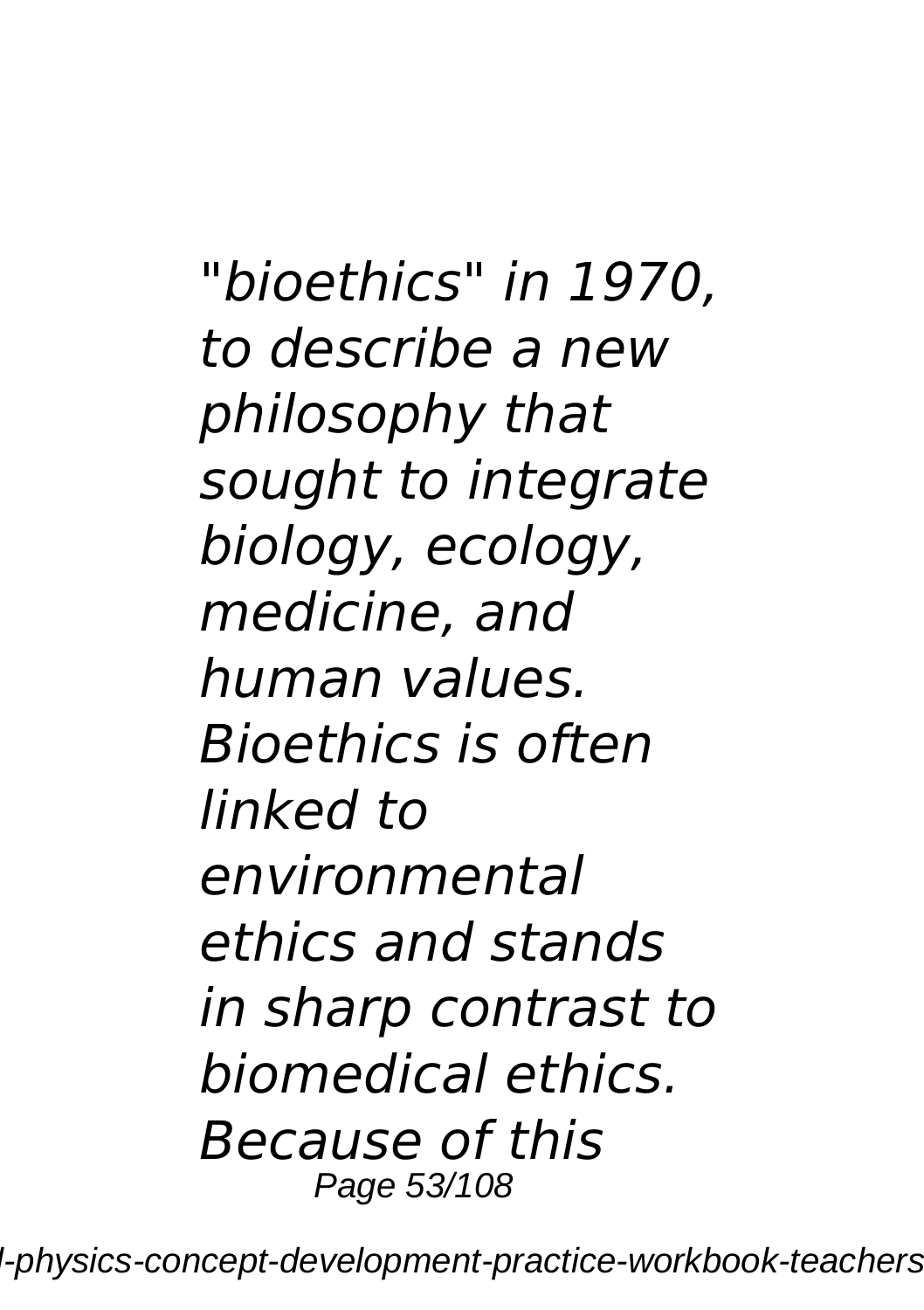*confusion (and appropriation of the term in medicine), Potter chose to use the term "Global Bioethics" in 1988. Potter's definition of bioethics from Global Bioethics is, "Biology combined with diverse humanistic knowledge forging* Page 54/108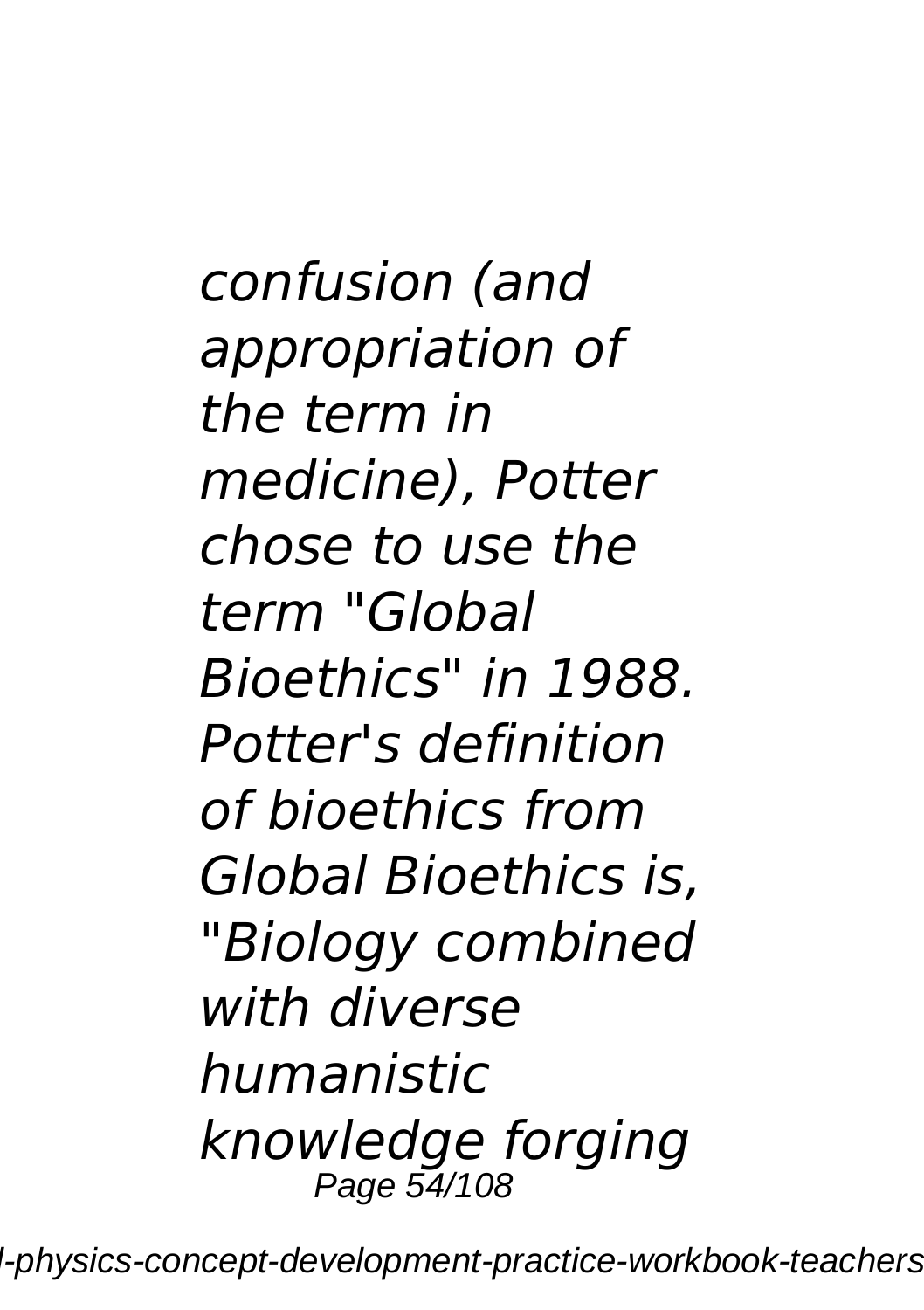*a science that sets a system of medical and environmental priorities for acceptable survival." Fredric Jameson, in The Political Unconscious, opposes the view that literary creation can take place in isolation* Page 55/108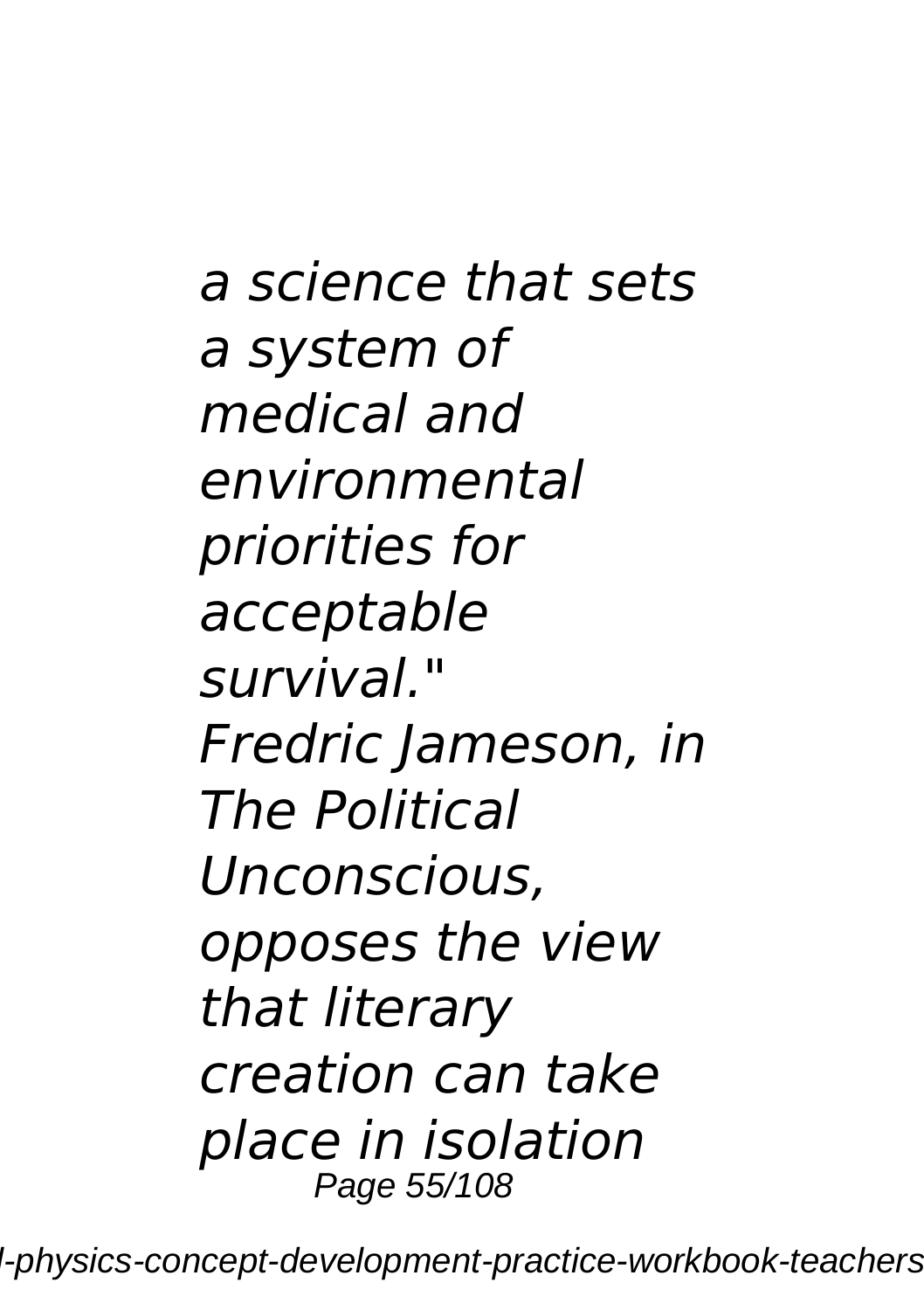*from its political context. He asserts the priority of the political interpretation of literary texts, claiming it to be at the center of all reading and understanding, not just a supplement or auxiliary to other methods current today.* Page 56/108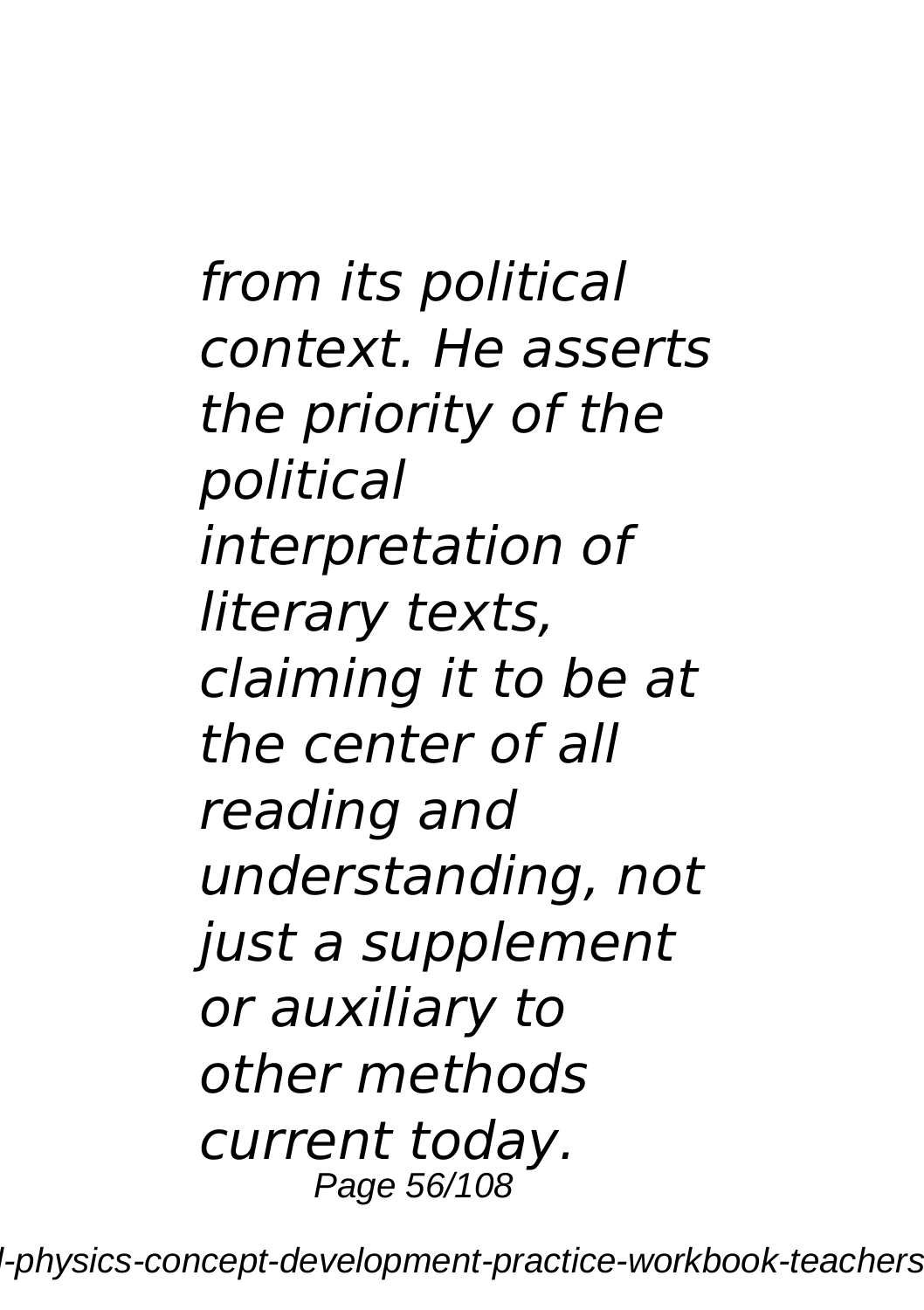*Jameson supports his thesis by looking closely at the nature of interpretation. Our understanding, he says, is colored by the concepts and categories that we inherit from our culture's interpretive tradition and that we use to* Page 57/108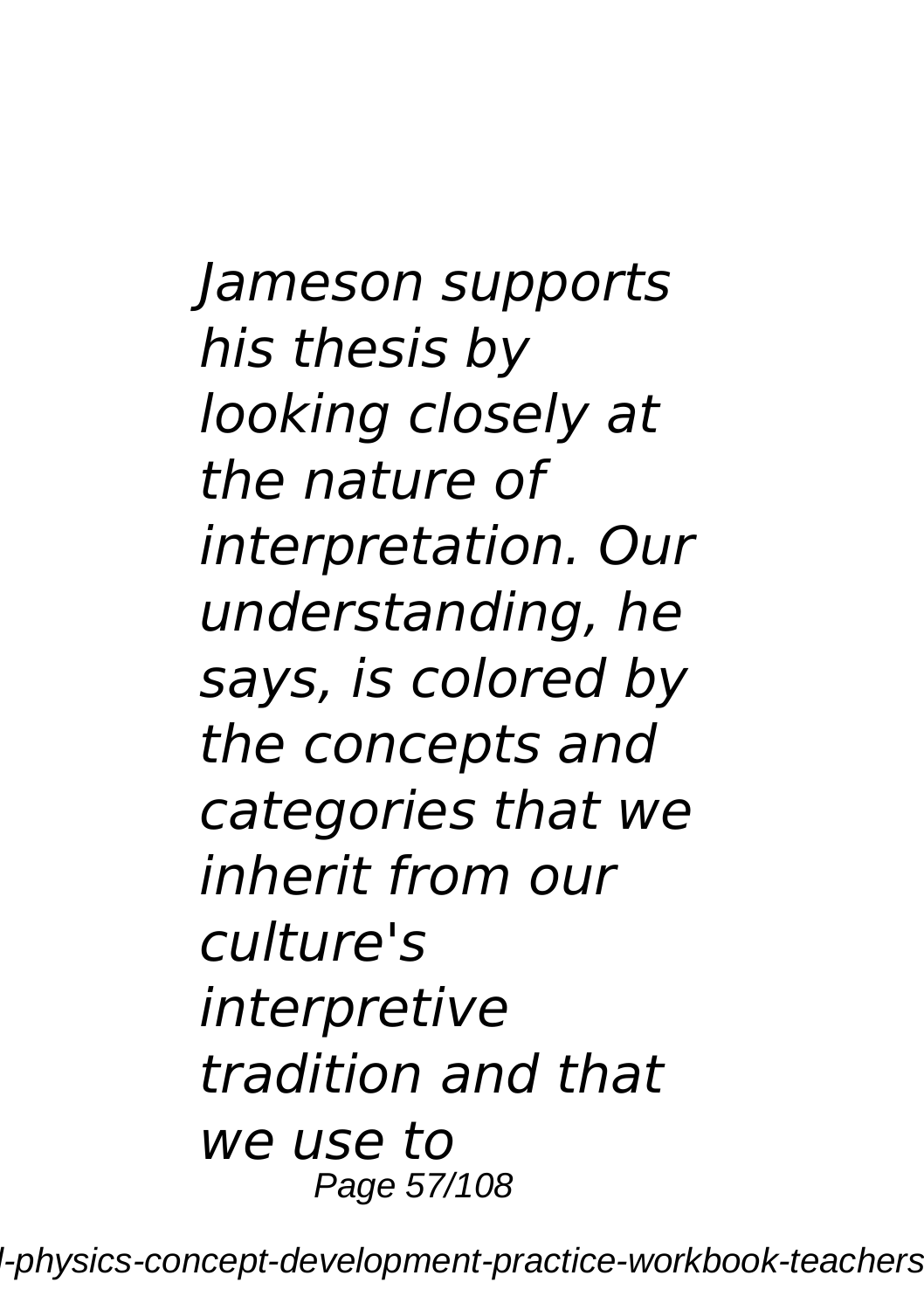*comprehend what we read. How then can the literature of other ages be understood by readers from a present that is culturally so different from the past? Marxism lies at the foundation of Jameson's answer, because it conceives of* Page 58/108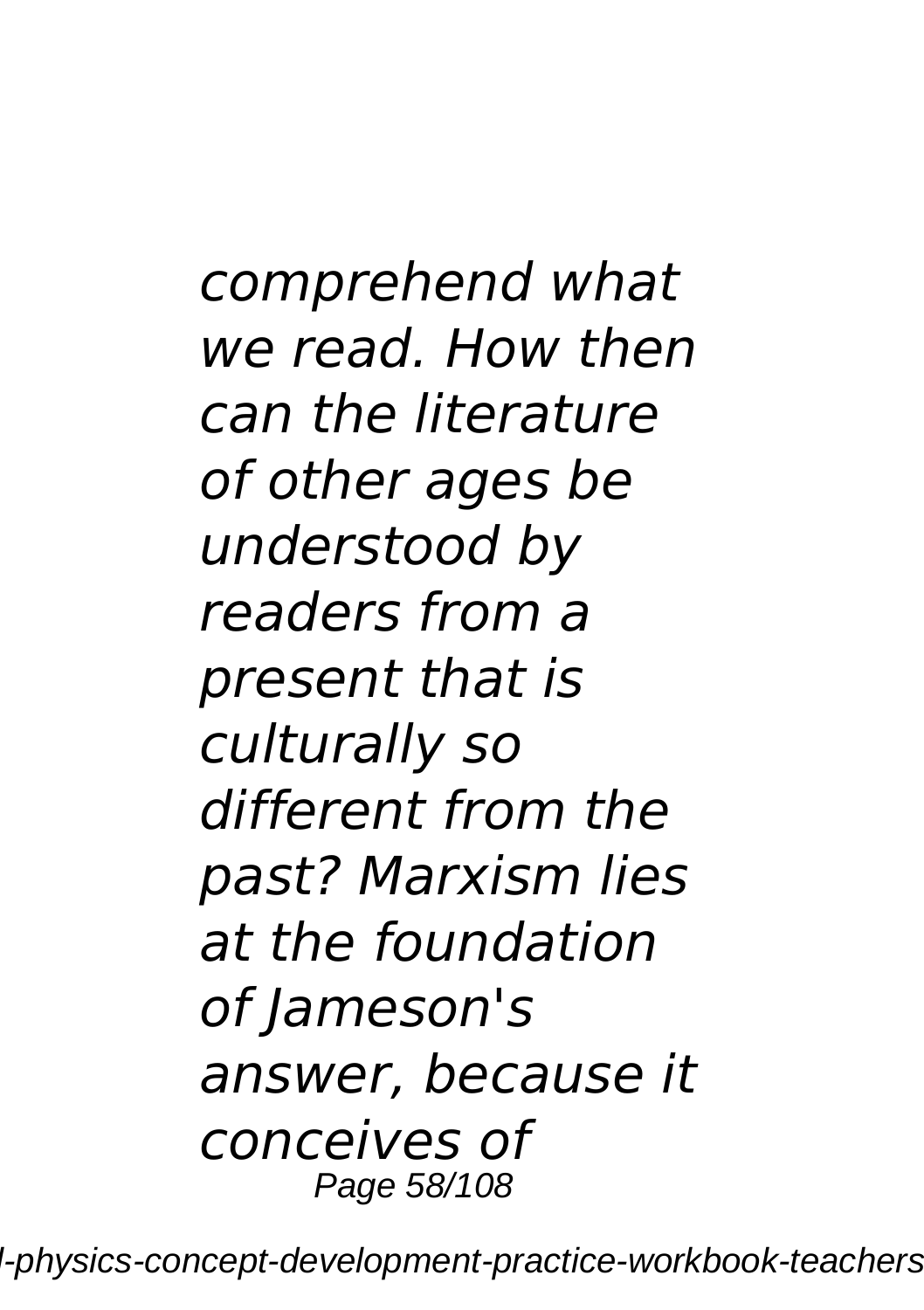*history as a single collective narrative that links past and present; Marxist literary criticism reveals the unity of that uninterrupted narrative. Jameson applies his interpretive theory to nineteenth- and twentieth-century texts, including the works of Balzac,* Page 59/108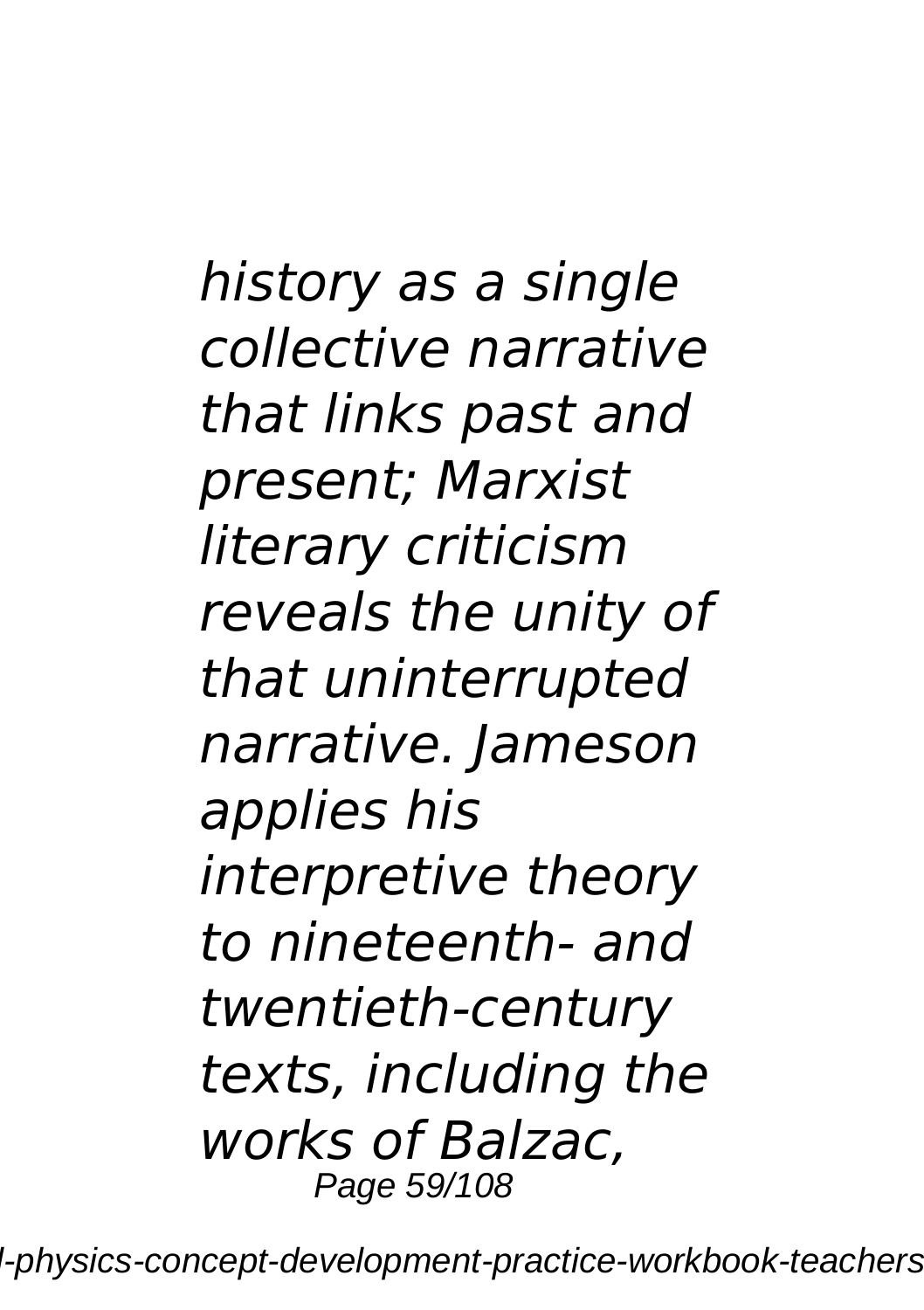*Gissing, and Conrad. Throughout, he considers other interpretive approaches to the works he discusses, assessing the importance and limitations of methods as different as Lacanian* Page 60/108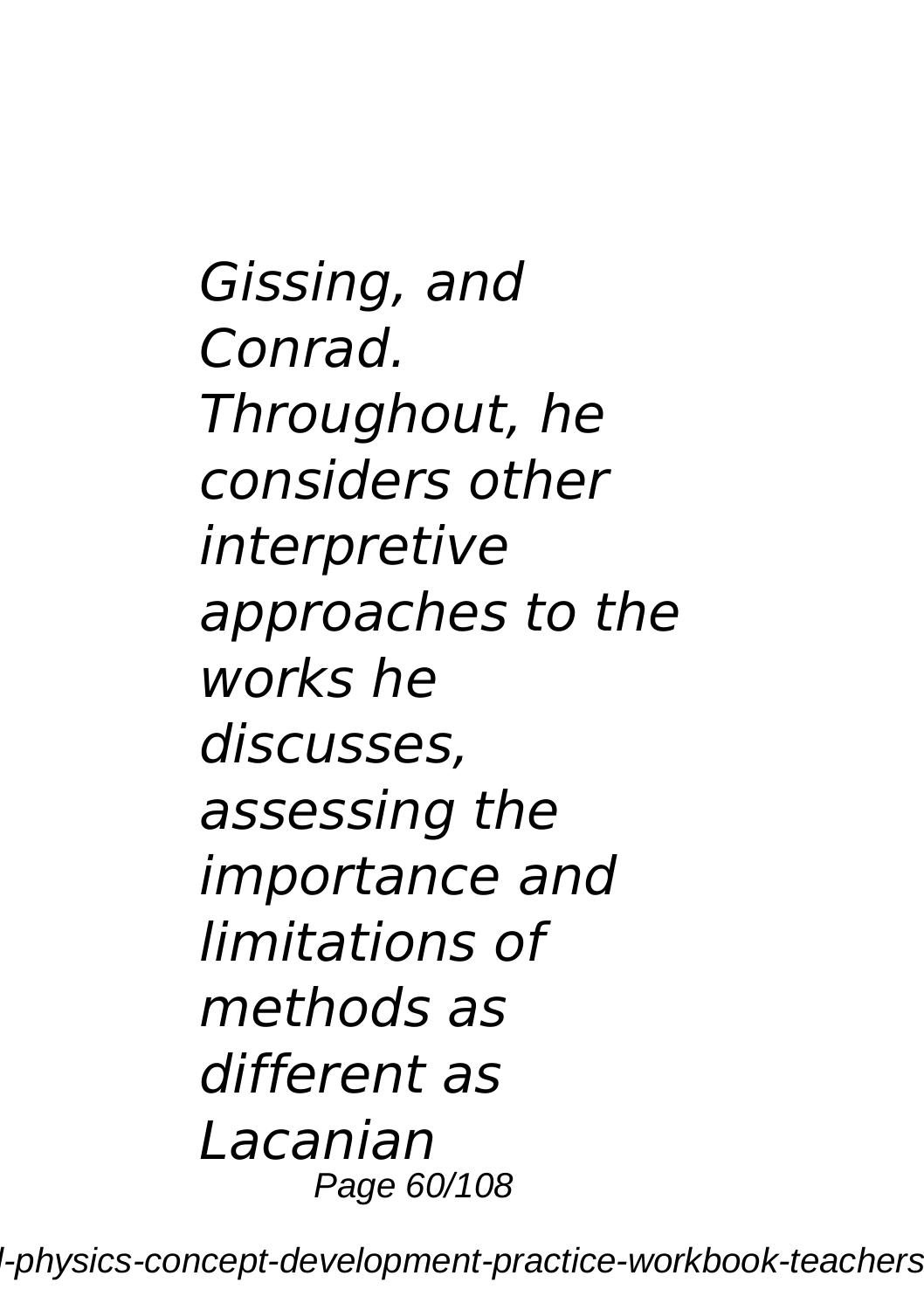*psychoanalysis, semiotics, dialectical analysis, and allegorical readings. The book as a whole raises directly issues that have been only implicit in Jameson's earlier work, namely the relationship between dialectics and structuralism,* Page 61/108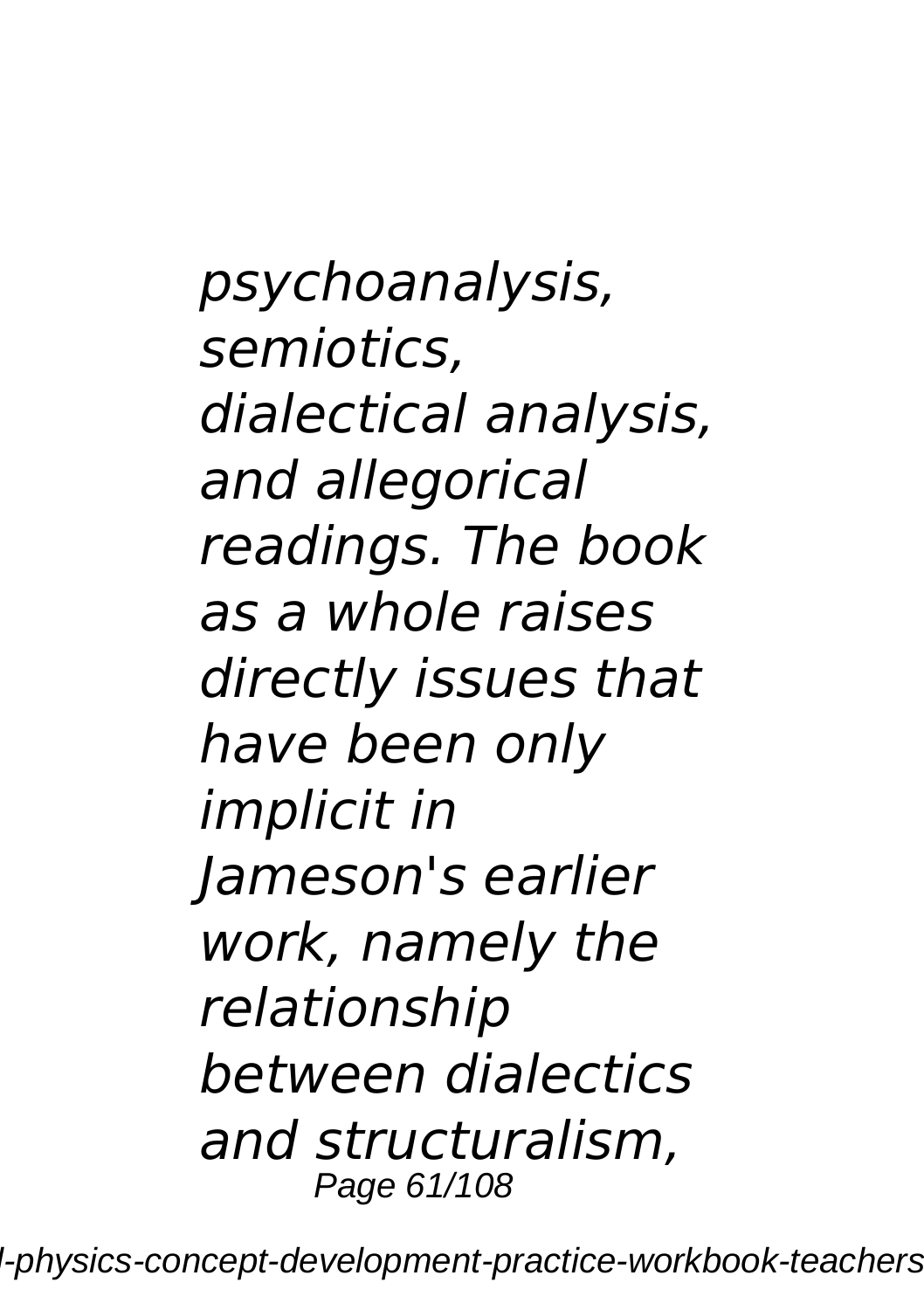*and the tension between the German and the French aesthetic traditions. The traditional definition of development ethics considers the 'ethical and value questions posed by development theory, planning and practice'* **P**age 62/108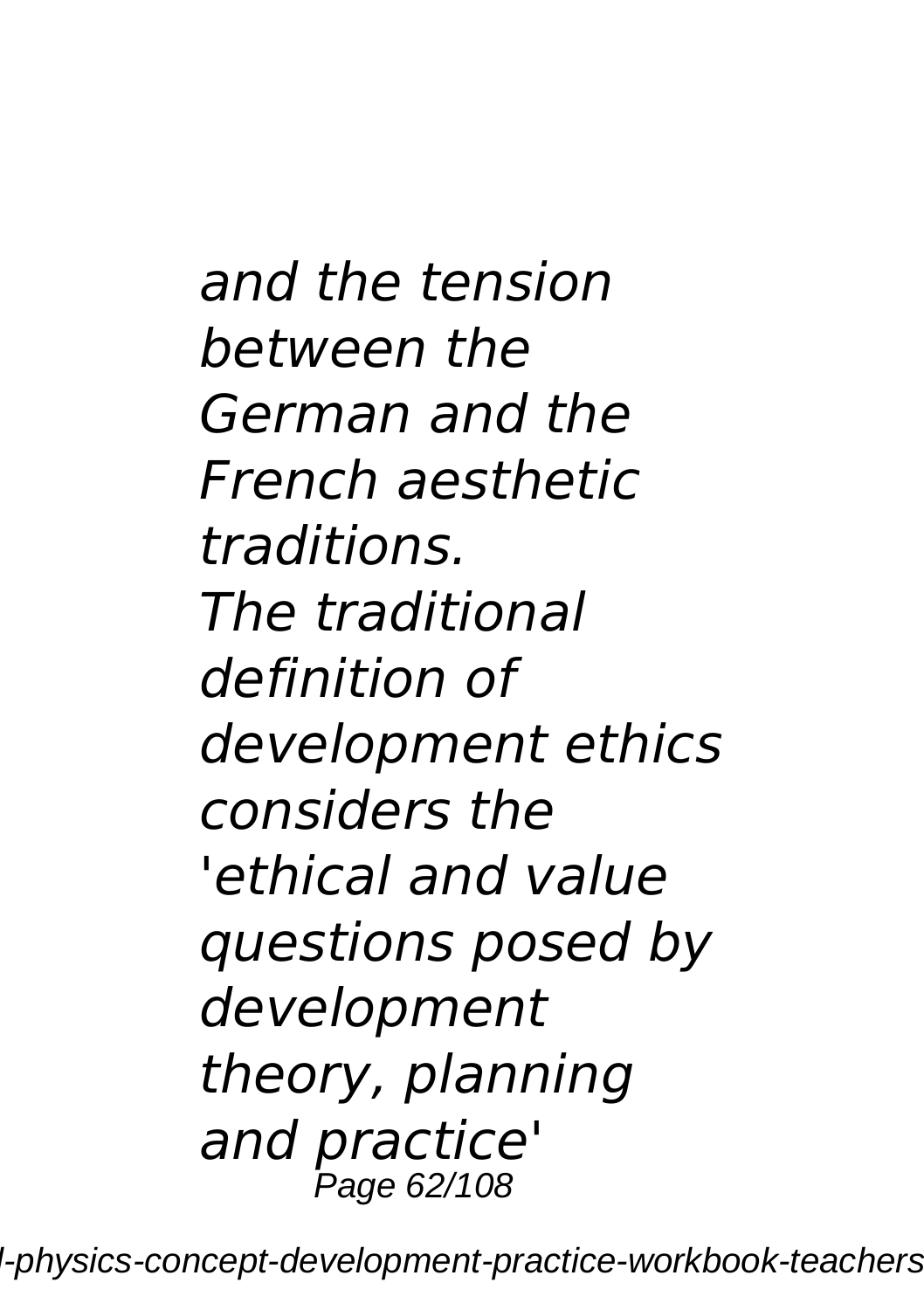*(Goulet 1977: 5). The field parallels the traditional question of ethics 'How ought one to live as an individual?' by asking in addition 'How ought a society exist and move into the future?' This interdisciplinary field is well* Page 63/108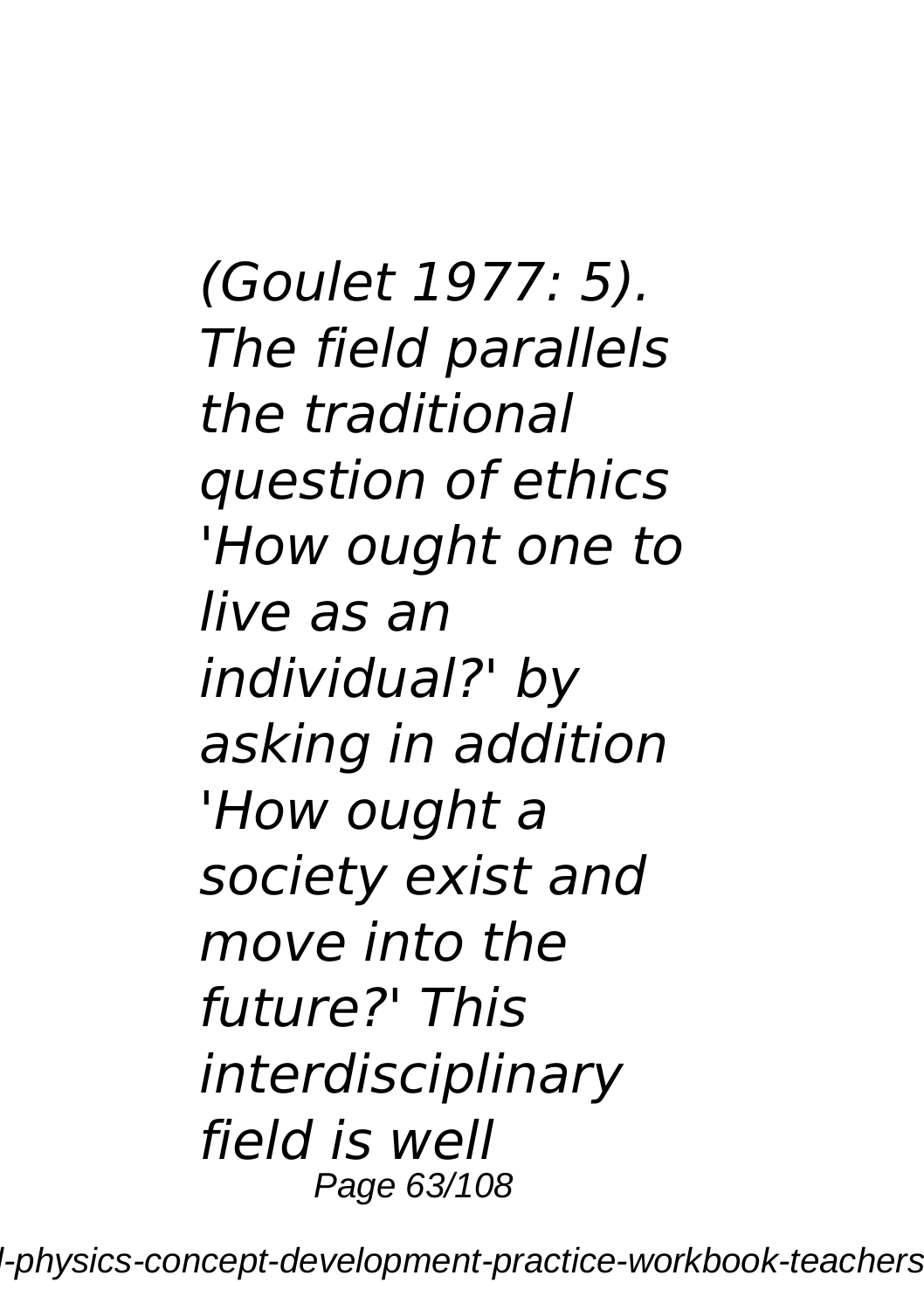*represented by a substantial collection of previo usly-published articles and papers. The volume illustrates a wide range of academic and practitioner writings on the theories and concepts of development ethics* Page 64/108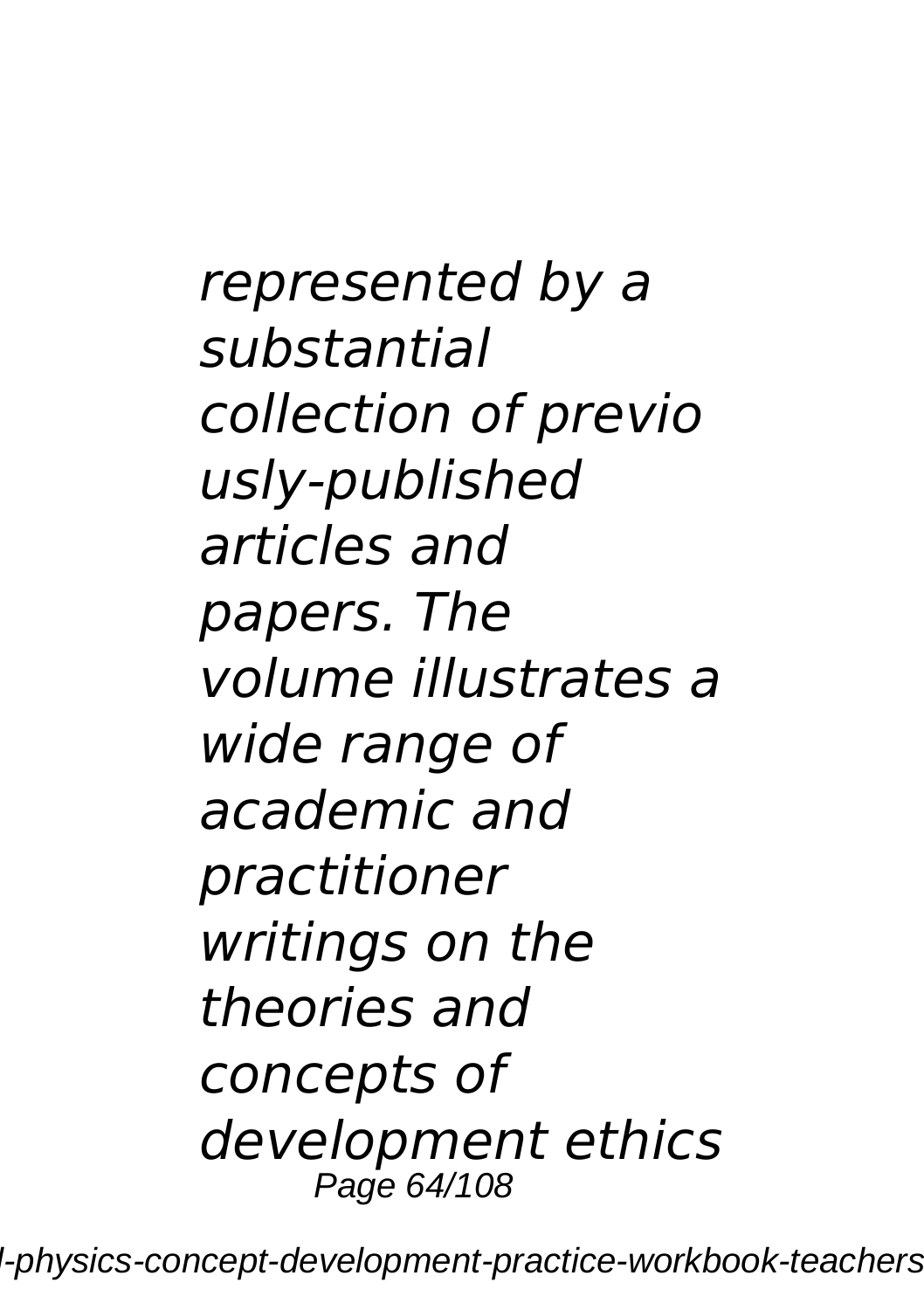*as well as ethical development policy and practice. Proceedings of the 33rd International MATADOR Conference Parables for the Virtual Movement, Affect, Sensation Technologies of Gender Six Lectures* Page 65/108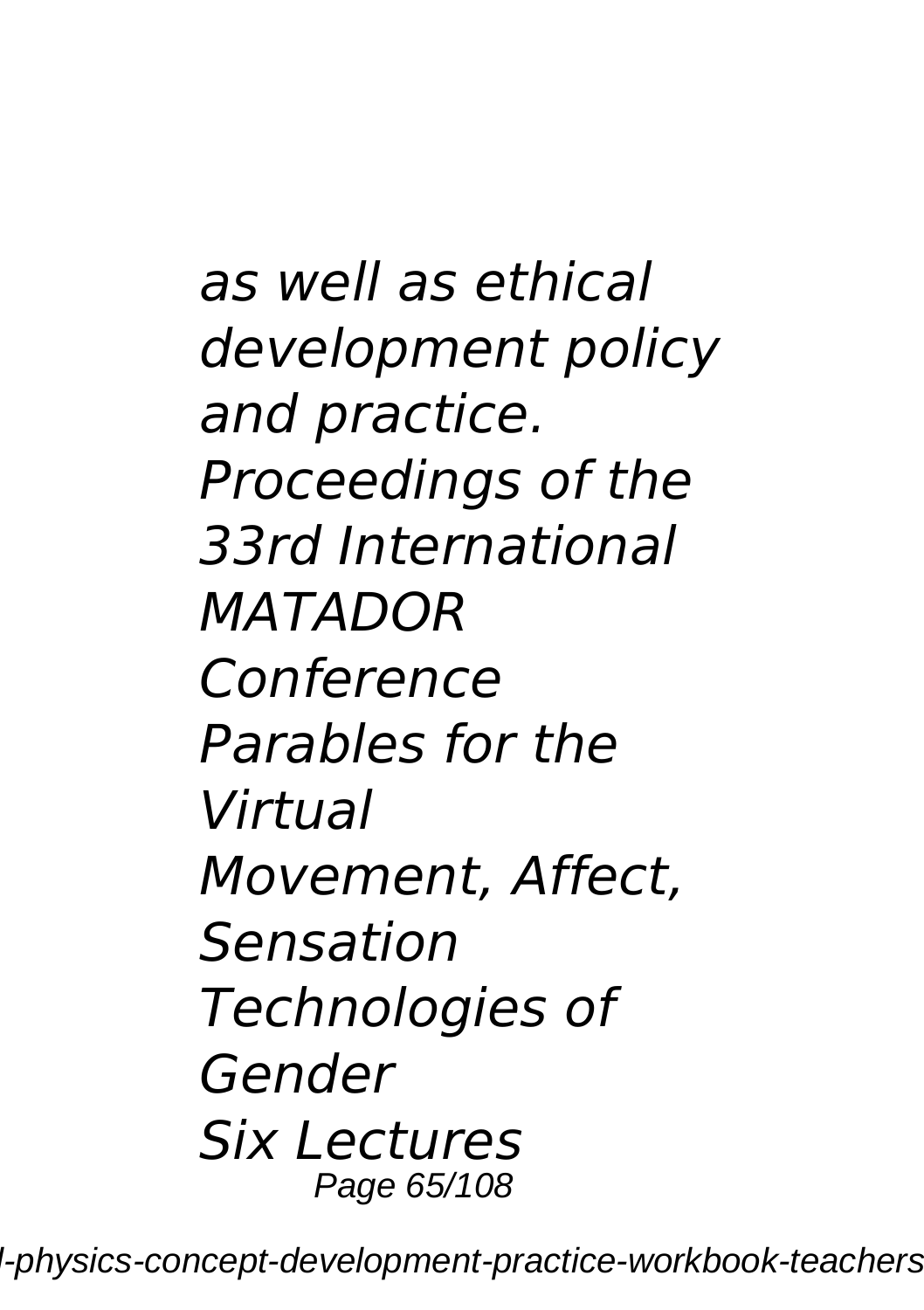*Delivered at Oxford Essays on the Active Powers of Man This text presents a series of case studies including classical Greece, Renaissance Italy and the Portuguese and Spanish empires - to show how the historical-materialist* Page 66/108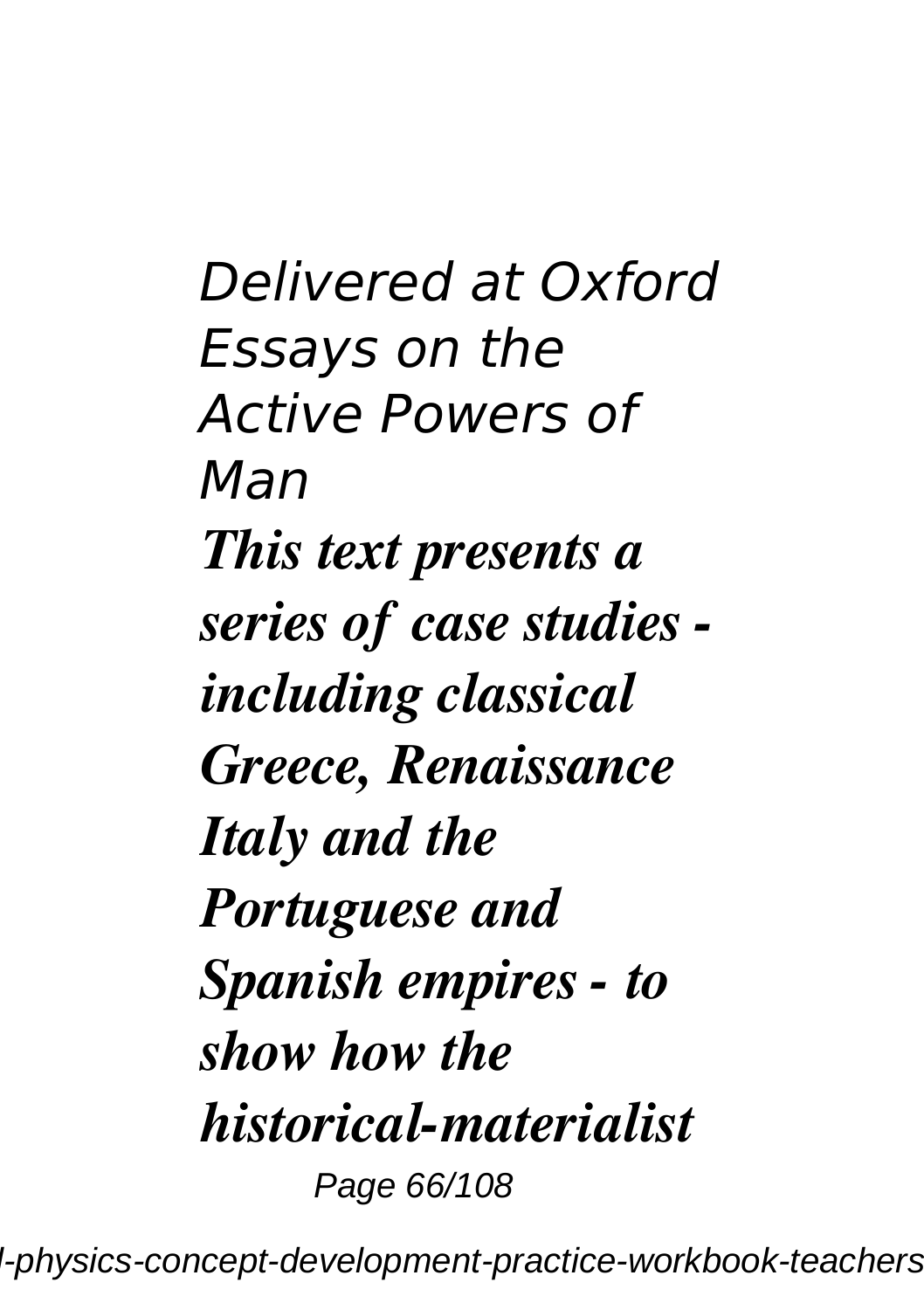*analysis of societies is a better guide to understanding global systems than the theories of standard international relations. Examines such phenomena as black holes, wormholes, singularities, gravitational waves, and time machines,* Page 67/108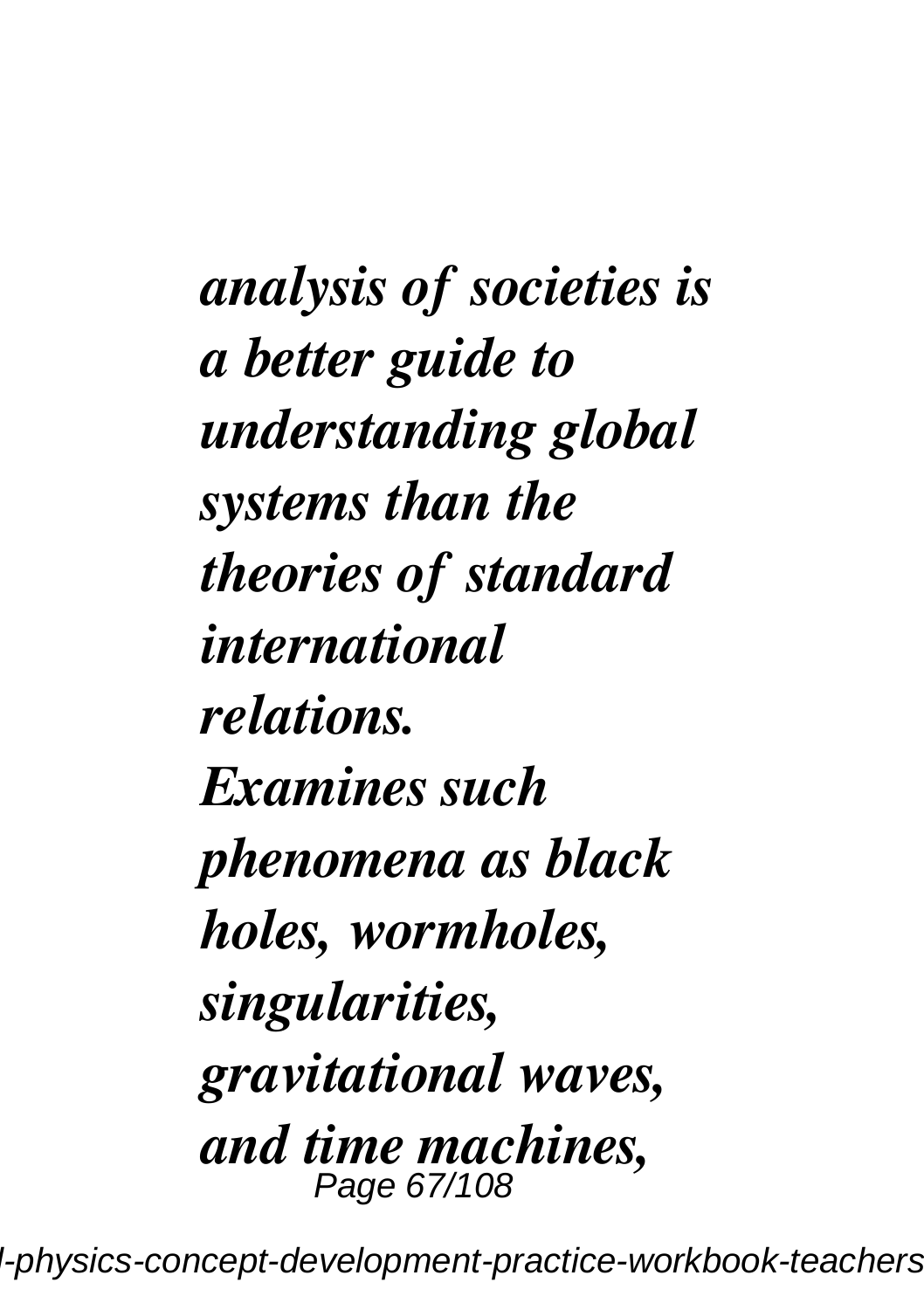*exploring the fundamental principles that control the universe. Published in 1983, New Trends in Conceptual Representation is a valuable contribution to the field of Developmental Psychology. First IFIP WG 6.2* Page 68/108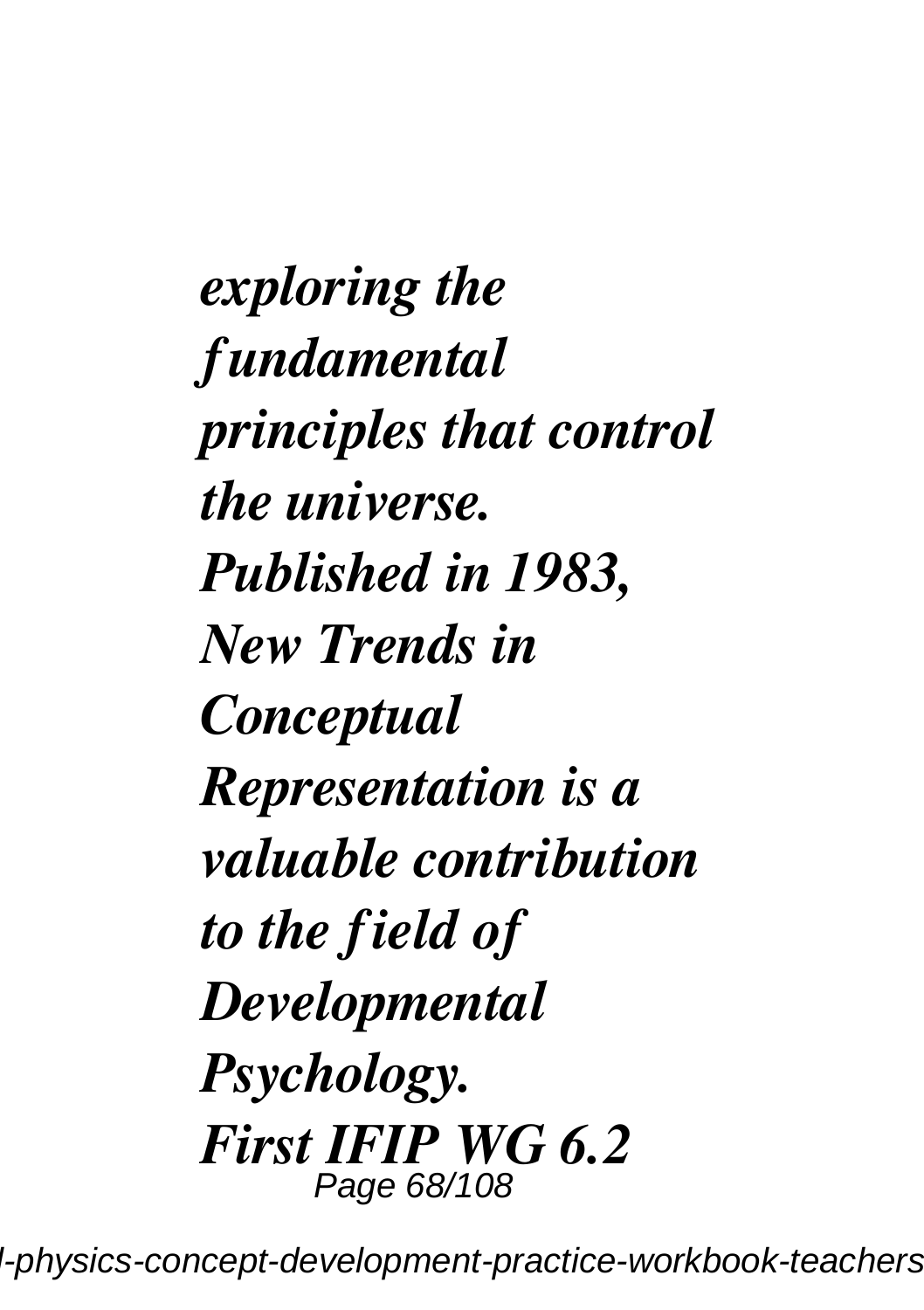*Home Networking Conference (IHN'2007), Paris, France, December 10-12, 2007 Post-secondary Distance Education in Canada Current Psychotherapies A Study of Antonio Gramsci's Political and Cultural Theory* Page 69/108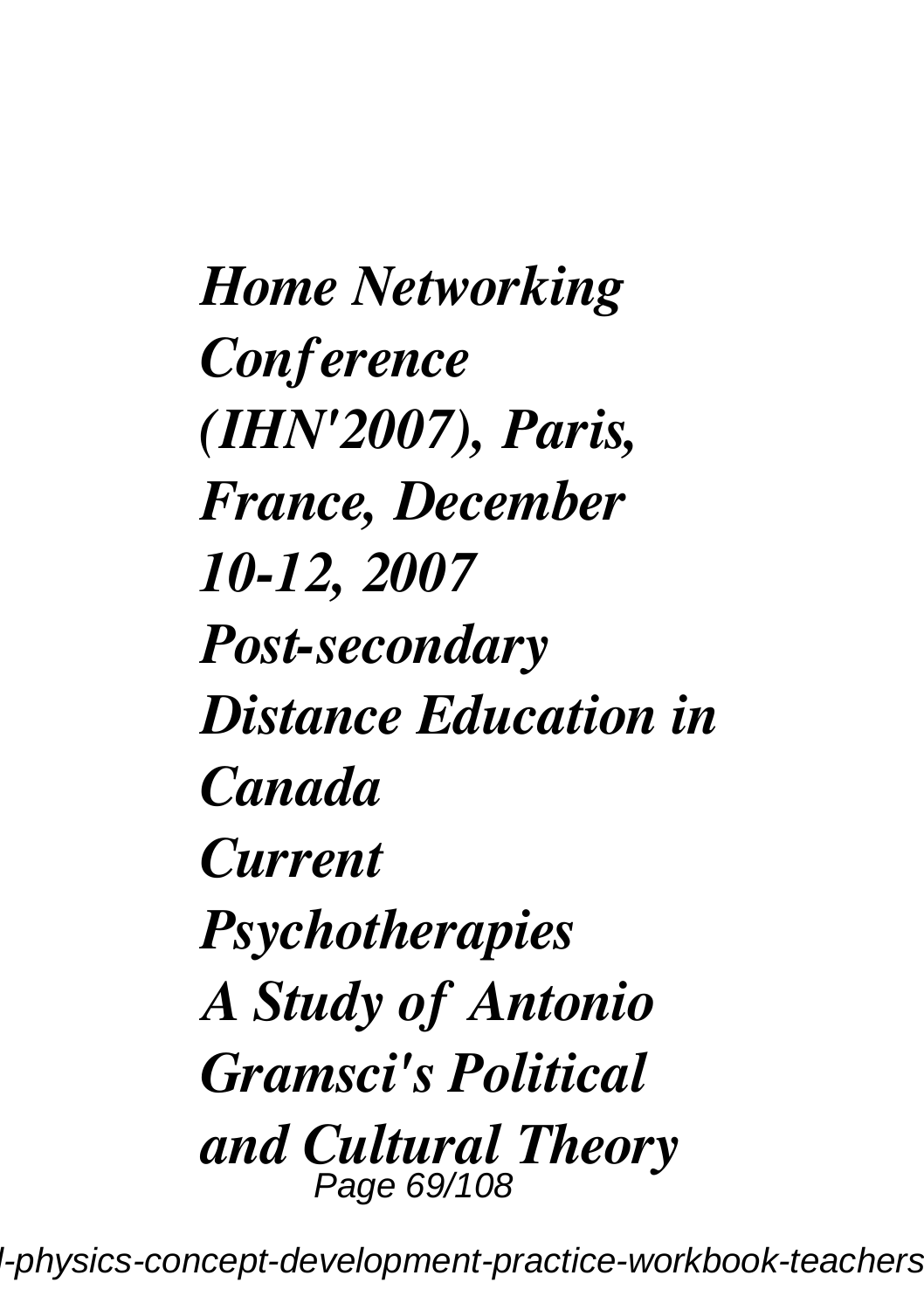*A Sociological Analysis of Scientology Economic Fundamentals of Road Pricing Since its publication twenty years ago, Brian Massumi's pioneering Parables for the Virtual has* Page 70/108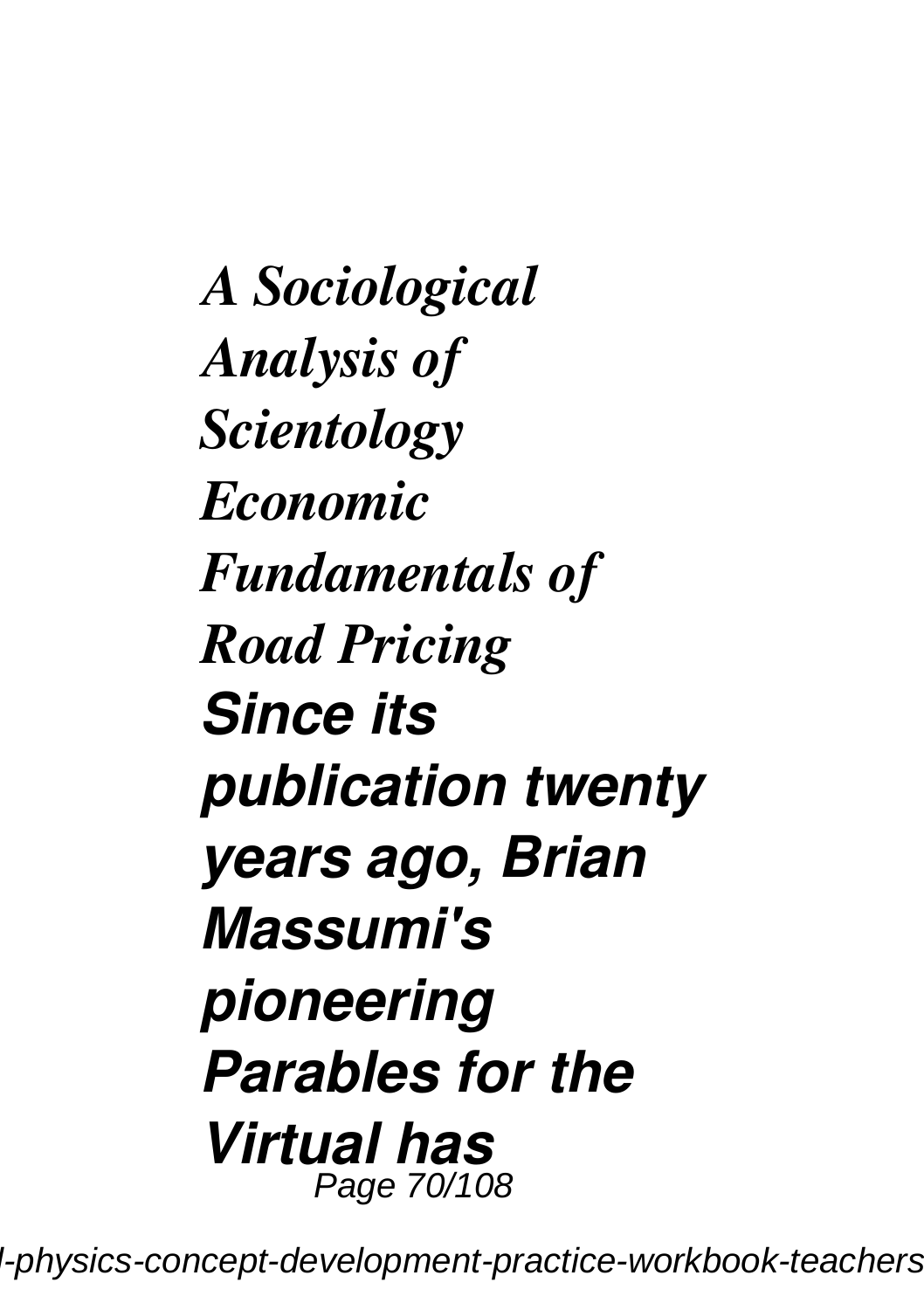*become an essential text for interdisciplinary scholars across the humanities. Massumi views the body and media such as television, film, and the internet as cultural formations that operate on multiple registers* Page 71/108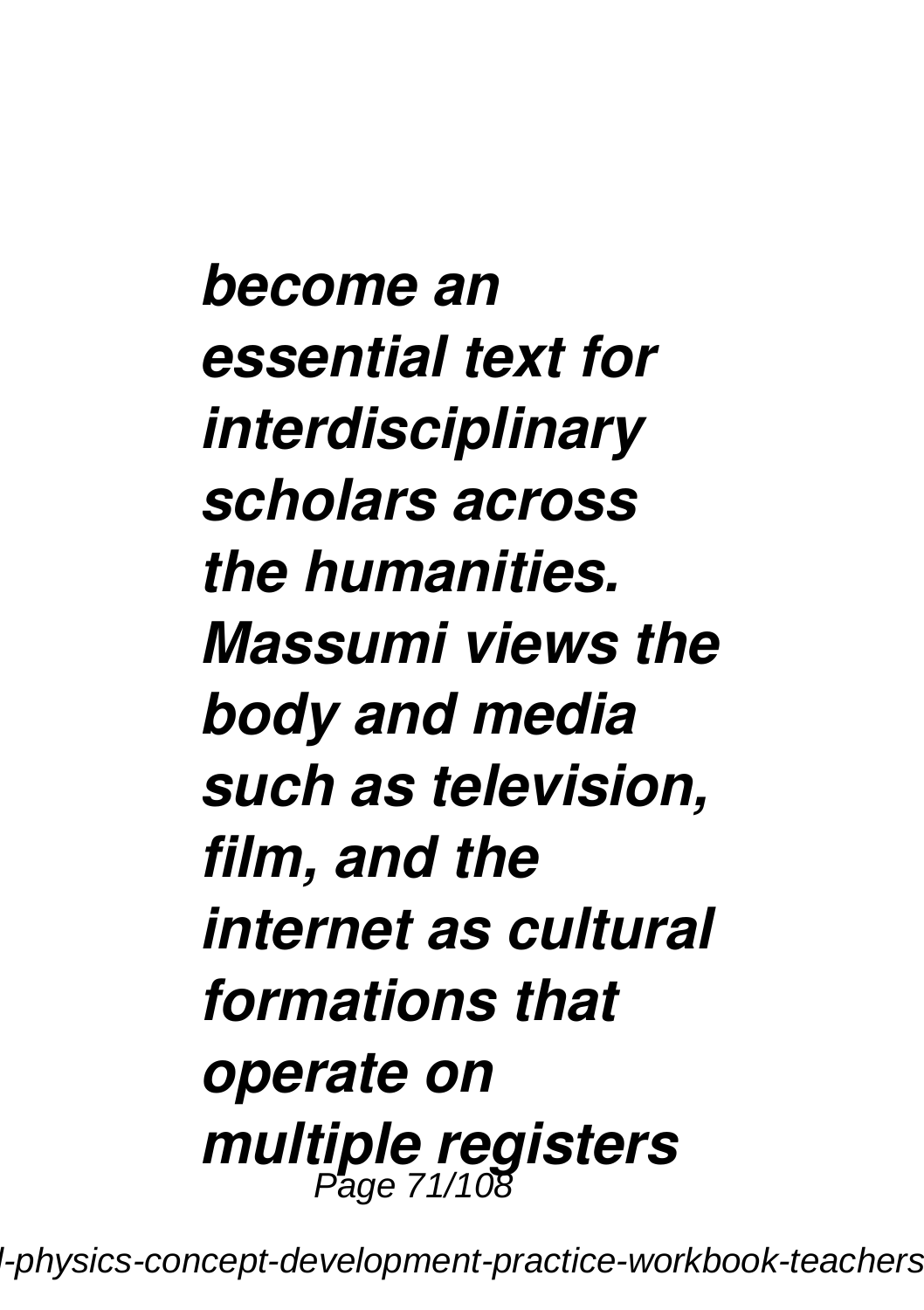*of sensation. Renewing and assessing William James's radical empiricism and Henri Bergson's philosophy of perception through the filter of the postwar French philosophy of Deleuze, Guattari, and* Page 72/108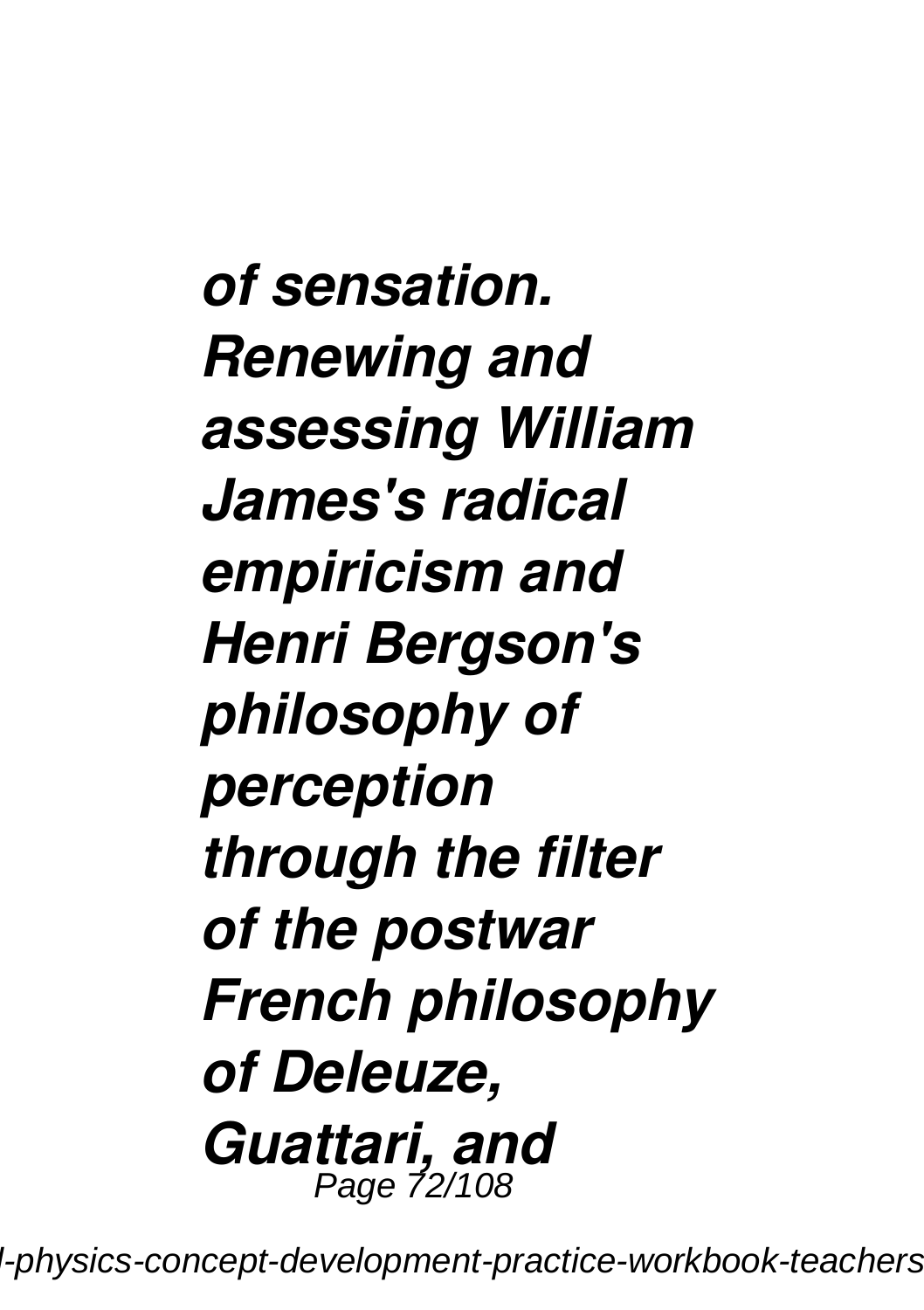*Foucault, Massumi links a cultural logic of variation to questions of movement, affect, and sensation. Replacing the traditional opposition of literal and figural with distinctions between stasis and motion and* Page 73/108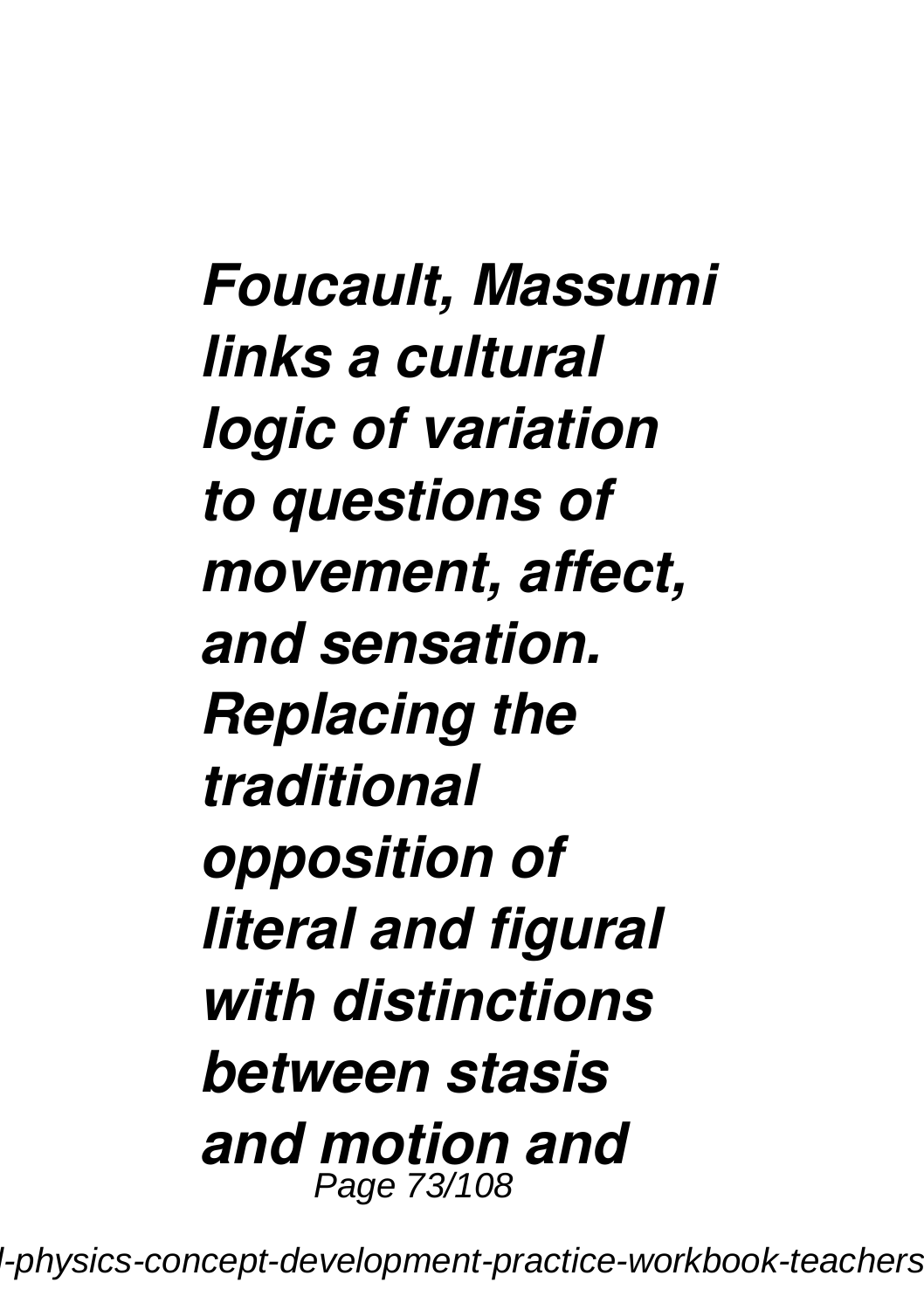*between actual and virtual, Massumi tackles related theoretical issues by applying them to cultural mediums as diverse as architecture, body art, the digital art of Stelarc, and Ronald Reagan's acting career. The* Page 74/108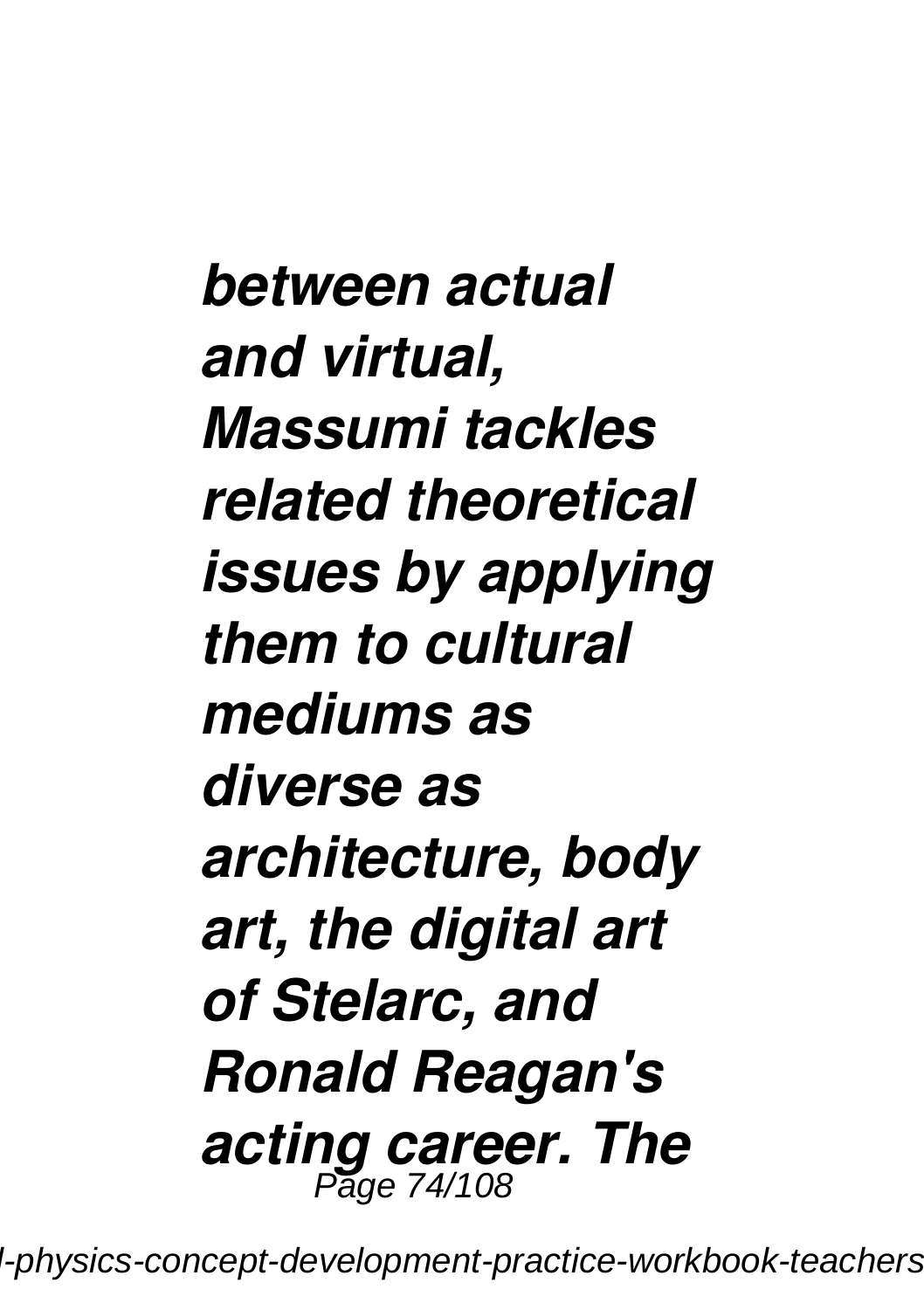*result is an intriguing combination of cultural theory, science, and philosophy that asserts itself in a crystalline and multifaceted argument. This twentieth anniversary edition includes a* Page 75/108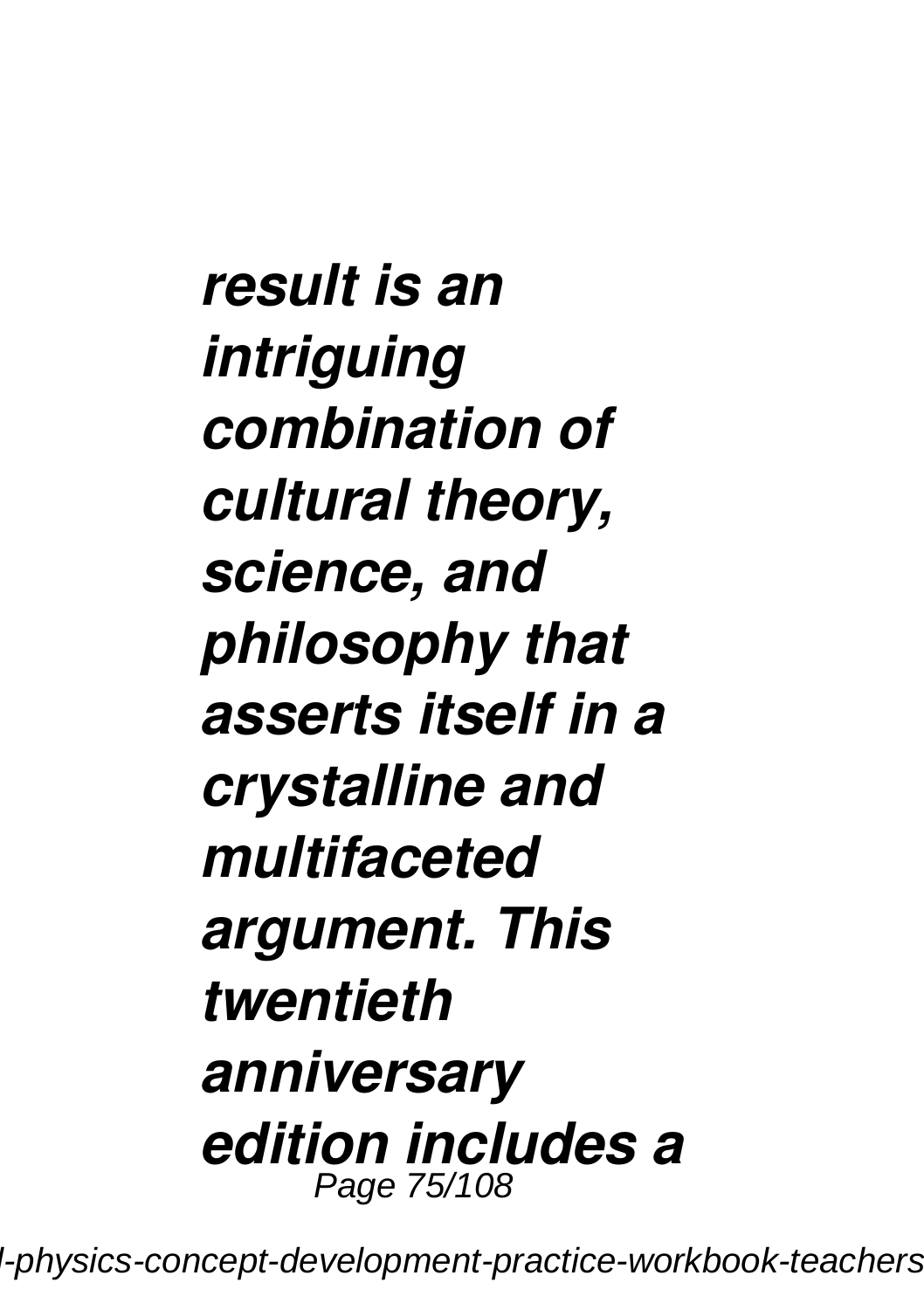*new preface in which Massumi situates the book in relation to developments since its publication and outlines the evolution of its main concepts. It also includes two short texts, "Keywords for* Page 76/108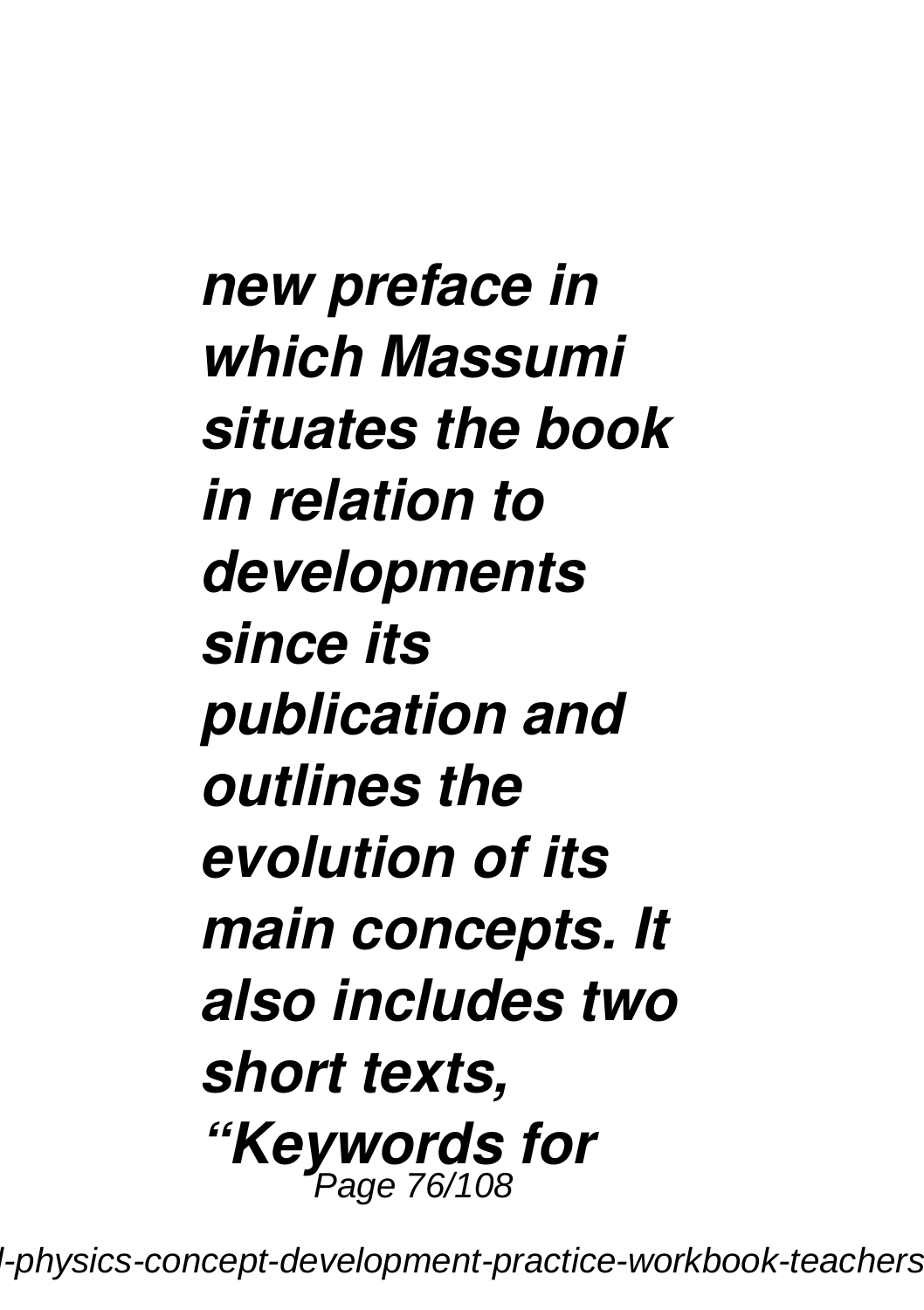*Affect" and "Missed Conceptions about Affect," in which Massumi explicates his approach to affect in ways that emphasize the book's political and philosophical stakes. The 35th* Page 77/108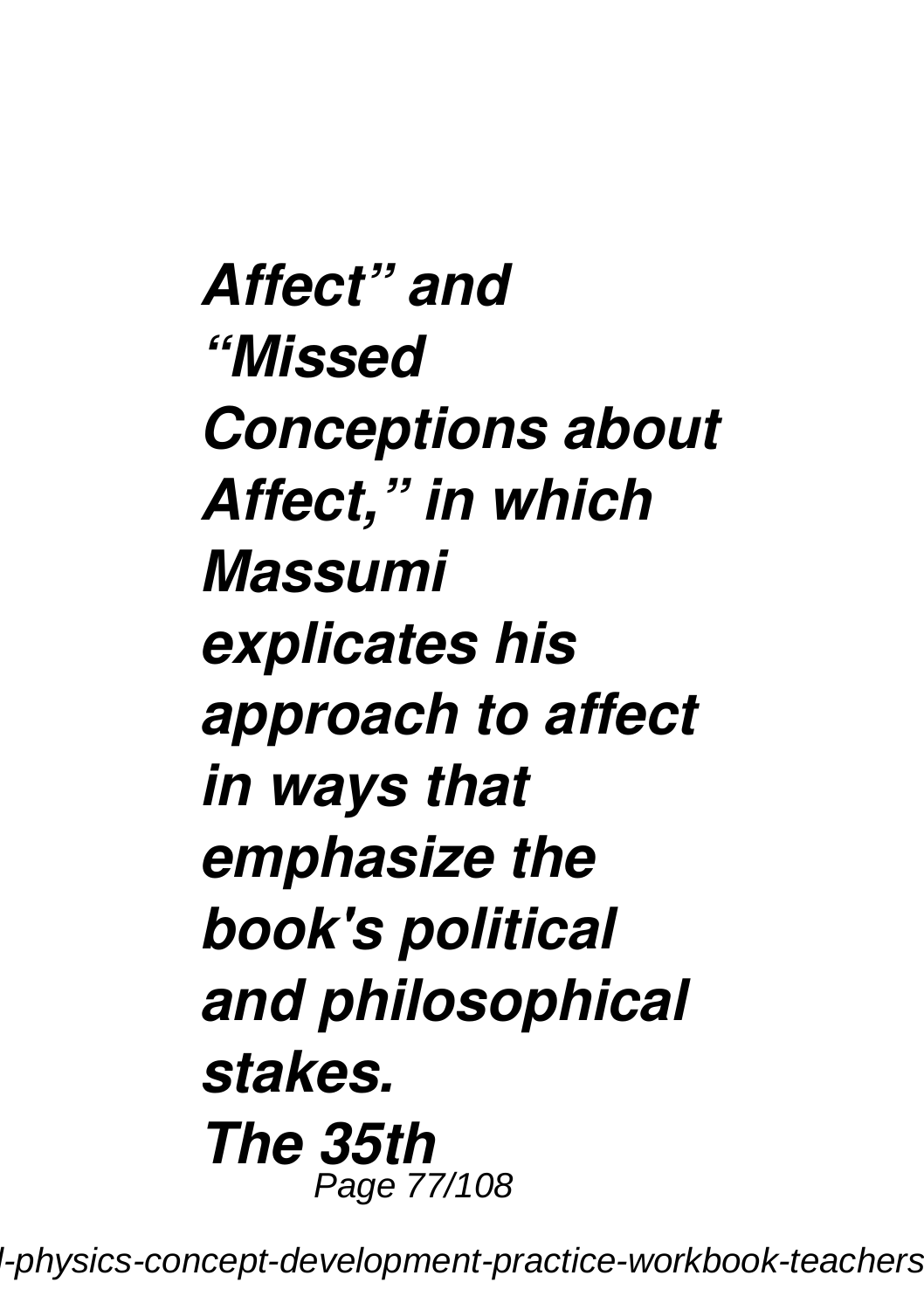*anniversary of this classic of art theory. Observability and Scientific Realism It is commonly thought that the birth of modern natural science was made possible by an intellectual shift from a mainly abstract and* Page 78/108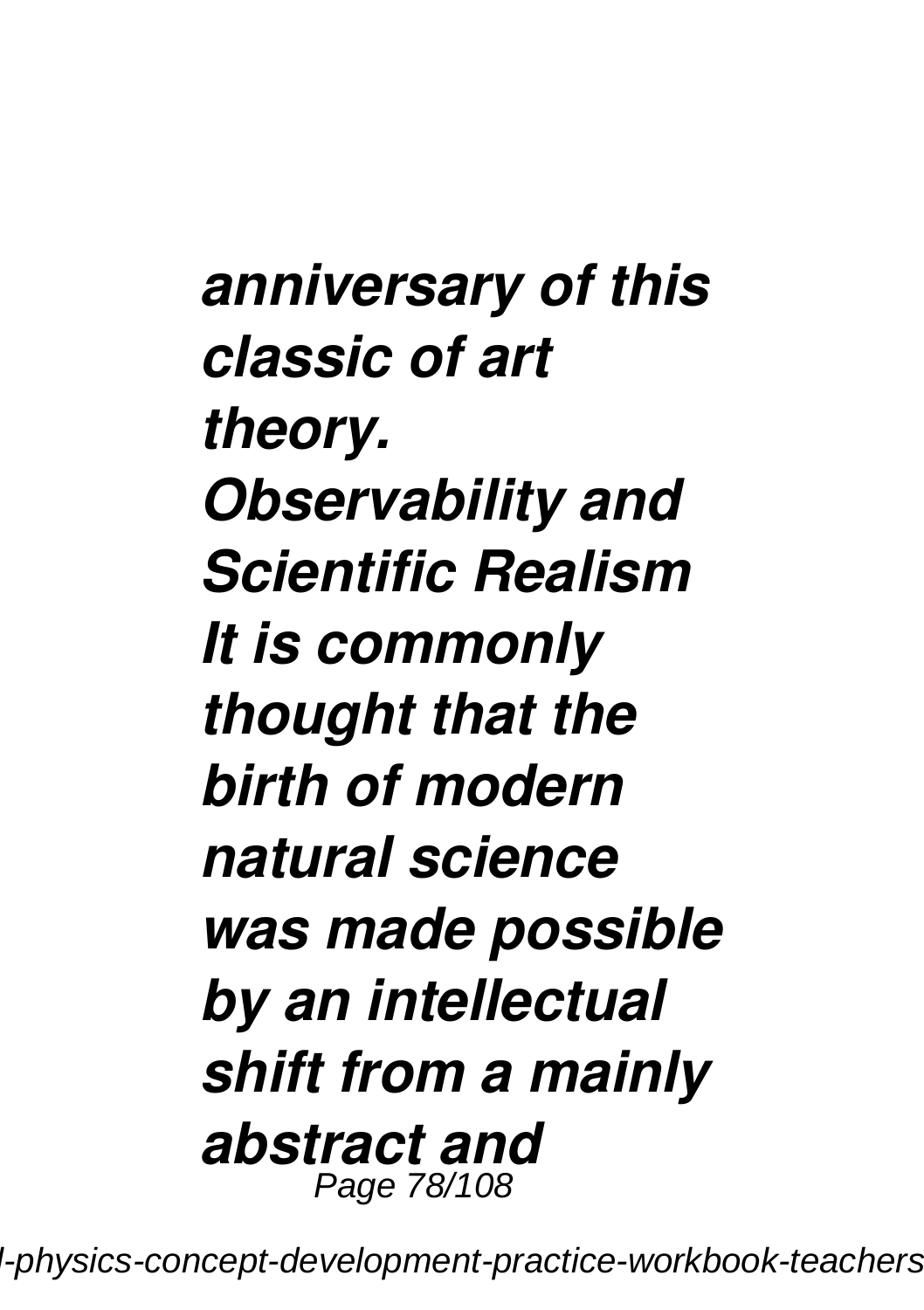*specuJative conception of the world to a carefully elaborated image based on observations. There is some grain of truth in this claim, but this grain depends very much on what one takes observation to be.* Page 79/108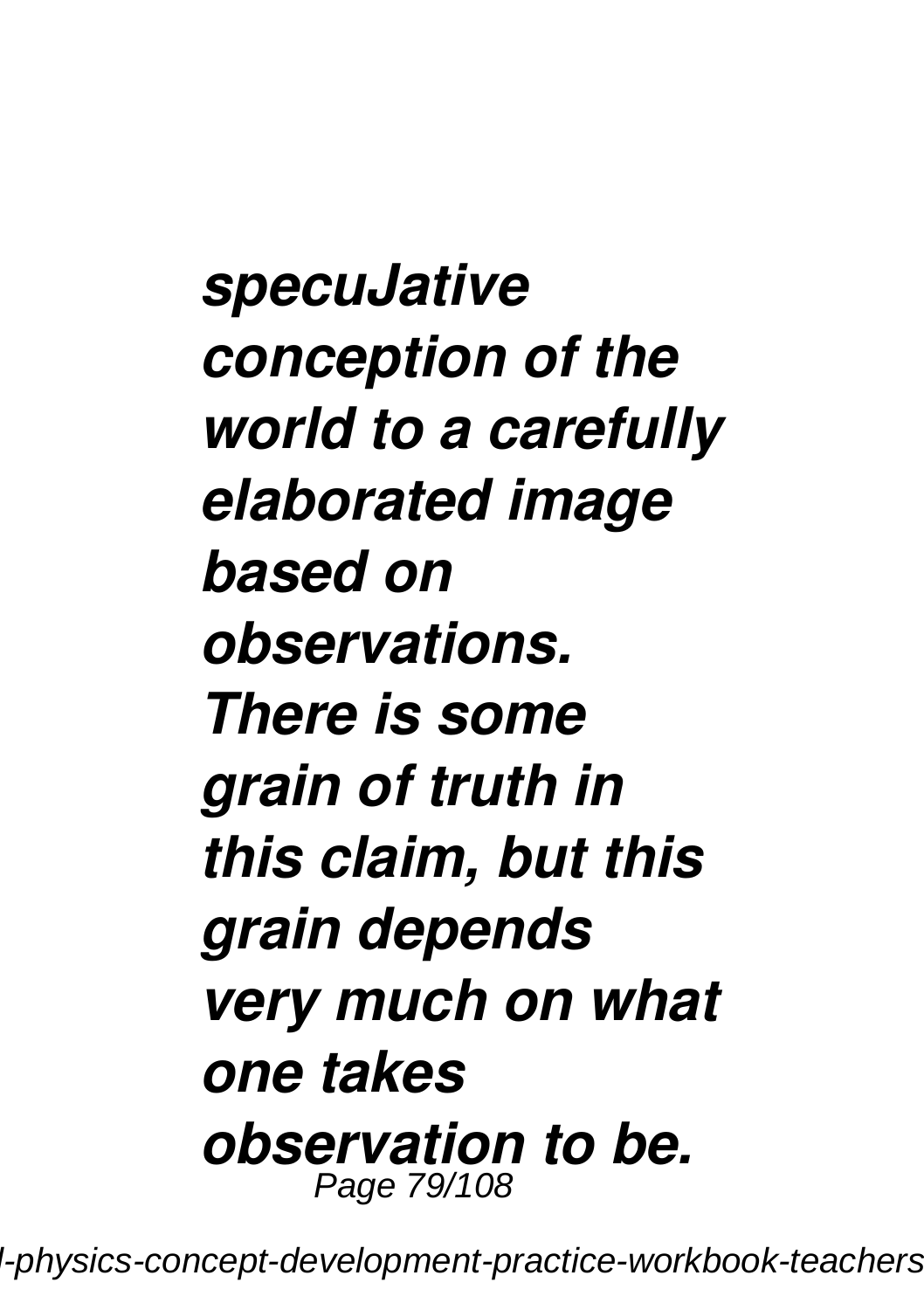*In the philosophy of science of our century, observation has been practically equated with sense perception. This is understandable if we think of the attitude of radical empiricism that inspired Ernst* Page 80/108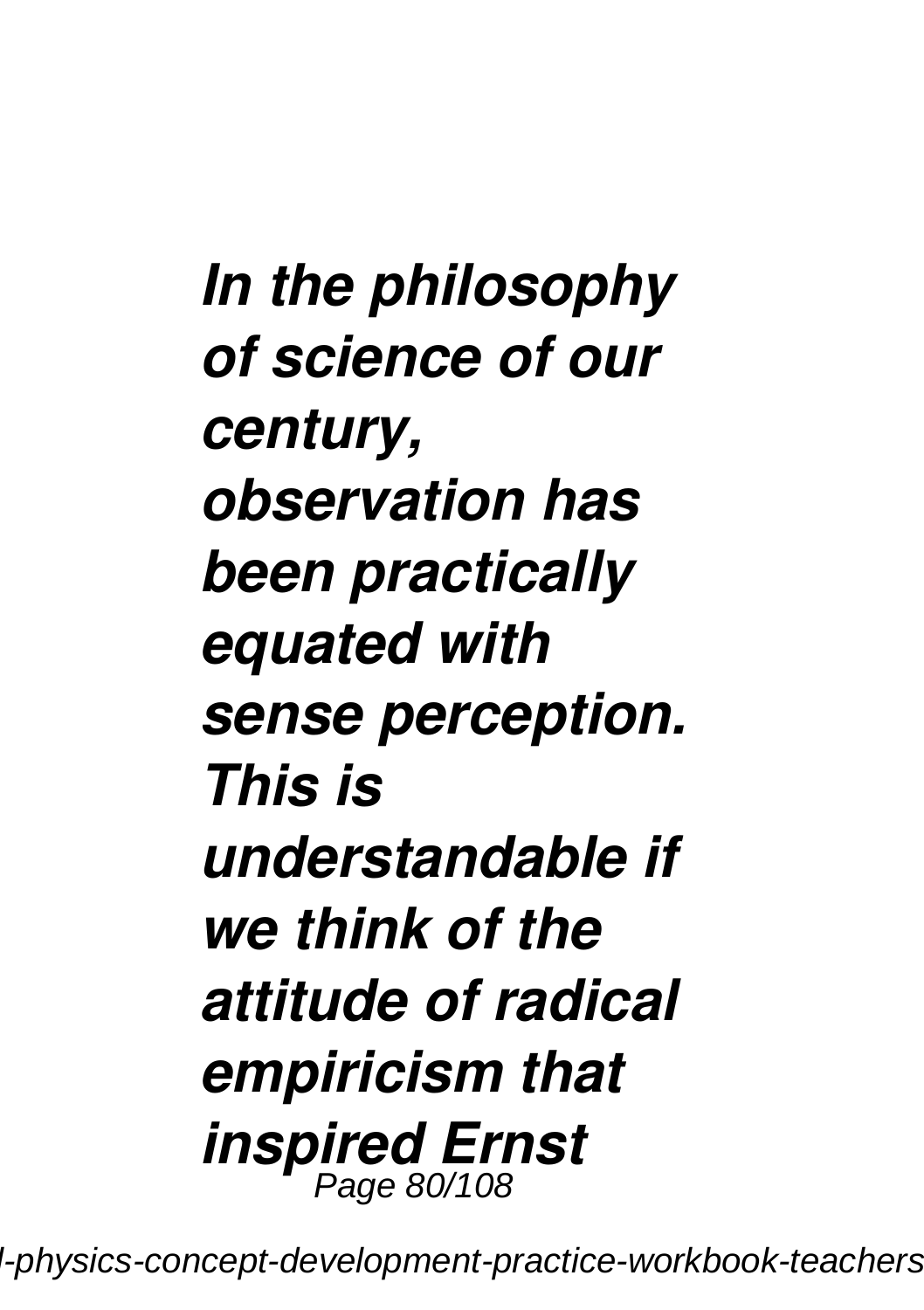*Mach and the philosophers of the Vienna Circle, who powerfully influenced our century's philosophy of science. However, this was not the atti tude of the f ounders of modern science: Galileo, f or example,* Page 81/108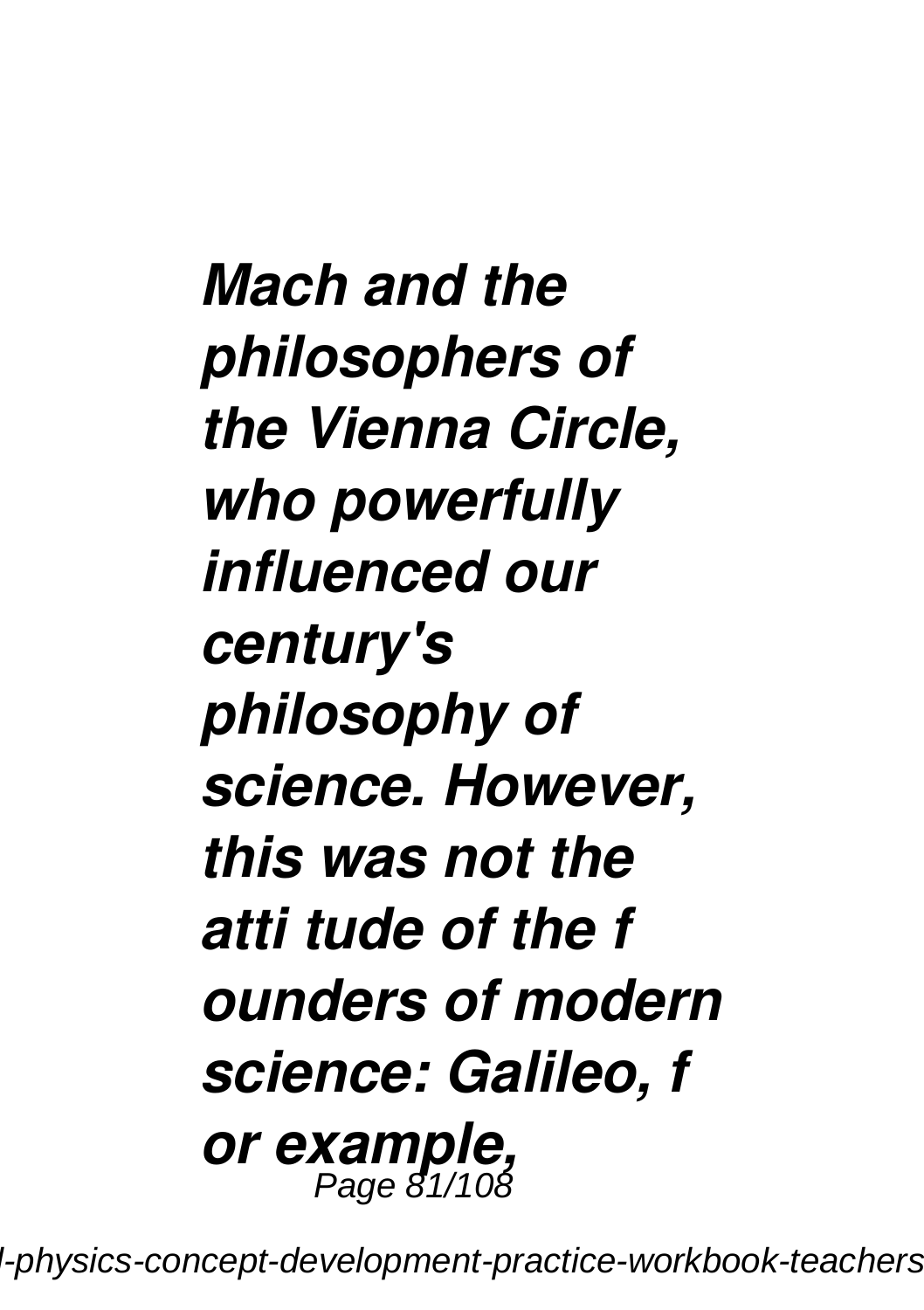*expressed in a f amous passage of the Assayer the conviction that perceptual features of the world are merely subjective, and are produced in the 'anima!' by the motion and impacts of unobservable* Page 82/108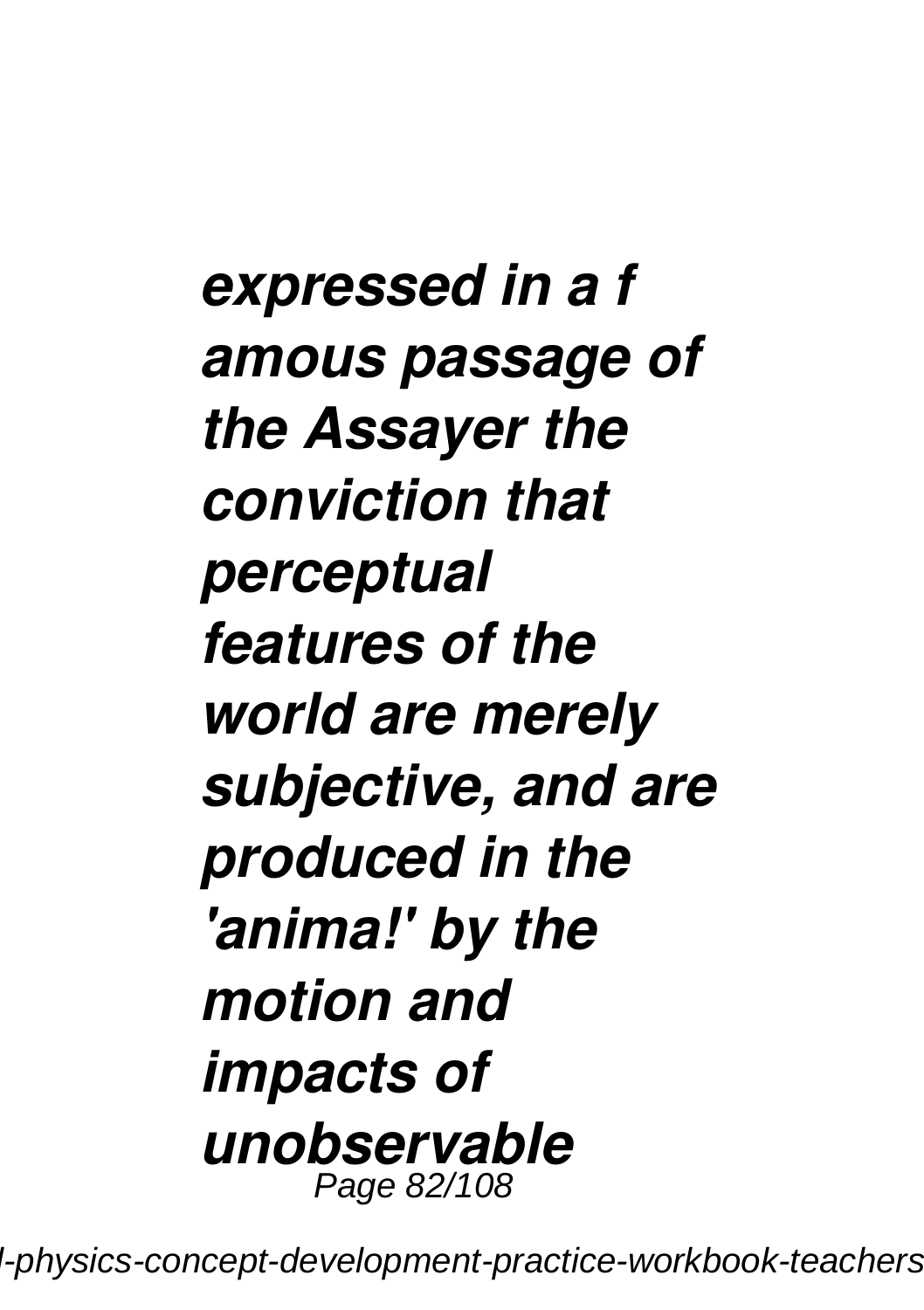*particles that are endowed uniquely with mathematically expressible properties, and which are therefore the real features of the world. Moreover, on other occasions, when defending the* Page 83/108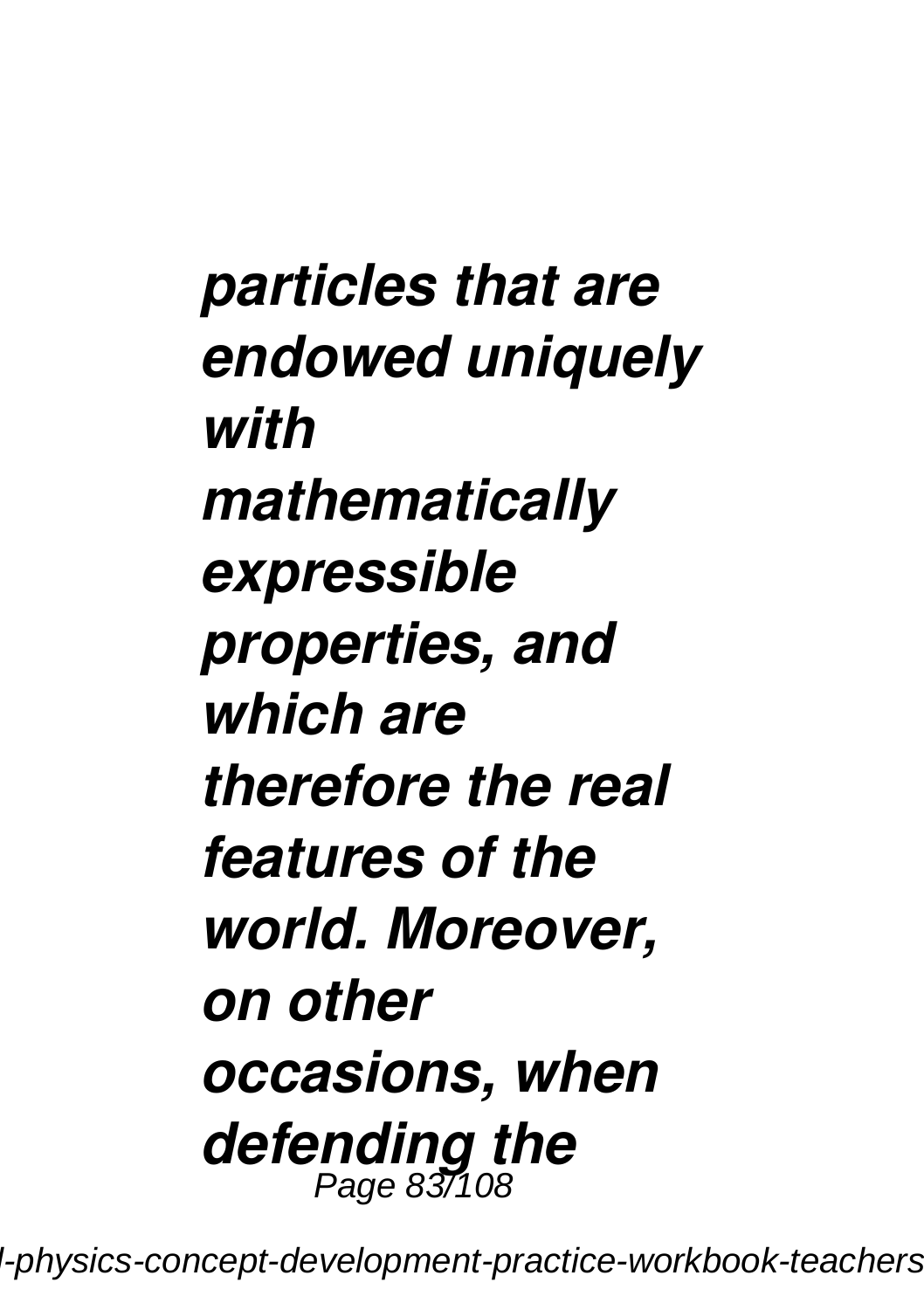*Copernican theory, he explicitly remarked that in admitting that the Sun is static and the Earth turns on its own axis, 'reason must do violence to the sense' , and that it is thanks to this violence that one can know the tme* Page 84/108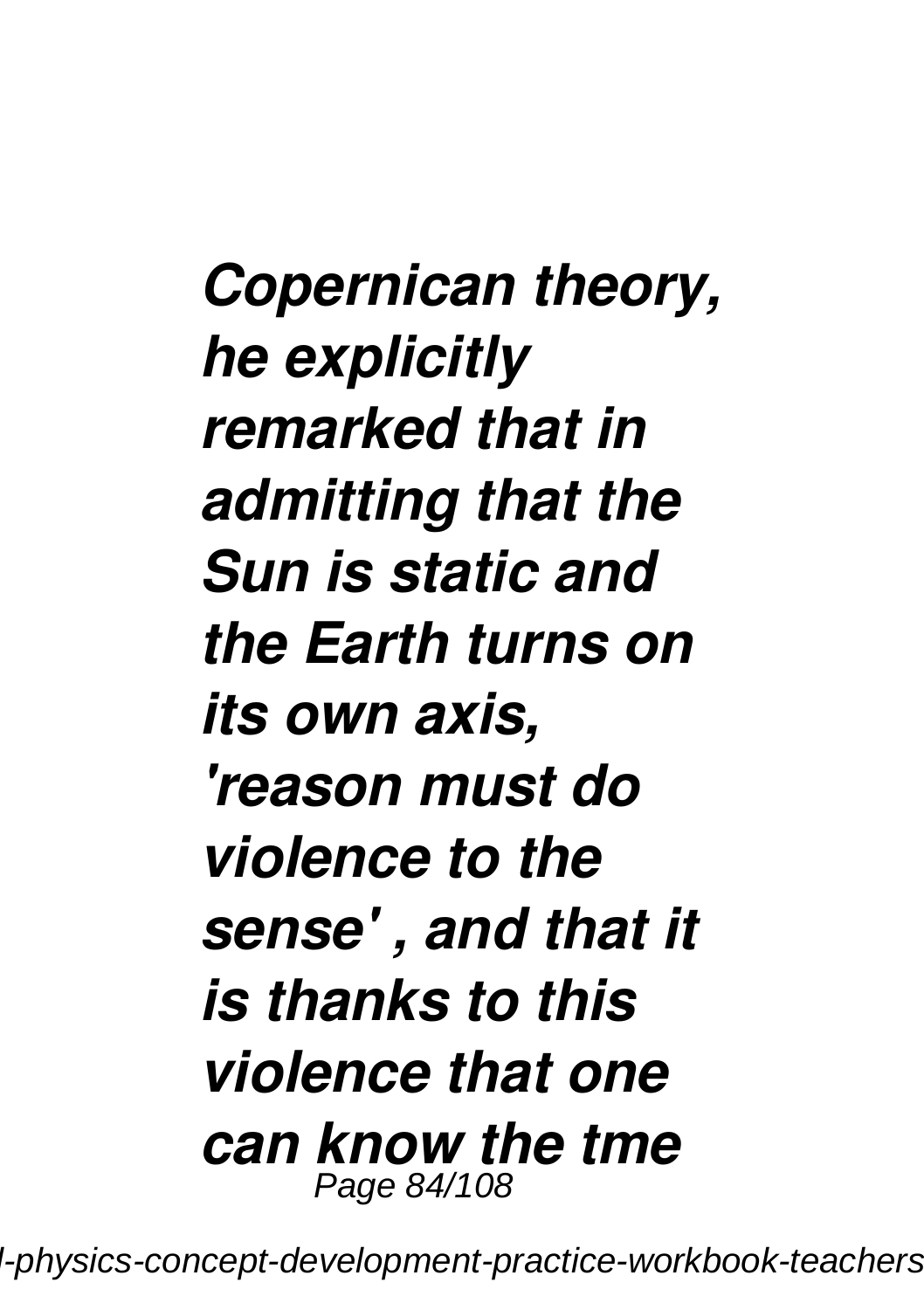*constitution of the universe. Global Bioethics Current Index to Journals in Education Hegemony and Revolution Essentials of Educational Measurement Indian Books in Print* Page 85/108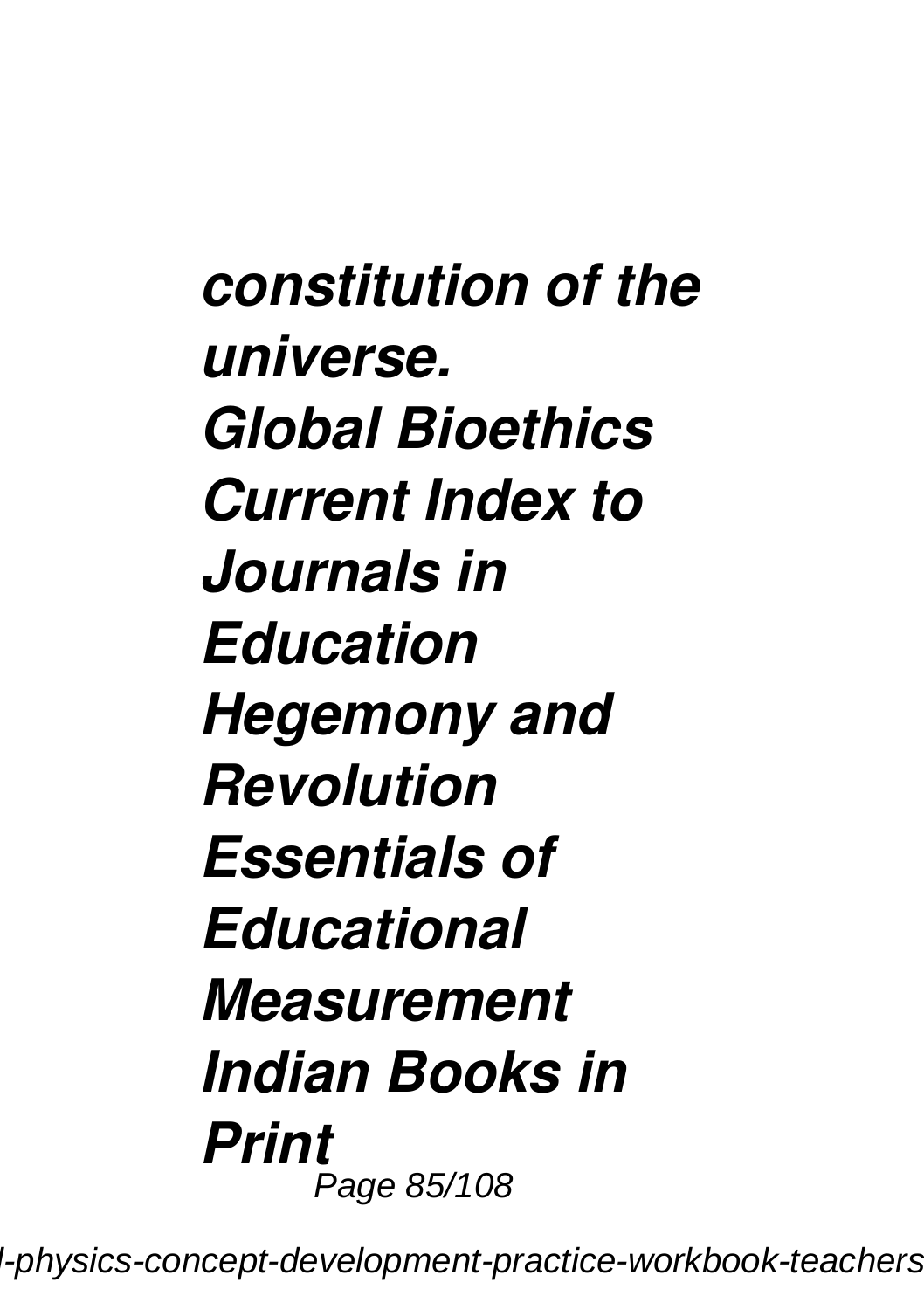# *Building on the Leopold Legacy* **. . . not merely interesting and novel, but also exceedingly provocative and heuristically fertile. --The Review of**

Page 86/108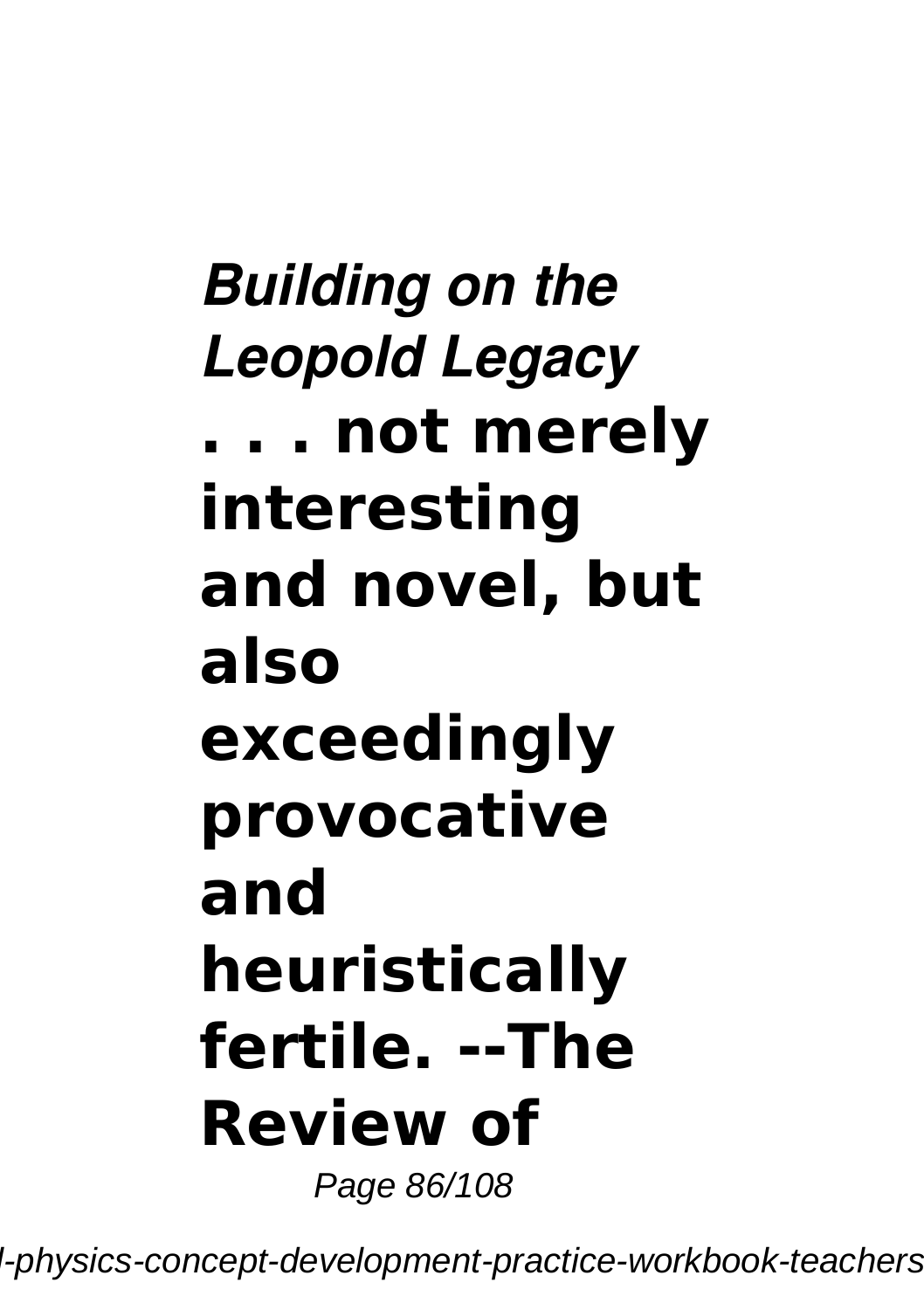# **Metaphysics . . . essential reading for anyone interesting in . . . the new rea der-centered forms of criticism. --Library Journal In this erudite and** Page 87/108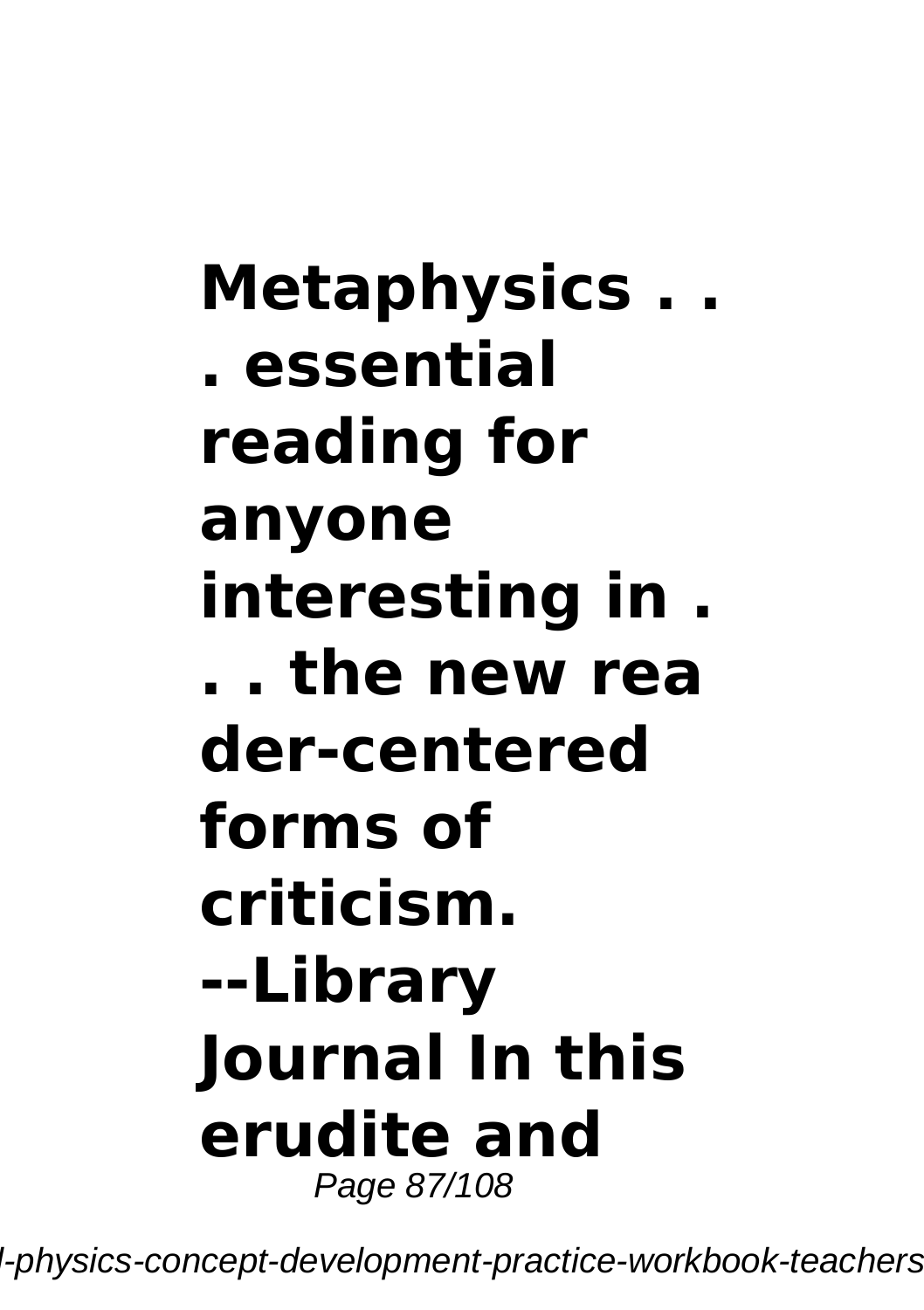# **imaginative book, Umberto Eco sets forth a dialectic between 'open' and 'closed' texts. In this new edition, Arthur Fine looks at Einstein's philosophy of** Page 88/108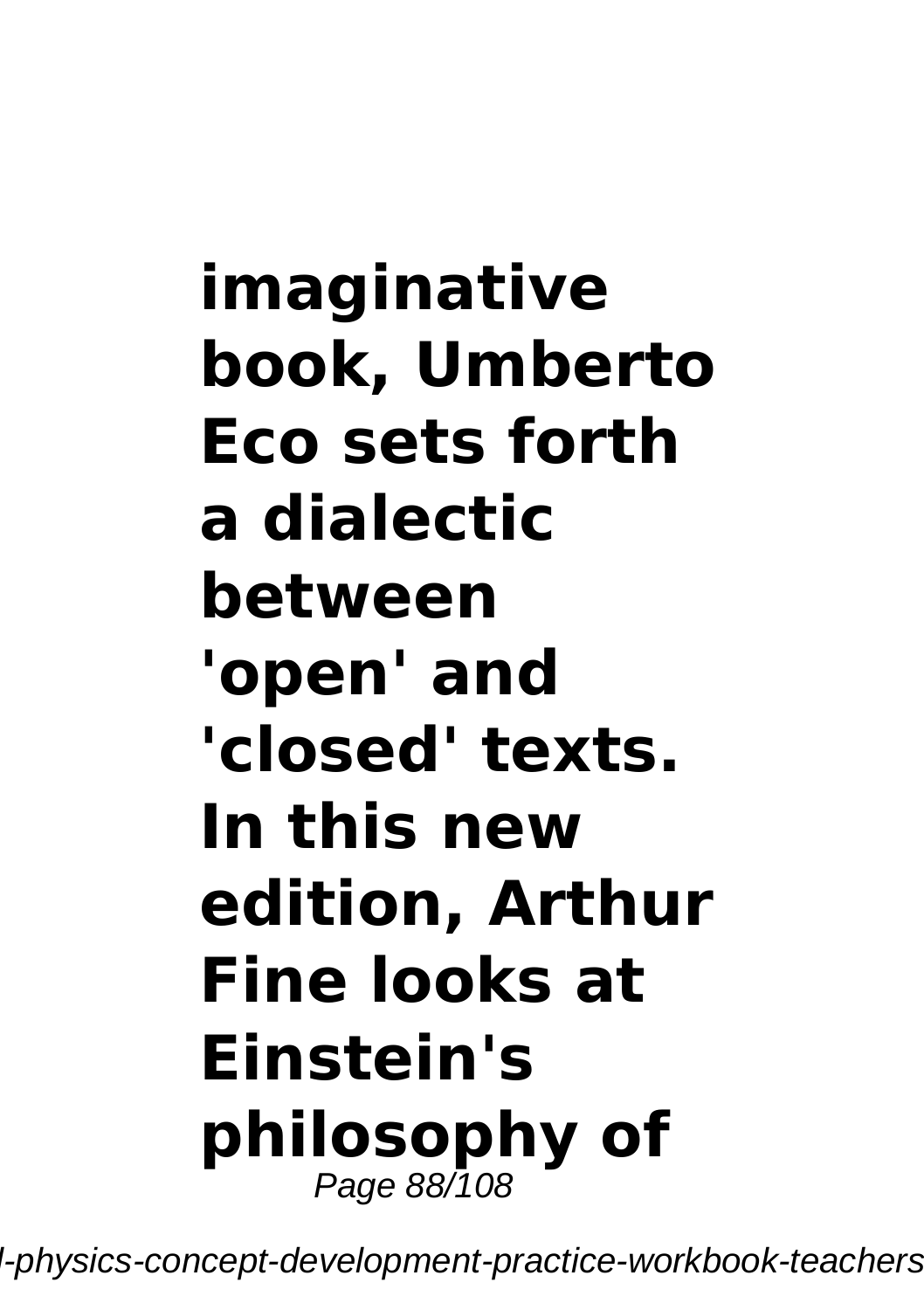# **science and develops his own views on realism. A new Afterword discusses the reaction to Fine's own theory. "What really led Einstein . . . to renounce the** Page 89/108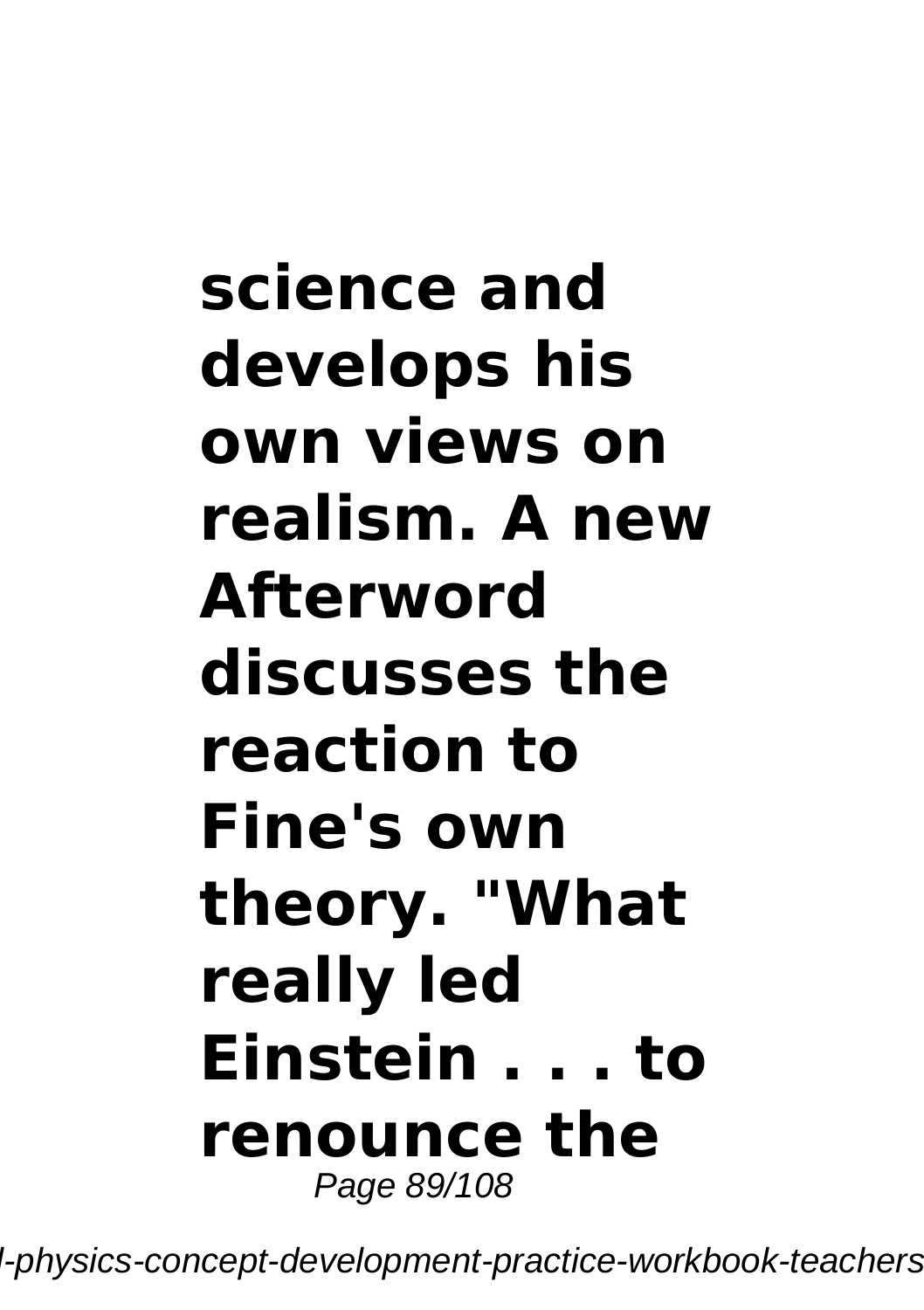# **new quantum order? For those interested in this question, this book is compulsory re ading."—Harve y R. Brown, American Journal of Physics "Fine** Page 90/108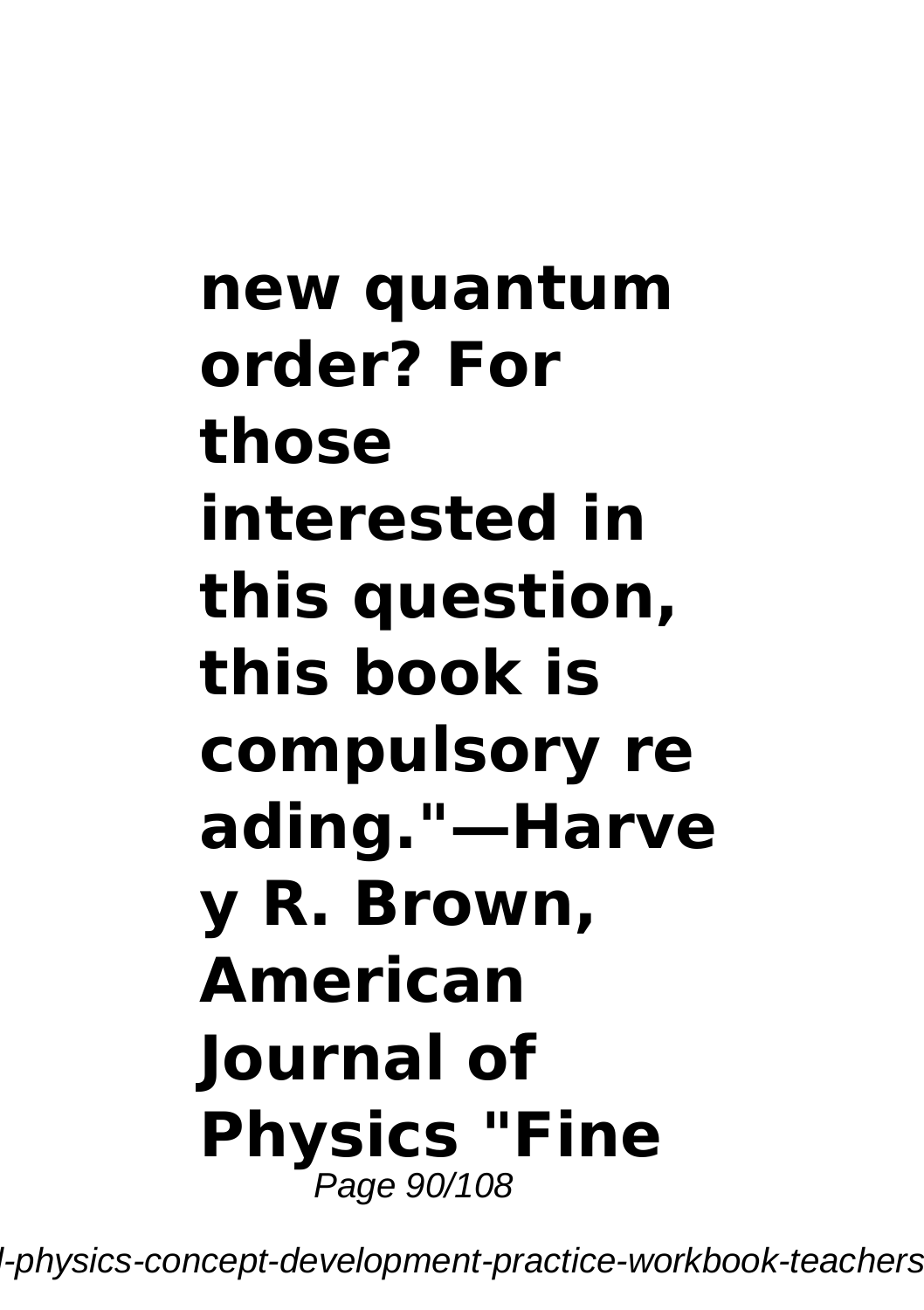# **has successfully combined a historical account of Einstein's philosophical views on quantum mechanics and a discussion of some of the** Page 91/108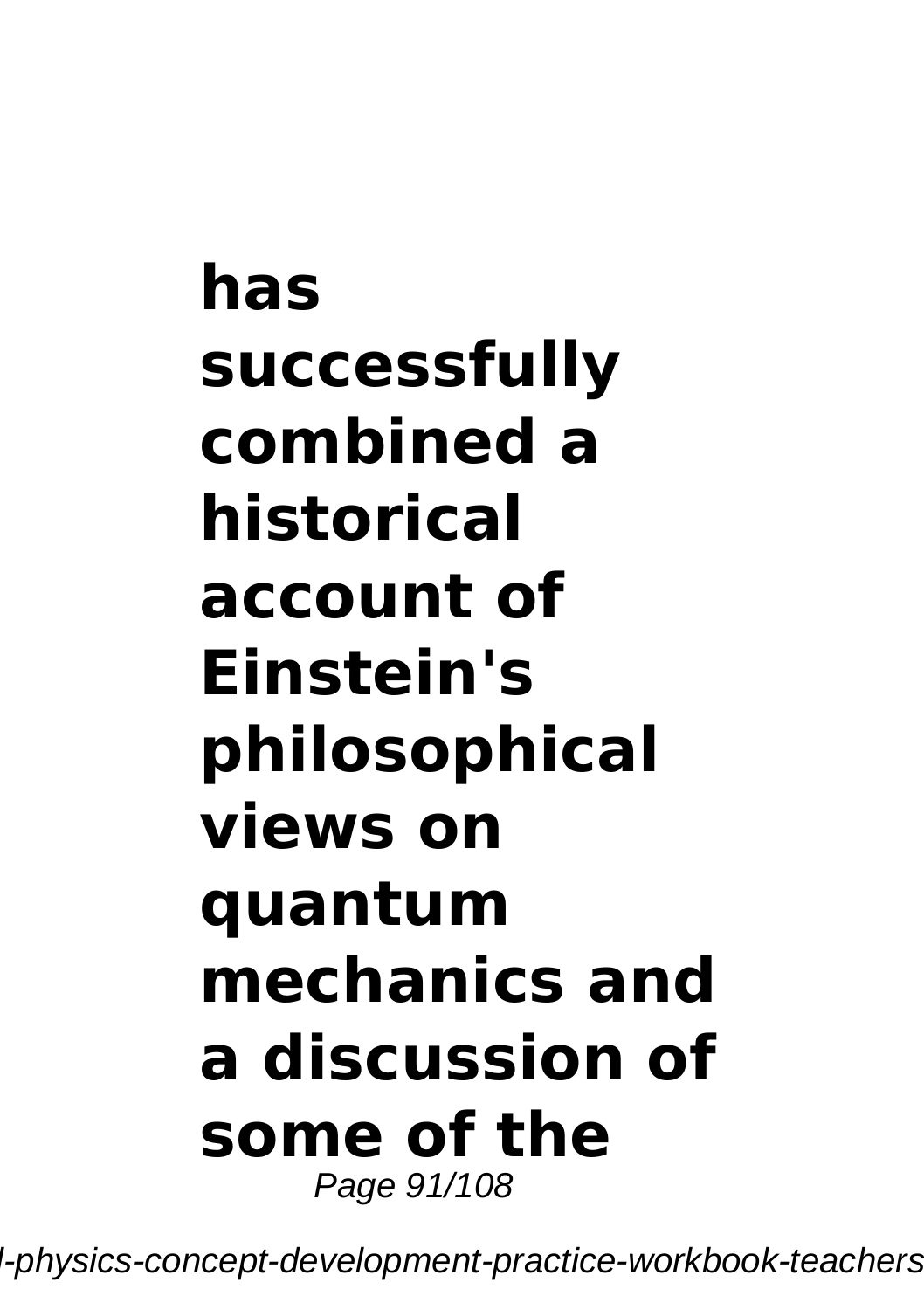**philosophical problems associated with the interpretation of quantum theory with a discussion of some of the contemporary questions concerning** Page 92/108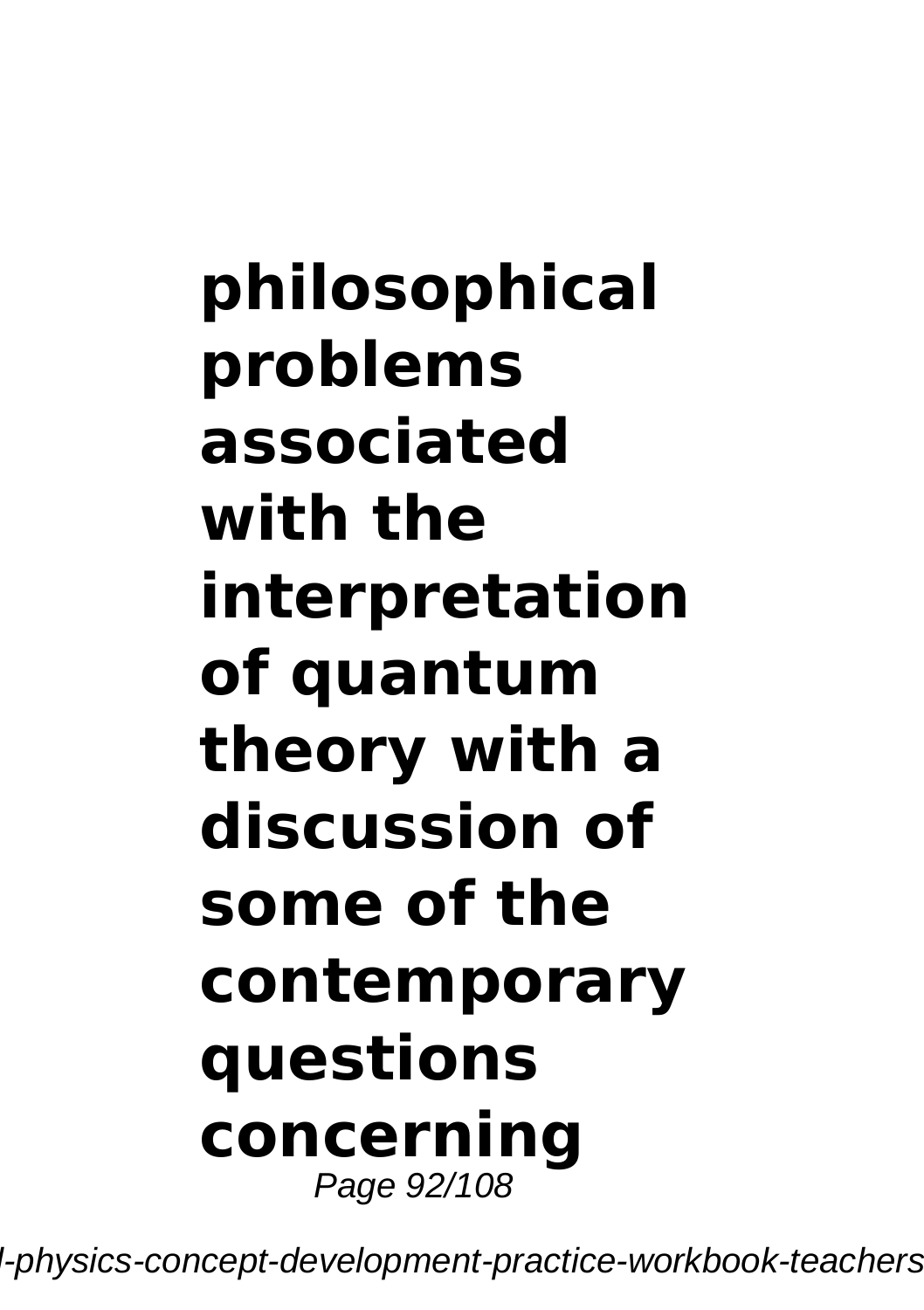**realism and antirealism. . . . Clear, thoughtful, [and] well-writ ten."—Allan Franklin, Annals of Science "Attempts, from Einstein's published** Page 93/108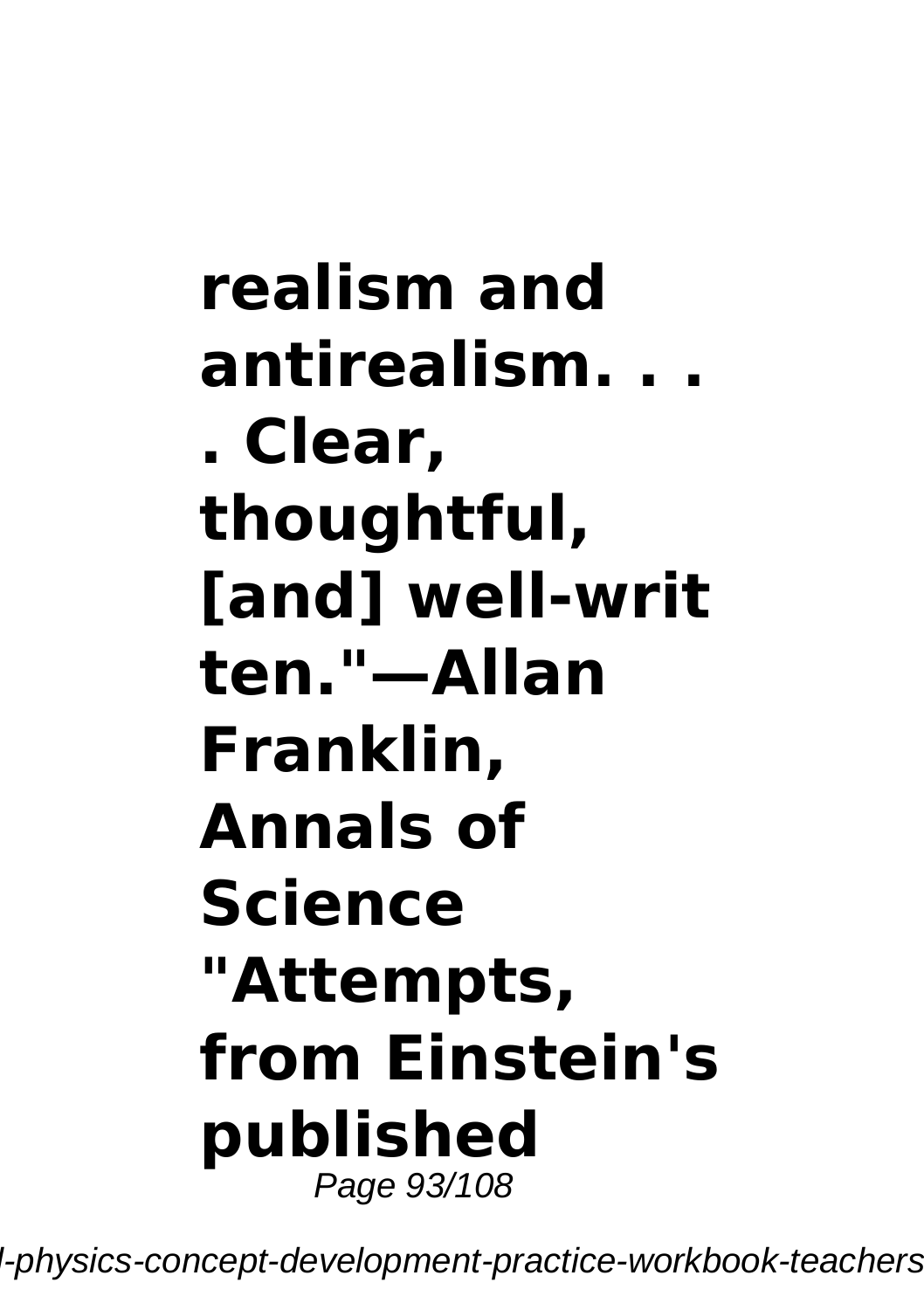# **works and unpublished c orrespondence , to piece together a coherent picture of 'Einstein realism.' Especially illuminating are the letters** Page 94/108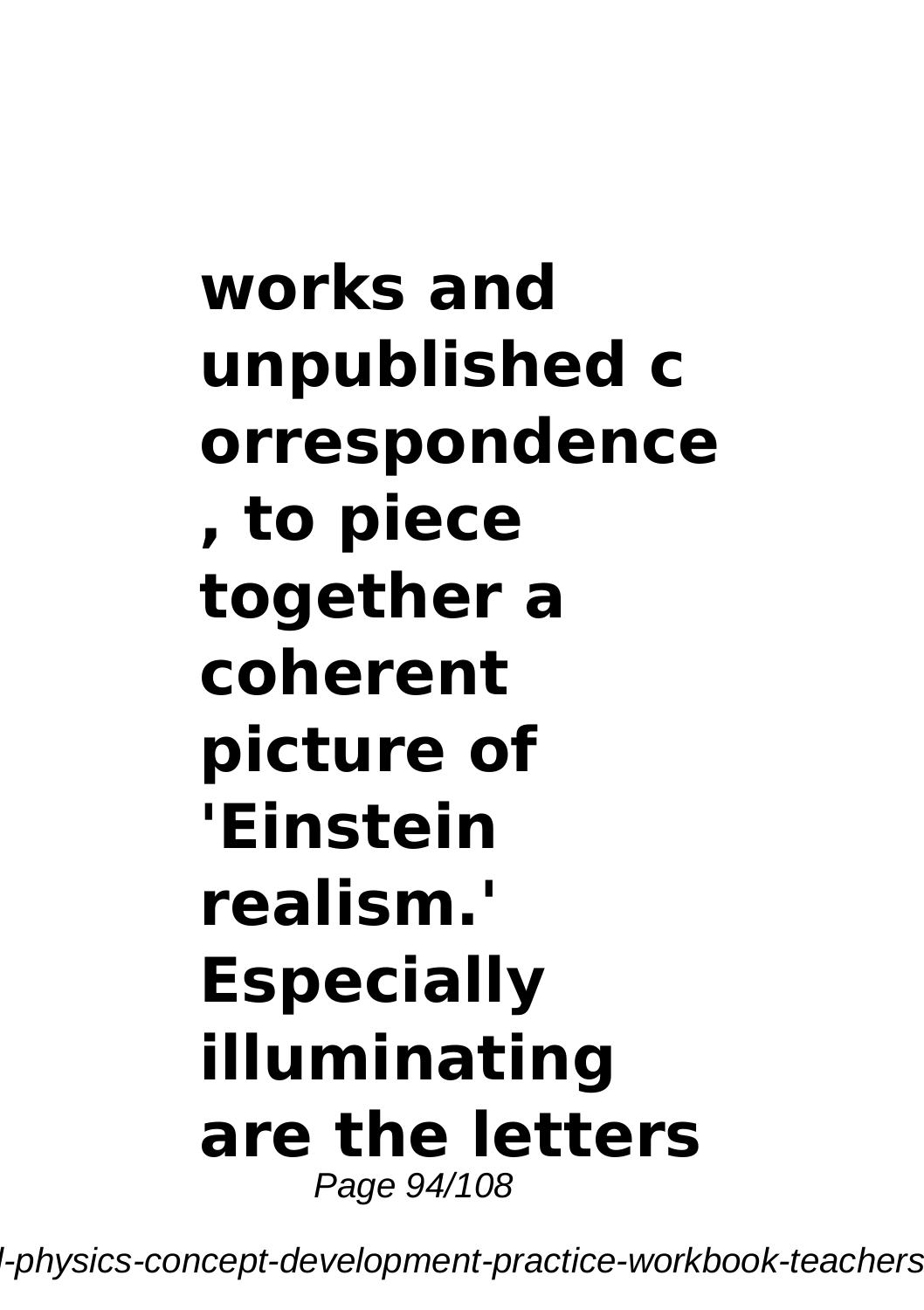# **between Einstein and fellow realist Schrödinger, as the latter was composing his famous 'Schrö dinger-Cat' paper."—Nick Herbert, New Scientist** Page 95/108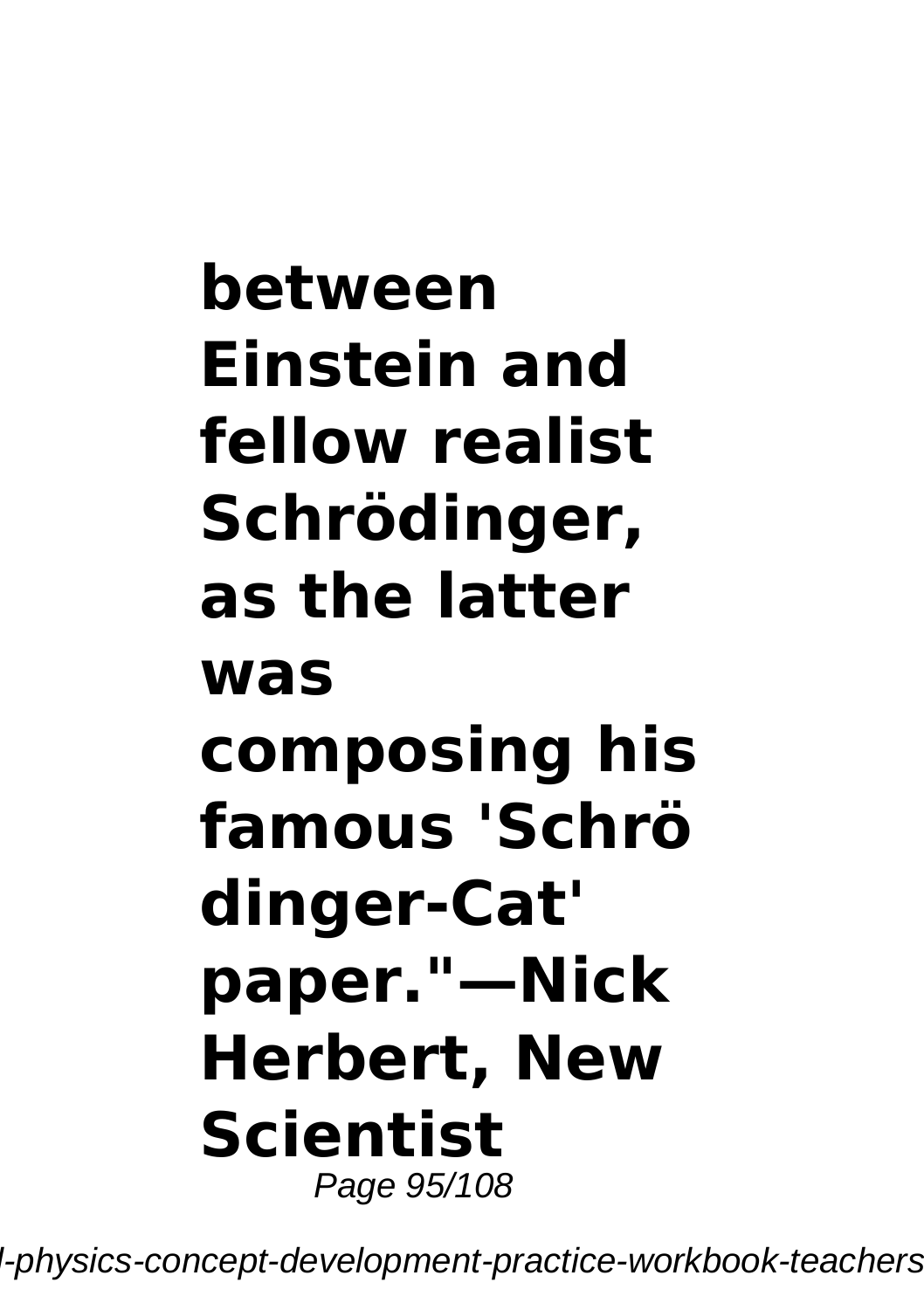# **"Beautifully clear. . . . Fine's analysis is penetrating, his own results original and important. . . . The book is a splendid combination of new ways to** Page 96/108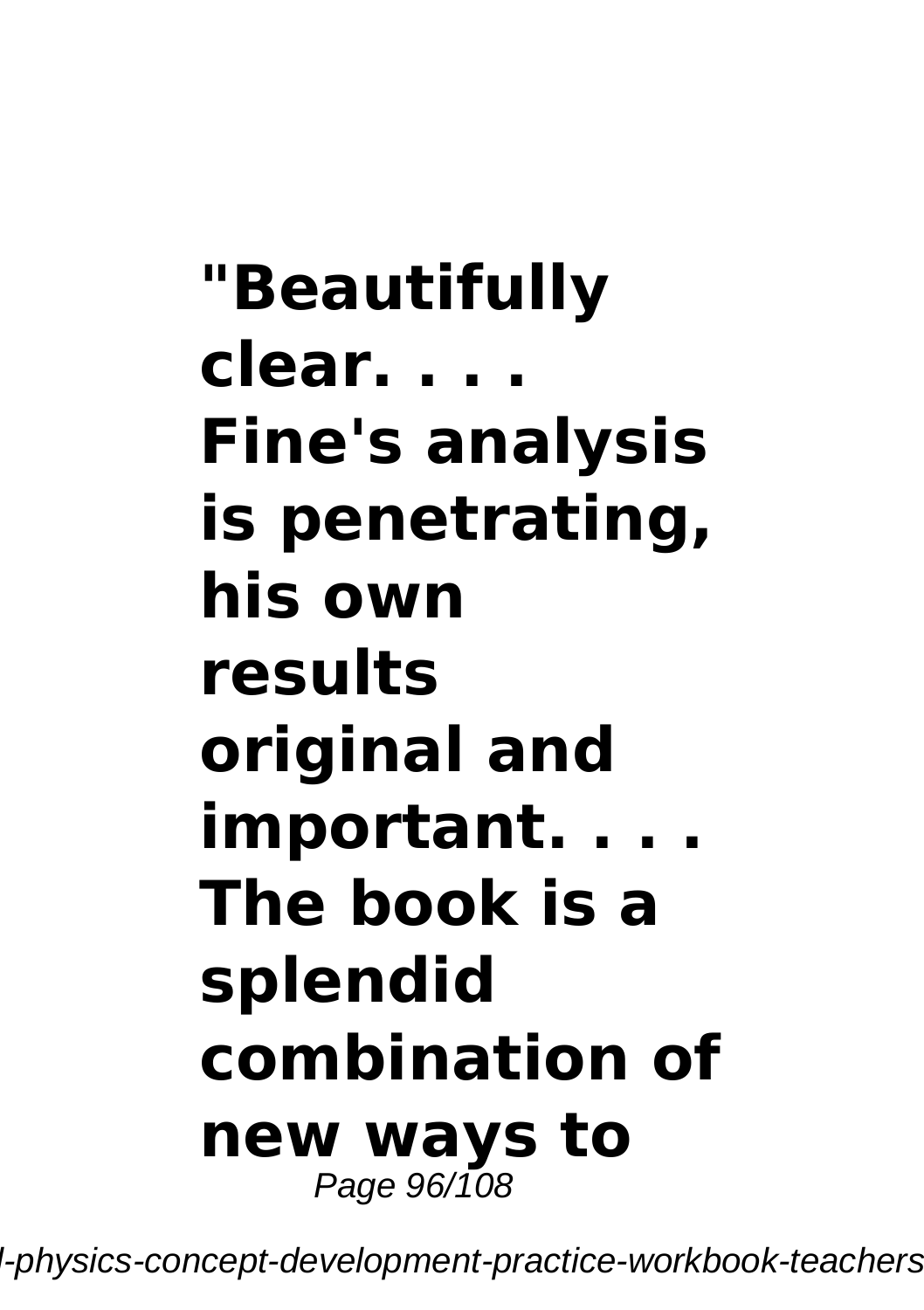# **think about quantum mechanics, about realism, and about Einstein's views of both."—Nancy Cartwright, Isis Musica Poetica provides an** Page 97/108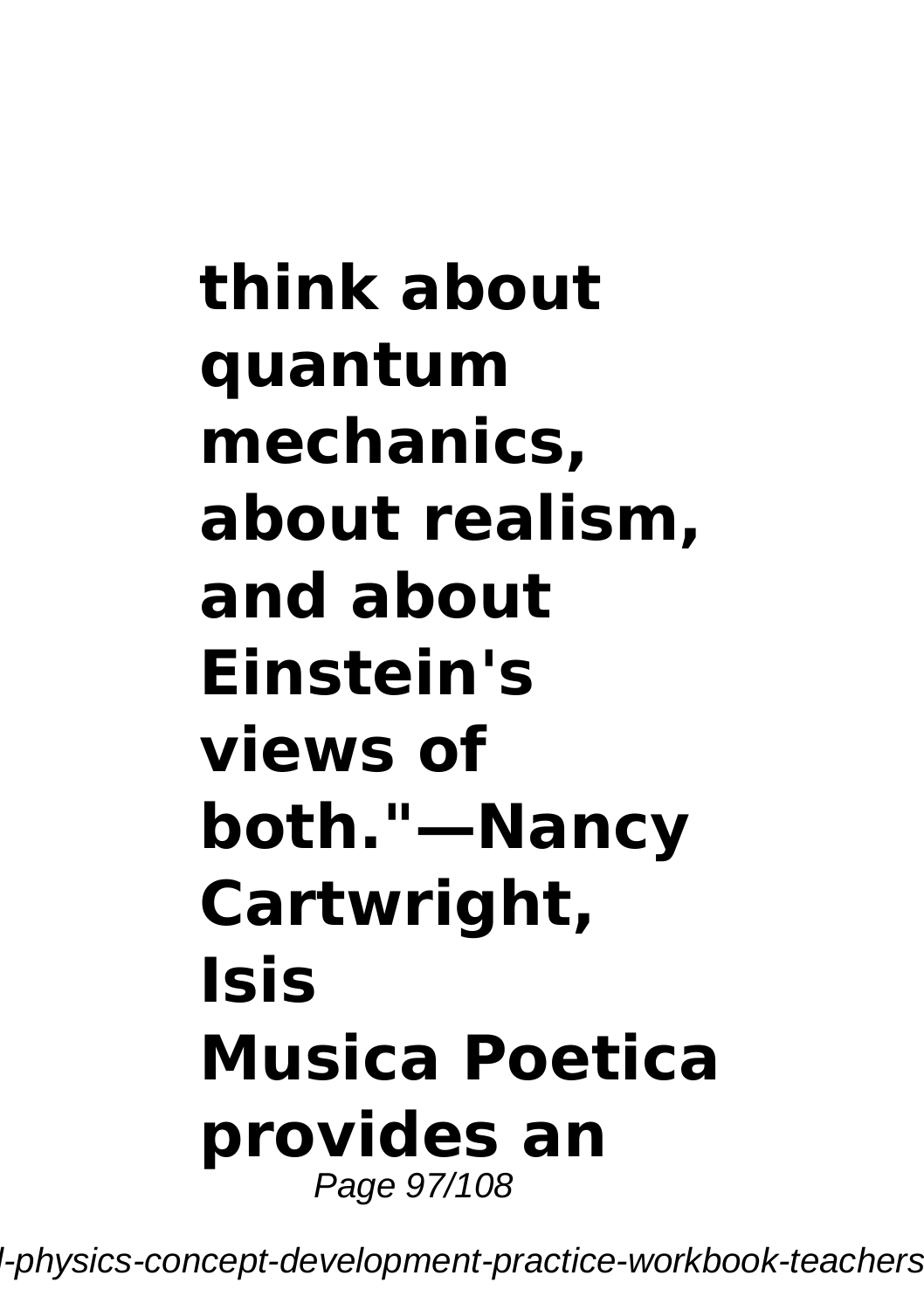# **unprecedente d examination of the development of Baroque musical thought. The initial chapters, which serve as an introduction to** Page 98/108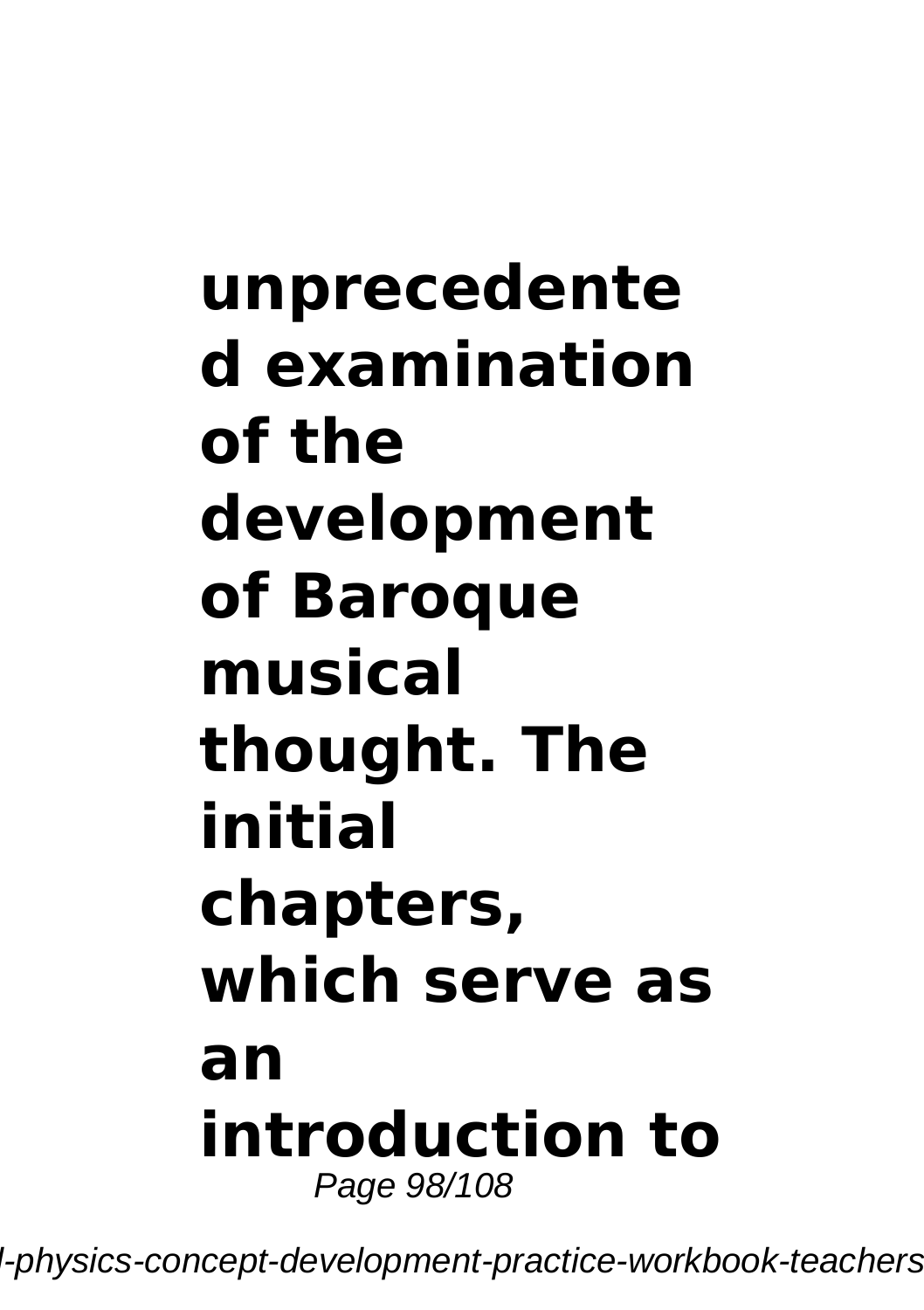# **the concept and teachings of musicalrhetorical figures, explore Martin Luther's theology of music, the development of the Baroque concept of** Page 99/108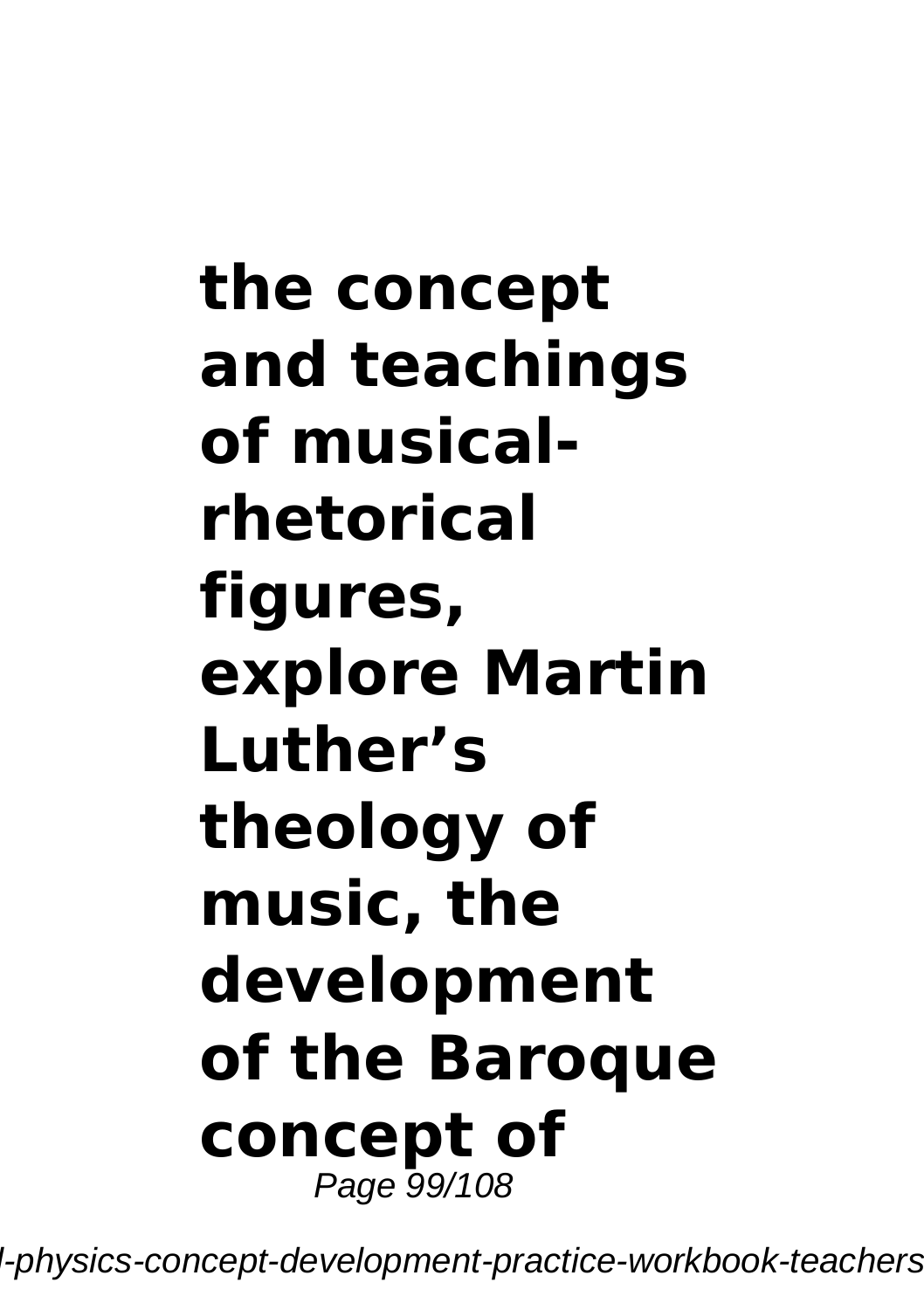# **musica poetica, the idea of the affections in German Baroque music, and that music's use of the principles and devices of rhetoric.** Page 100/108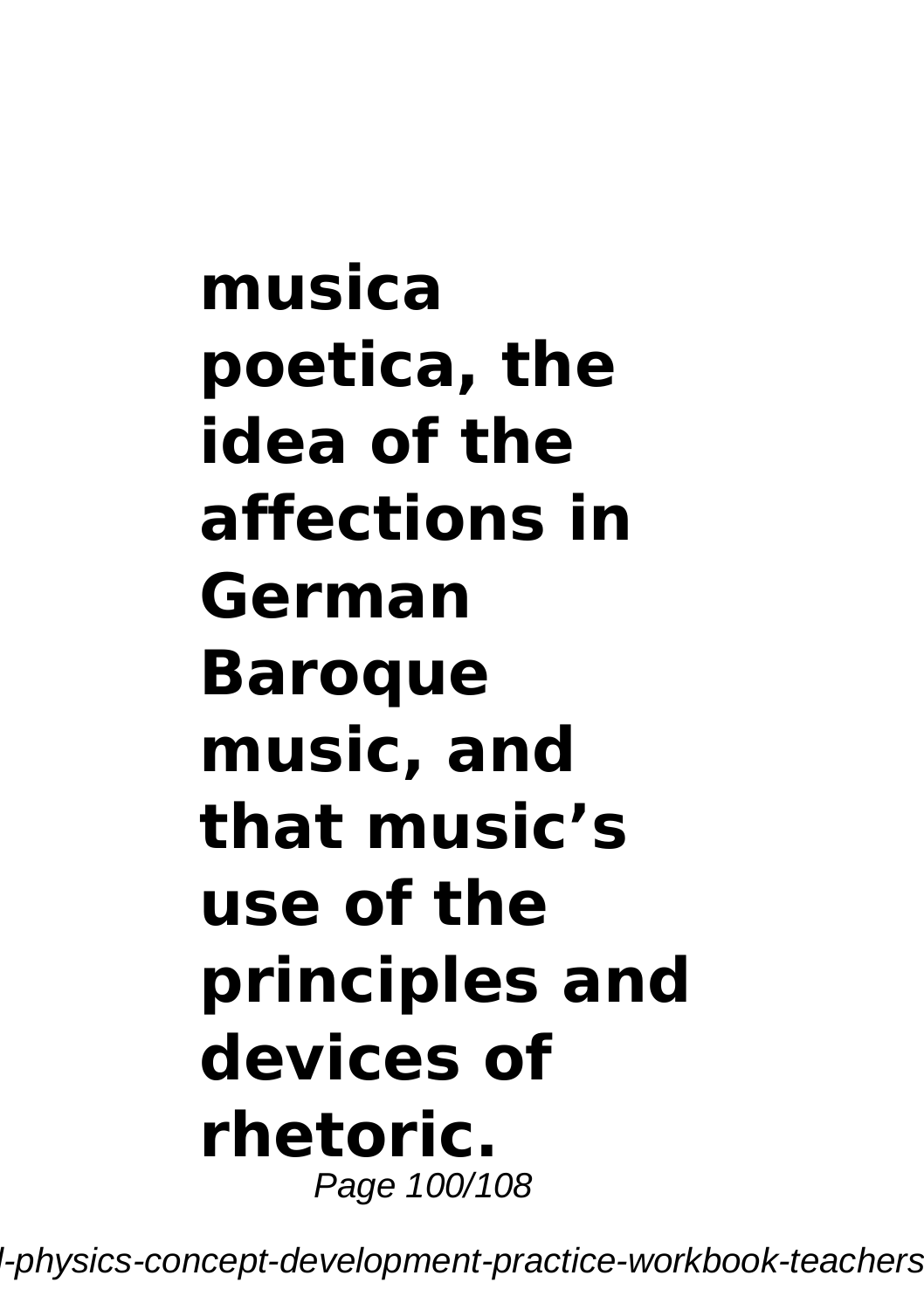# **Dietrich Bartel then turns to more detailed considerations of the musicalrhetorical figures that were developed in Baroque treatises and publications.** Page 101/108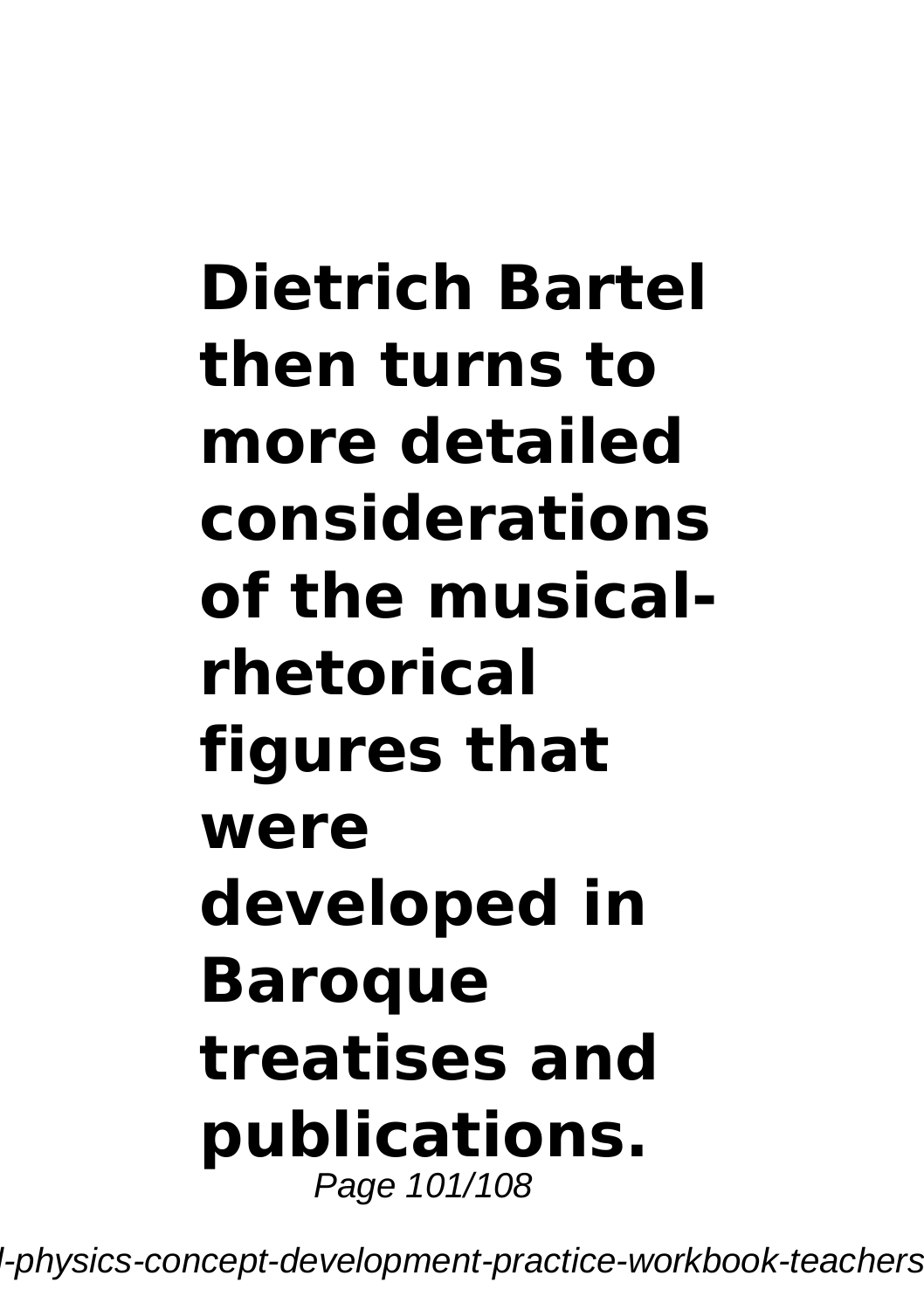# **After brief biographical sketches of the major theorists, Bartel examines those theorists' interpretation and classification** Page 102/108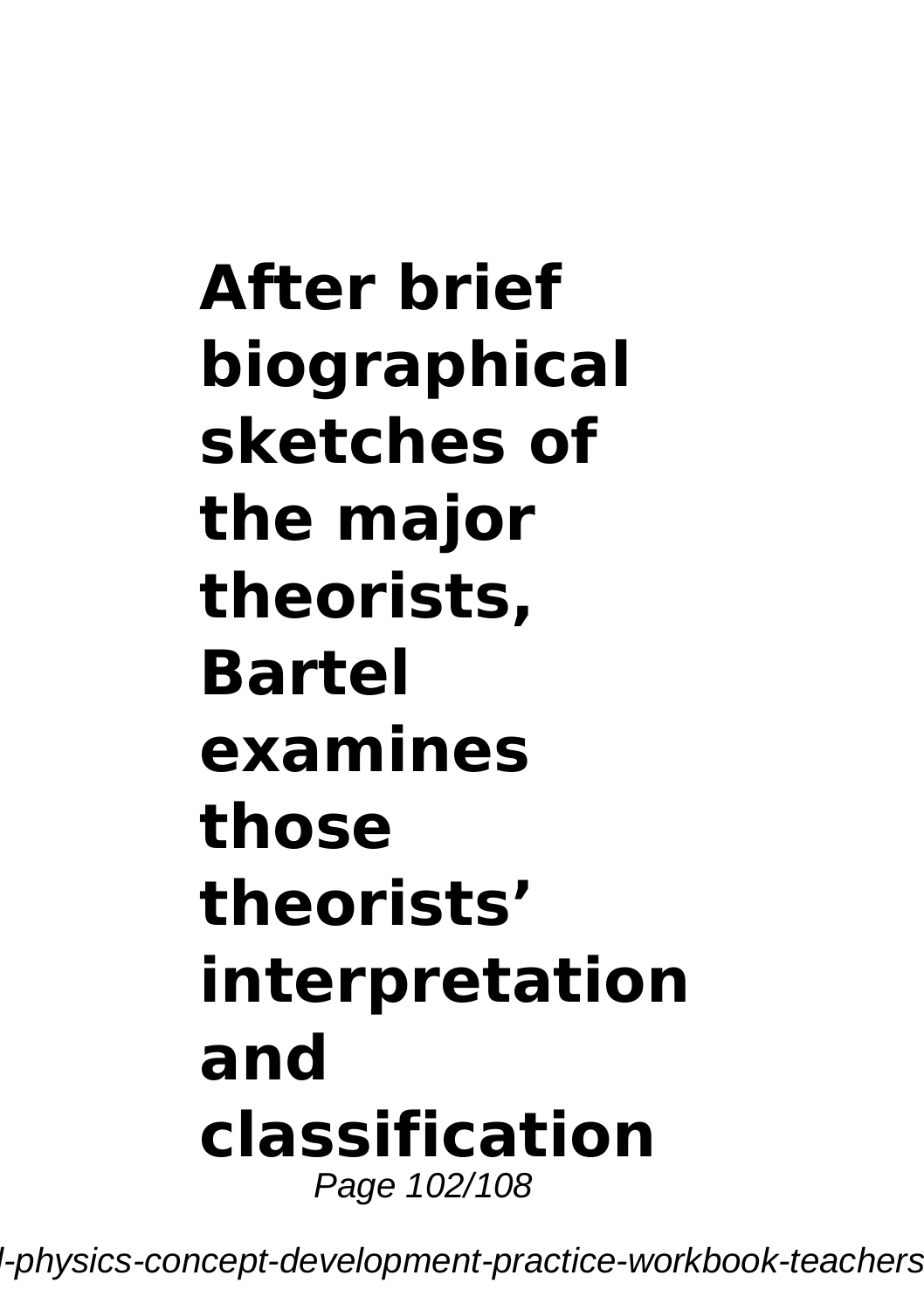# **of the figures. The book concludes with a detailed presentation of the musicalrhetorical figures, in which each theorist's definitions are presented in** Page 103/108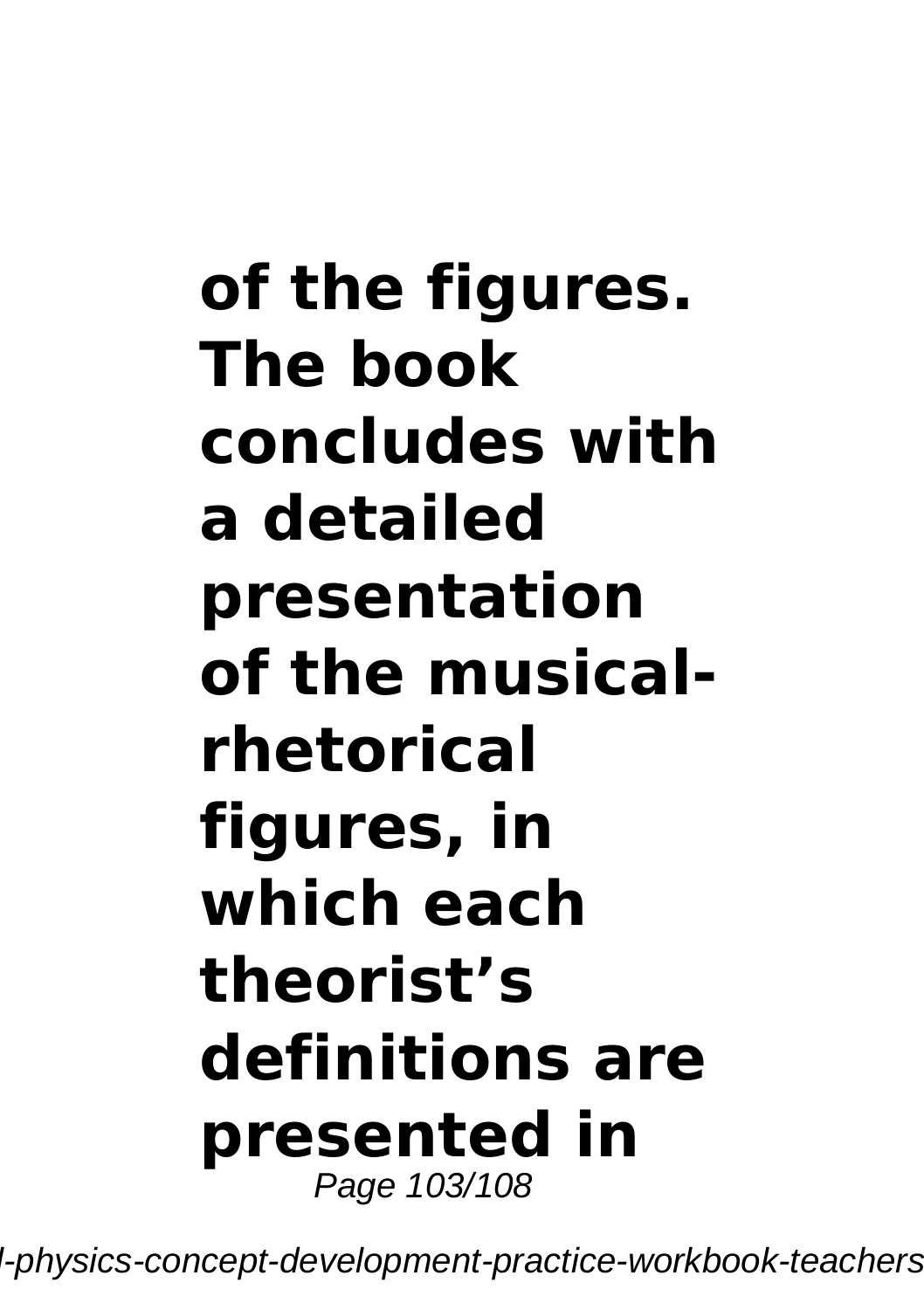**the original language and in parallel English translations. Bartel's clear, detailed analysis of German Baroque music al-rhetorical figures,** Page 104/108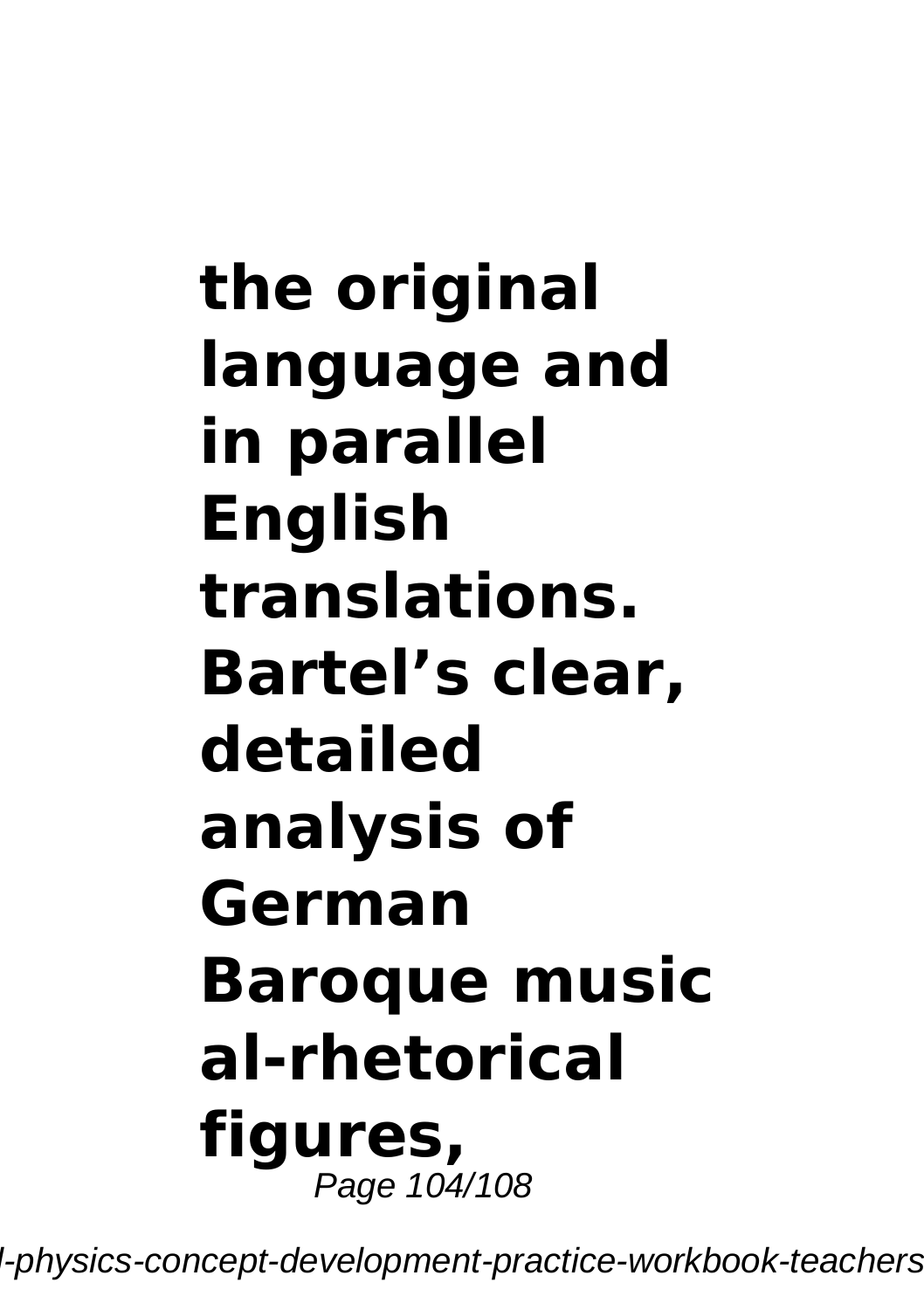# **combined with his careful translations of interpretation s of those figures from a wide range of sources, make this book an indispensable introduction and resource** Page 105/108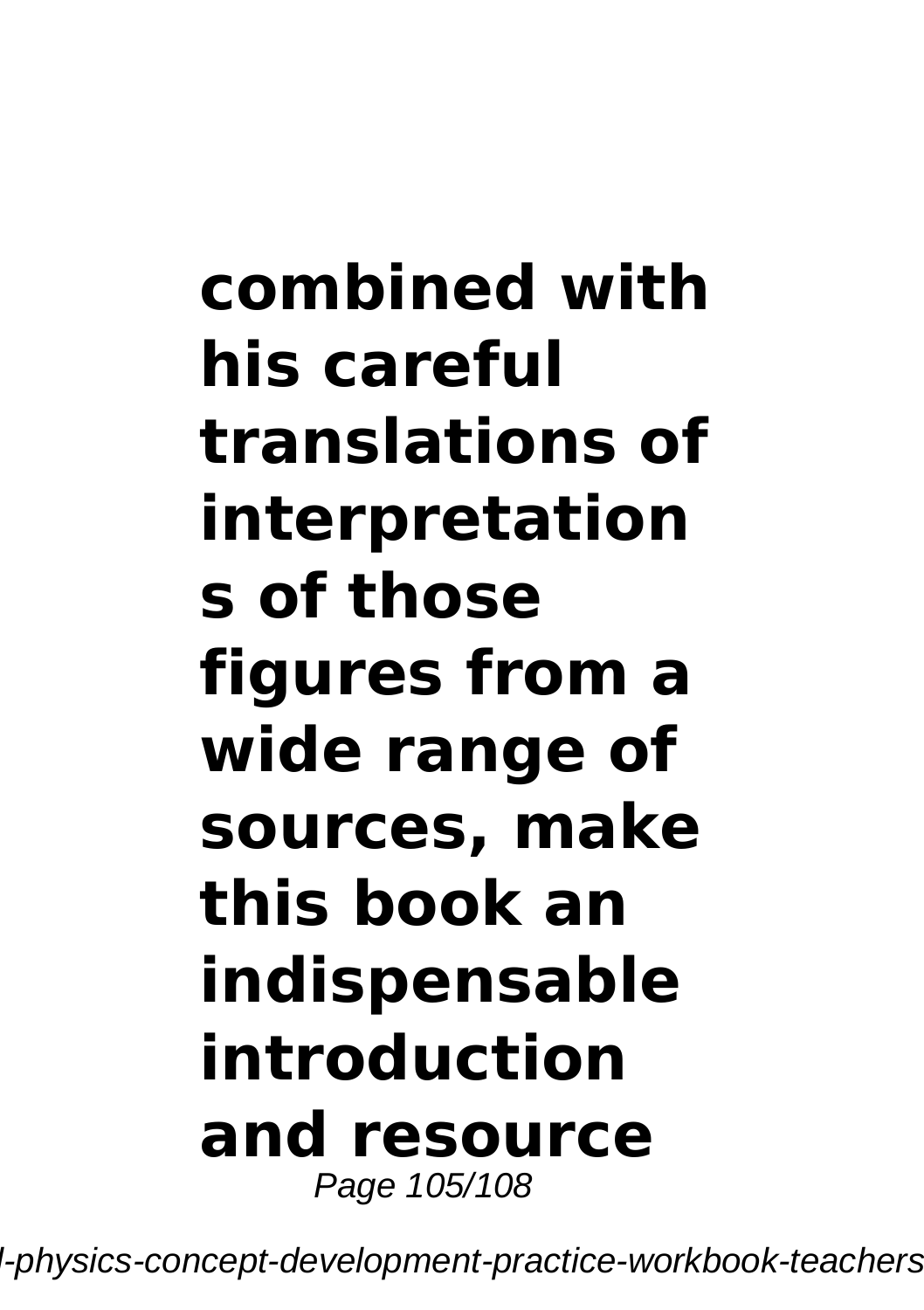**for all students of Baroque music. Einstein's Outrageous Legacy 50 Years of DNA Black Holes and Time Warps** Page 106/108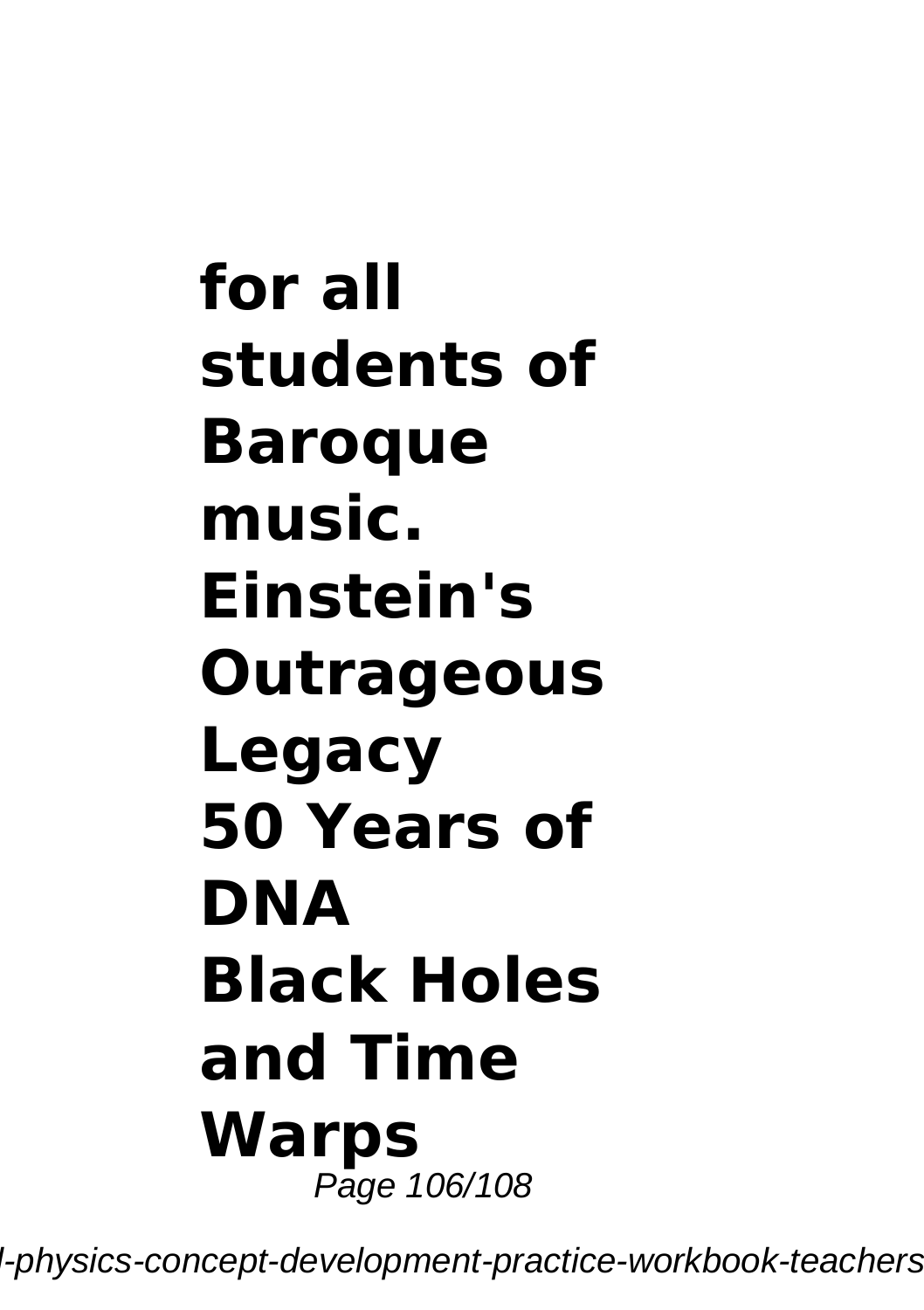# **Essays on Theory, Film, and Fiction Formerly The International Machine Tool Desisgn and Research Conference A Critique of the Realist Theory of** Page 107/108